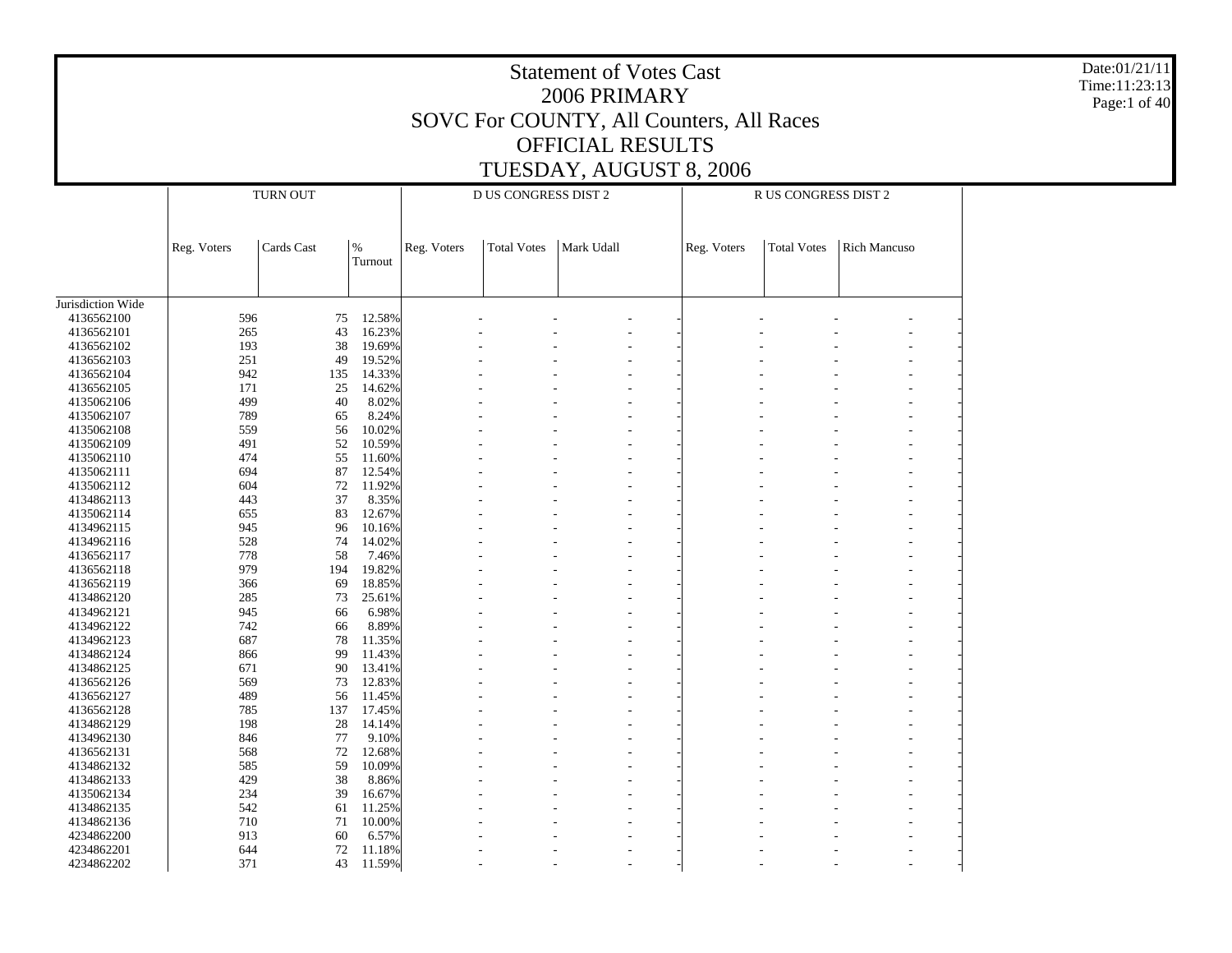Date:01/21/11 Time:11:23:13 Page:2 of 40

|            | <b>TURN OUT</b> |            |         |                | D US CONGRESS DIST 2 |                          |            | R US CONGRESS DIST 2 |                    |                          |            |
|------------|-----------------|------------|---------|----------------|----------------------|--------------------------|------------|----------------------|--------------------|--------------------------|------------|
|            |                 |            |         |                |                      |                          |            |                      |                    |                          |            |
|            |                 |            |         |                |                      |                          |            |                      |                    |                          |            |
|            | Reg. Voters     | Cards Cast | $\%$    | Reg. Voters    | <b>Total Votes</b>   | Mark Udall               |            |                      | <b>Total Votes</b> | <b>Rich Mancuso</b>      |            |
|            |                 |            | Turnout |                |                      |                          |            | Reg. Voters          |                    |                          |            |
|            |                 |            |         |                |                      |                          |            |                      |                    |                          |            |
|            |                 |            |         |                |                      |                          |            |                      |                    |                          |            |
| 2234862203 | 880             | 62         | 7.05%   | 378            | 28                   |                          | 28 100.00% | 502                  | 29                 |                          | 29 100.00% |
| 2234862204 | 1116            | 61         | 5.47%   | 429            | 27                   |                          | 27 100.00% | 687                  | 28                 |                          | 28 100.00% |
| 2234862205 | 707             | 60         | 8.49%   | 381            | 30                   |                          | 30 100.00% | 326                  | 23                 |                          | 23 100.00% |
| 2234862206 | 591             | 50         | 8.46%   | 212            | $\,8\,$              |                          | 8 100.00%  | 379                  | 35                 |                          | 35 100.00% |
| 2234862207 | 662             | 38         | 5.74%   | 253            | 10                   |                          | 10 100.00% | 409                  | 24                 |                          | 24 100.00% |
| 4234862208 | 501             | 31         | 6.19%   |                |                      |                          |            | Ĭ.                   |                    | Ĭ.                       |            |
| 4134862211 | 623             | 79         | 12.68%  |                |                      |                          |            |                      |                    | $\overline{\phantom{a}}$ |            |
| 4134862212 | 764             | 106        | 13.87%  |                |                      |                          |            |                      |                    | $\overline{\phantom{a}}$ |            |
| 4134862213 | 1121            | 138        | 12.31%  |                |                      |                          |            |                      |                    |                          |            |
| 4134862214 | 983             | 197        | 20.04%  |                |                      |                          |            |                      |                    | ÷                        |            |
| 4134862215 | 786             | 171        | 21.76%  |                |                      |                          |            |                      |                    |                          |            |
| 4135062217 | 588             | 60         | 10.20%  |                |                      |                          |            |                      |                    |                          |            |
| 4135062218 | 492             | 79         | 16.06%  |                |                      |                          |            |                      |                    |                          |            |
| 4135062219 | 305             | 41         | 13.44%  |                |                      |                          |            |                      |                    |                          |            |
| 4135062220 | 405             | 46         | 11.36%  |                |                      |                          |            |                      |                    |                          |            |
| 4135062221 | 690             | 89         | 12.90%  |                |                      |                          |            |                      |                    |                          |            |
| 4134862222 | 824             | 123        | 14.93%  |                |                      |                          |            |                      |                    |                          |            |
| 4134862223 | 812             | 107        | 13.18%  |                |                      |                          |            |                      |                    |                          |            |
| 4234862224 | 351             | 31         | 8.83%   |                |                      |                          |            |                      |                    | ٠                        |            |
| 4134862226 | 824             | 83         | 10.07%  |                |                      |                          |            |                      |                    | L.                       |            |
| 4234862228 | 913             | 57         | 6.24%   |                |                      |                          |            |                      |                    | ÷,                       |            |
| 4234862229 | 955             | 46         | 4.82%   |                |                      |                          |            |                      |                    |                          |            |
| 4234862230 | 945             | 80         | 8.47%   |                |                      |                          |            |                      |                    | L,                       |            |
| 4234862231 | 562             | 46         | 8.19%   |                |                      |                          |            |                      |                    |                          |            |
| 4234862232 | 943             | 74         | 7.85%   |                |                      |                          |            |                      |                    | L,                       |            |
| 4134862235 | 824             | 102        | 12.38%  |                |                      |                          |            |                      |                    |                          |            |
| 4235062236 | 305             | 41         | 13.44%  |                |                      |                          |            |                      |                    |                          |            |
| 4234862237 | 942             | 67         | 7.11%   |                |                      |                          |            |                      |                    |                          |            |
| 4134862238 | 572             | 61         | 10.66%  |                |                      |                          |            |                      |                    |                          |            |
| 2234862239 | 809             | 39         | 4.82%   | 241            | 8                    |                          | 8 100.00%  | 568                  | 30                 |                          | 30 100.00% |
| 2234862240 | 597             | 46         | 7.71%   | 194            | 13                   |                          | 13 100.00% | 403                  | 26                 |                          | 26 100.00% |
| 4234862300 | 651             | 51         | 7.83%   |                |                      |                          |            |                      |                    |                          |            |
| 4236562301 | 543             | 31         | 5.71%   |                |                      |                          |            |                      |                    |                          |            |
| 4236562302 | 554             | 39         | 7.04%   |                |                      |                          |            |                      |                    |                          |            |
| 4236562303 | 460             | 42         | 9.13%   |                |                      |                          |            |                      |                    |                          |            |
| 4236562304 | 594             | 29         | 4.88%   |                |                      |                          |            | L,                   |                    |                          |            |
| 2234862305 | 554             | 24         | 4.33%   | 233            | 10                   |                          | 10 100.00% | 321                  | 10                 |                          | 10 100.00% |
| 2234862306 | 497             | 22         | 4.43%   | 269            | 9                    |                          | 9 100.00%  | 228                  | 9                  |                          | 9 100.00%  |
| 2234862307 | 985             | 57         | 5.79%   | 380            | 18                   |                          | 18 100.00% | 605                  | 34                 |                          | 34 100.00% |
| 4136562308 | 751             | 107        | 14.25%  |                | ÷,                   |                          |            |                      |                    |                          |            |
| 4236562309 | 346             | 26         | 7.51%   | $\overline{a}$ | $\overline{a}$       | $\overline{\phantom{a}}$ |            | $\overline{a}$       |                    | $\overline{a}$           |            |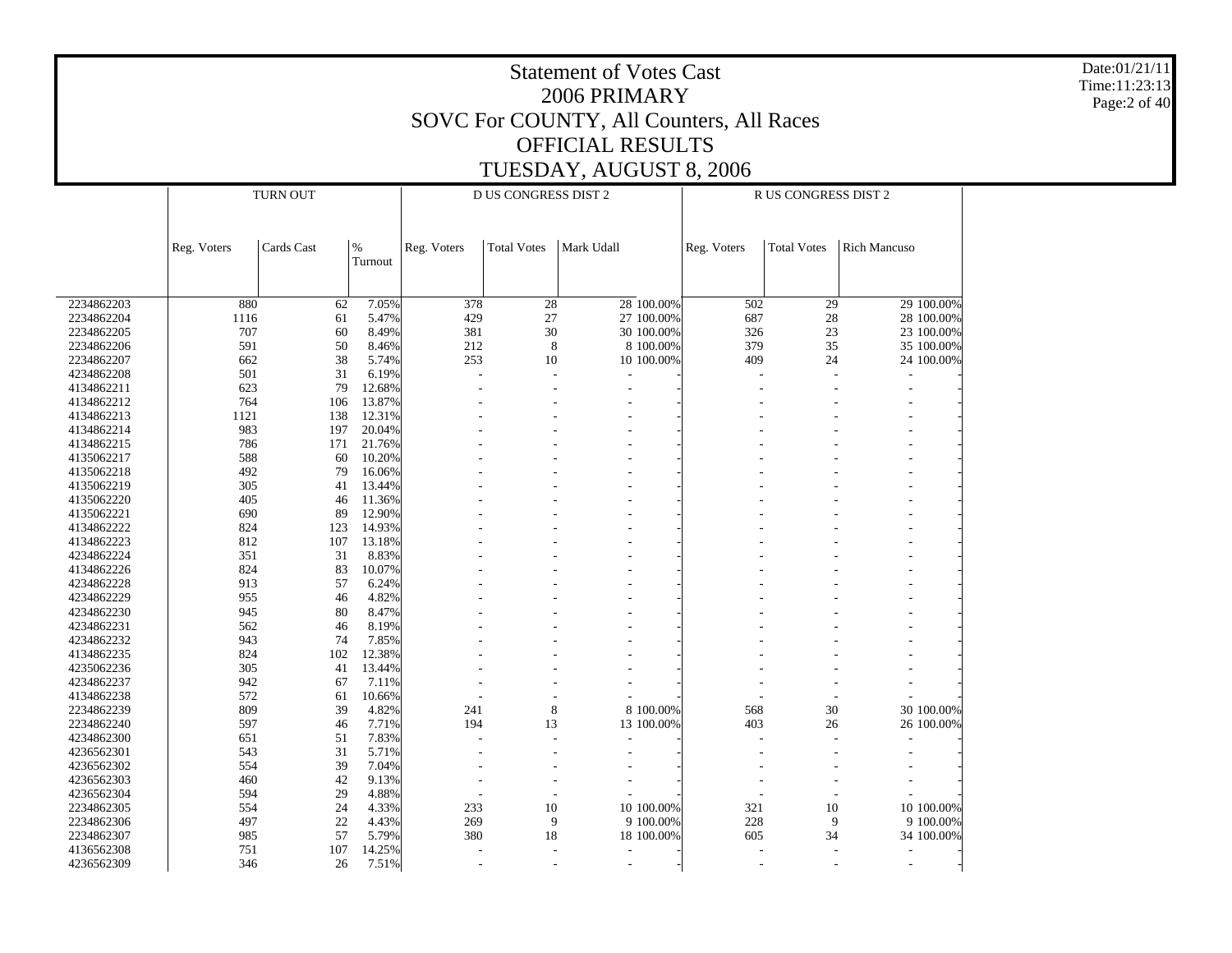Date:01/21/11 Time:11:23:13 Page:3 of 40

|             |             | <b>TURN OUT</b> |         |                | <b>D US CONGRESS DIST 2</b> |            |             | R US CONGRESS DIST 2 |                    |                     |  |
|-------------|-------------|-----------------|---------|----------------|-----------------------------|------------|-------------|----------------------|--------------------|---------------------|--|
|             |             |                 |         |                |                             |            |             |                      |                    |                     |  |
|             |             |                 |         |                |                             |            |             |                      |                    |                     |  |
|             | Reg. Voters | Cards Cast      | $\%$    | Reg. Voters    | <b>Total Votes</b>          | Mark Udall |             | Reg. Voters          | <b>Total Votes</b> | <b>Rich Mancuso</b> |  |
|             |             |                 | Turnout |                |                             |            |             |                      |                    |                     |  |
|             |             |                 |         |                |                             |            |             |                      |                    |                     |  |
|             |             |                 |         |                |                             |            |             |                      |                    |                     |  |
| 4236562310  | 574         | 32              | 5.57%   | ÷              |                             | ٠          |             |                      |                    |                     |  |
| 4136562311  | 829         | 77              | 9.29%   |                |                             |            |             |                      |                    |                     |  |
| 4136562312  | 257         | 37              | 14.40%  |                |                             |            |             |                      |                    |                     |  |
| 4236562313  | 348         | 25              | 7.18%   |                |                             |            |             |                      |                    |                     |  |
| 4236562314  | 741         | 45              | 6.07%   |                |                             |            |             |                      |                    |                     |  |
| 4135062315  | 441         | 9               | 2.04%   |                |                             |            |             |                      |                    |                     |  |
| 4135062316  | 684         | 36              | 5.26%   |                |                             |            |             |                      |                    |                     |  |
| 4135062317  | 480         | 81              | 16.88%  |                |                             |            |             |                      |                    |                     |  |
| 4135062318  | 512         | 68              | 13.28%  |                |                             |            |             |                      |                    |                     |  |
| 4135062319  | 289         | 41              | 14.19%  |                |                             |            |             |                      |                    |                     |  |
| 4135062320  | 263         | 37              | 14.07%  |                |                             |            |             |                      |                    |                     |  |
| 4135062321  | 478         | 23              | 4.81%   |                |                             |            |             |                      |                    |                     |  |
| 4135062322  | 634         | 53              | 8.36%   |                |                             |            |             |                      |                    |                     |  |
| 4135062323  | 641         | 45              | 7.02%   |                |                             |            |             |                      |                    |                     |  |
| 4135062324  | 921         | 82              | 8.90%   |                |                             |            |             |                      |                    |                     |  |
| 4135062325  | 405         | 53              | 13.09%  |                |                             |            |             |                      |                    |                     |  |
| 4134862326  | 659         | 109             | 16.54%  |                |                             |            |             |                      |                    |                     |  |
| 2233362327  | 20          | $\theta$        | 0.00%   | 10             | $\mathbf{0}$                | $\Omega$   |             | 10                   | $\theta$           | $\Omega$            |  |
| 2234862328  | 1096        | 33              | 3.01%   | 379            | 14                          |            | 14 100.00%  | 717                  | 19                 | 19 100.00%          |  |
| 4135062329  | 398         | 6               | 1.51%   |                |                             |            |             |                      |                    |                     |  |
| 4135062330  | 996         | 91              | 9.14%   |                |                             |            |             |                      |                    |                     |  |
| 4234862331  | 759         | 69              | 9.09%   |                |                             |            |             |                      |                    |                     |  |
| Absentee    | $\theta$    | 7650            |         | $\overline{0}$ | 274                         |            | 274 100.00% | $\boldsymbol{0}$     | 349                | 349 100.00%         |  |
| Provisional |             | $\Omega$        |         |                | $\theta$                    |            |             |                      |                    | ∩                   |  |
| Total       | 64053       | 14202           | 22.17%  | 3359           | 449                         |            | 449 100.00% | 5155                 | 616                | 616 100.00%         |  |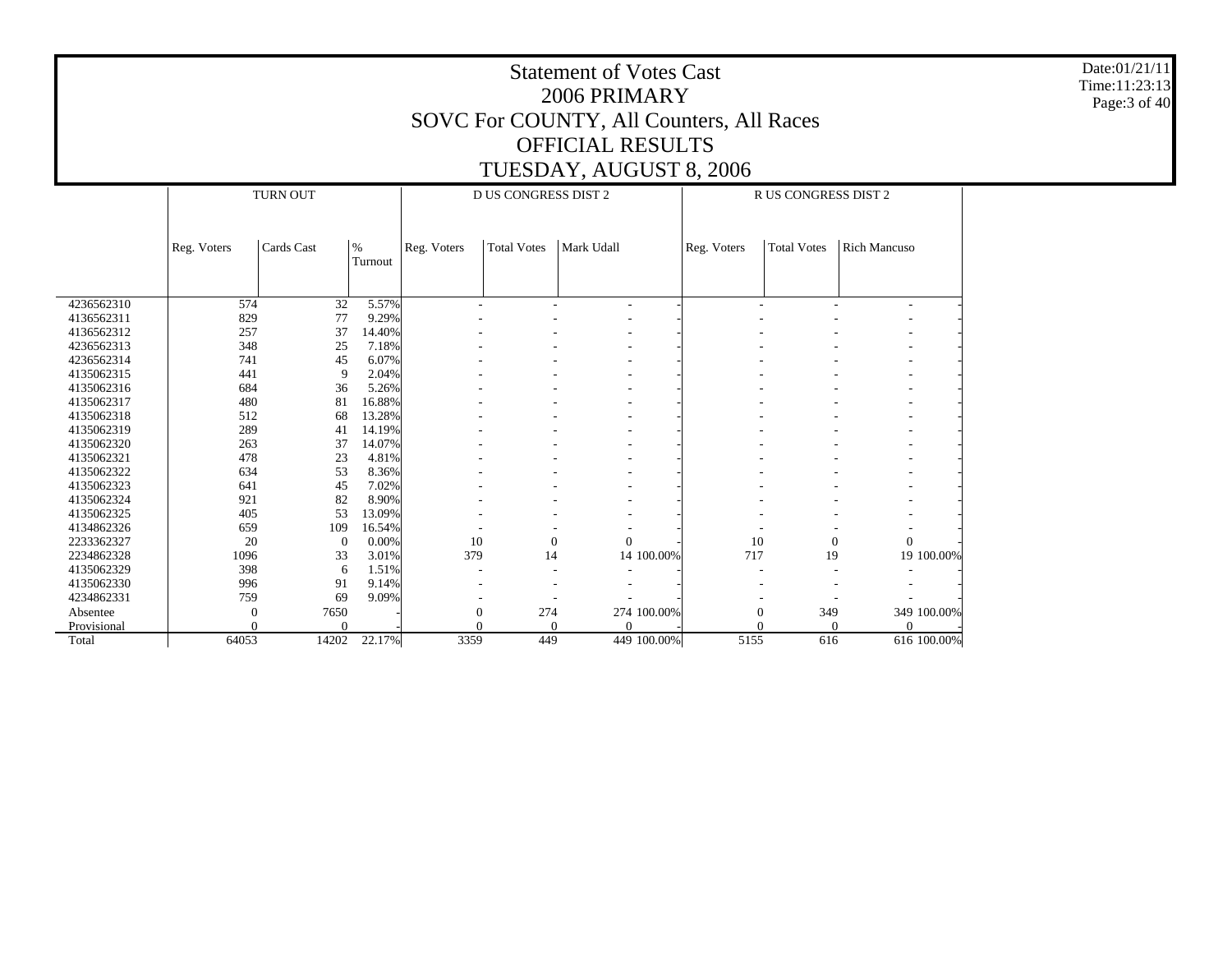| Date:01/21/11<br><b>Statement of Votes Cast</b><br>Time:11:23:13<br>2006 PRIMARY<br>Page:4 of 40<br>SOVC For COUNTY, All Counters, All Races |             |                             |                             |             |                         |                          |             |                    |                          |  |  |
|----------------------------------------------------------------------------------------------------------------------------------------------|-------------|-----------------------------|-----------------------------|-------------|-------------------------|--------------------------|-------------|--------------------|--------------------------|--|--|
|                                                                                                                                              |             |                             |                             |             | <b>OFFICIAL RESULTS</b> |                          |             |                    |                          |  |  |
|                                                                                                                                              |             |                             |                             |             |                         |                          |             |                    |                          |  |  |
|                                                                                                                                              |             |                             |                             |             |                         | TUESDAY, AUGUST 8, 2006  |             |                    |                          |  |  |
|                                                                                                                                              |             | <b>D US CONGRESS DIST 4</b> |                             |             | R US CONGRESS DIST 4    |                          |             | D GOVERNOR         |                          |  |  |
|                                                                                                                                              |             |                             |                             |             |                         |                          |             |                    |                          |  |  |
|                                                                                                                                              |             |                             |                             |             |                         |                          |             |                    |                          |  |  |
|                                                                                                                                              | Reg. Voters | <b>Total Votes</b>          | Angie Paccione              | Reg. Voters | <b>Total Votes</b>      | Marilyn N. Musgrave      | Reg. Voters | <b>Total Votes</b> | Bill Ritter Jr.          |  |  |
|                                                                                                                                              |             |                             |                             |             |                         |                          |             |                    |                          |  |  |
|                                                                                                                                              |             |                             |                             |             |                         |                          |             |                    |                          |  |  |
| Jurisdiction Wide                                                                                                                            |             |                             |                             |             |                         |                          |             |                    |                          |  |  |
| 4136562100                                                                                                                                   | 138         | 14                          | 14 100.00%                  | 458         | 52                      | 52 100.00%               | 138         | 13                 | 13 100.00%               |  |  |
| 4136562101                                                                                                                                   | 64          | 5                           | 5 100.00%                   | 201         | 33                      | 33 100.00%               | 64          | 5                  | 5 100.00%                |  |  |
| 4136562102                                                                                                                                   | 37          | 8                           | 8 100.00%                   | 156         | 28                      | 28 100.00%               | 37          | 9                  | 9 100.00%                |  |  |
| 4136562103                                                                                                                                   | 51          | $\overline{4}$              | 4 100.00%                   | 200         | 29                      | 29 100.00%               | 51          | 5                  | 5 100.00%                |  |  |
| 4136562104                                                                                                                                   | 209         | 9                           | 9 100.00%                   | 733         | 113                     | 113 100.00%              | 209         | 11                 | 11 100.00%               |  |  |
| 4136562105                                                                                                                                   | 35          |                             | $\mathfrak{2}$<br>2 100.00% | 136         | 20                      | 20 100.00%               | 35          | $\overline{2}$     | 2 100.00%                |  |  |
| 4135062106                                                                                                                                   | 254         | 9                           | 9 100.00%                   | 245         | 26                      | 26 100.00%               | 254         | 10                 | 10 100.00%               |  |  |
| 4135062107                                                                                                                                   | 493         | 22                          | 22 100.00%                  | 296         | 31                      | 31 100.00%               | 493         | 19                 | 19 100.00%               |  |  |
| 4135062108                                                                                                                                   | 258<br>200  | 13                          | 13 100.00%                  | 301<br>291  | 36                      | 36 100.00%<br>30 100.00% | 258<br>200  | 13                 | 13 100.00%               |  |  |
| 4135062109<br>4135062110                                                                                                                     | 283         | 13<br>21                    | 13 100.00%<br>21 100.00%    | 191         | 30<br>23                | 23 100.00%               | 283         | 11<br>22           | 11 100.00%<br>22 100.00% |  |  |
| 4135062111                                                                                                                                   | 298         | 20                          | 20 100.00%                  | 396         | 52                      | 52 100.00%               | 298         | 20                 | 20 100.00%               |  |  |
| 4135062112                                                                                                                                   | 312         | 21                          | 21 100.00%                  | 292         | 41                      | 41 100.00%               | 312         | 20                 | 20 100.00%               |  |  |
| 4134862113                                                                                                                                   | 176         | $7\phantom{.0}$             | 7 100.00%                   | 267         | 21                      | 21 100.00%               | 176         | $7\phantom{.0}$    | 7 100.00%                |  |  |
| 4135062114                                                                                                                                   | 318         | 22                          | 22 100.00%                  | 337         | 43                      | 43 100.00%               | 318         | 23                 | 23 100.00%               |  |  |
| 4134962115                                                                                                                                   | 270         | 11                          | 11 100.00%                  | 675         | 73                      | 73 100.00%               | 270         | 12                 | 12 100.00%               |  |  |
| 4134962116                                                                                                                                   | 205         | 21                          | 21 100.00%                  | 323         | 45                      | 45 100.00%               | 205         | 22                 | 22 100.00%               |  |  |
| 4136562117                                                                                                                                   | 211         | 16                          | 16 100.00%                  | 567         | 36                      | 36 100.00%               | 211         | 17                 | 17 100.00%               |  |  |
| 4136562118                                                                                                                                   | 253         | 20                          | 20 100.00%                  | 726         | 143                     | 143 100.00%              | 253         | 20                 | 20 100.00%               |  |  |
| 4136562119                                                                                                                                   | 106         | 12                          | 12 100.00%                  | 260         | 48                      | 48 100.00%               | 106         | 14                 | 14 100.00%               |  |  |
| 4134862120                                                                                                                                   | 64          | $\overline{2}$              | 2 100.00%                   | 221         | 59                      | 59 100.00%               | 64          | $\overline{2}$     | 2 100.00%                |  |  |
| 4134962121                                                                                                                                   | 256         | 8                           | 8 100.00%                   | 689         | 48                      | 48 100.00%               | 256         | 9                  | 9 100.00%                |  |  |
| 4134962122                                                                                                                                   | 262         | 18                          | 18 100.00%                  | 480         | 37                      | 37 100.00%               | 262         | 18                 | 18 100.00%               |  |  |
| 4134962123                                                                                                                                   | 227         | 12                          | 12 100.00%                  | 460         | 57                      | 57 100.00%               | 227         | 12                 | 12 100.00%               |  |  |
| 4134862124                                                                                                                                   | 280         | 20                          | 20 100,00%                  | 586         | 74                      | 74 100.00%               | 280         | 18                 | 18 100,00%               |  |  |
| 4134862125                                                                                                                                   | 205         | 14                          | 14 100.00%                  | 466         | 62                      | 62 100.00%               | 205         | 14                 | 14 100.00%               |  |  |
| 4136562126                                                                                                                                   | 167         | 18                          | 18 100.00%                  | 402         | 43                      | 43 100.00%               | 167         | 18                 | 18 100.00%               |  |  |
| 4136562127                                                                                                                                   | 175         | 14                          | 14 100.00%                  | 314         | 36                      | 36 100.00%               | 175         | 14                 | 14 100.00%               |  |  |
| 4136562128                                                                                                                                   | 177         | 7                           | 7 100.00%                   | 608         | 120                     | 120 100.00%              | 177         | 8                  | 8 100.00%                |  |  |
| 4134862129                                                                                                                                   | 42          | 5                           | 5 100.00%                   | 156         | 19                      | 19 100.00%               | 42          | 6                  | 6 100.00%                |  |  |
| 4134962130                                                                                                                                   | 210         | 14                          | 14 100.00%                  | 636         | 46                      | 46 100.00%               | 210         | 15                 | 15 100.00%               |  |  |
| 4136562131                                                                                                                                   | 137         | 13                          | 13 100.00%                  | 431         | 48                      | 48 100.00%<br>39 100.00% | 137         | 14                 | 14 100.00%<br>13 100.00% |  |  |
| 4134862132<br>4134862133                                                                                                                     | 224<br>147  | 11<br>9                     | 11 100.00%<br>9 100.00%     | 361<br>282  | 39<br>21                | 21 100.00%               | 224<br>147  | 13                 | 10 100.00%               |  |  |
| 4135062134                                                                                                                                   | 104         | 7                           | 7 100.00%                   | 130         | 28                      | 28 100.00%               | 104         | 10<br>7            | 7 100.00%                |  |  |
| 4134862135                                                                                                                                   | 140         | 9                           | 9 100.00%                   | 402         | 42                      | 42 100.00%               | 140         | 9                  | 9 100.00%                |  |  |
| 4134862136                                                                                                                                   | 225         | 9                           | 9 100.00%                   | 485         | 52                      | 52 100.00%               | 225         | 9                  | 9 100.00%                |  |  |
| 4234862200                                                                                                                                   | 253         | 14                          | 14 100.00%                  | 660         | 36                      | 36 100.00%               | 253         | 14                 | 14 100.00%               |  |  |
| 4234862201                                                                                                                                   | 257         | 20                          | 20 100.00%                  | 387         | 39                      | 39 100.00%               | 257         | $22\,$             | 22 100.00%               |  |  |
| 4234862202                                                                                                                                   | 142         | 10                          | 10 100.00%                  | 229         | 30                      | 30 100.00%               | 142         | 10                 | 10 100.00%               |  |  |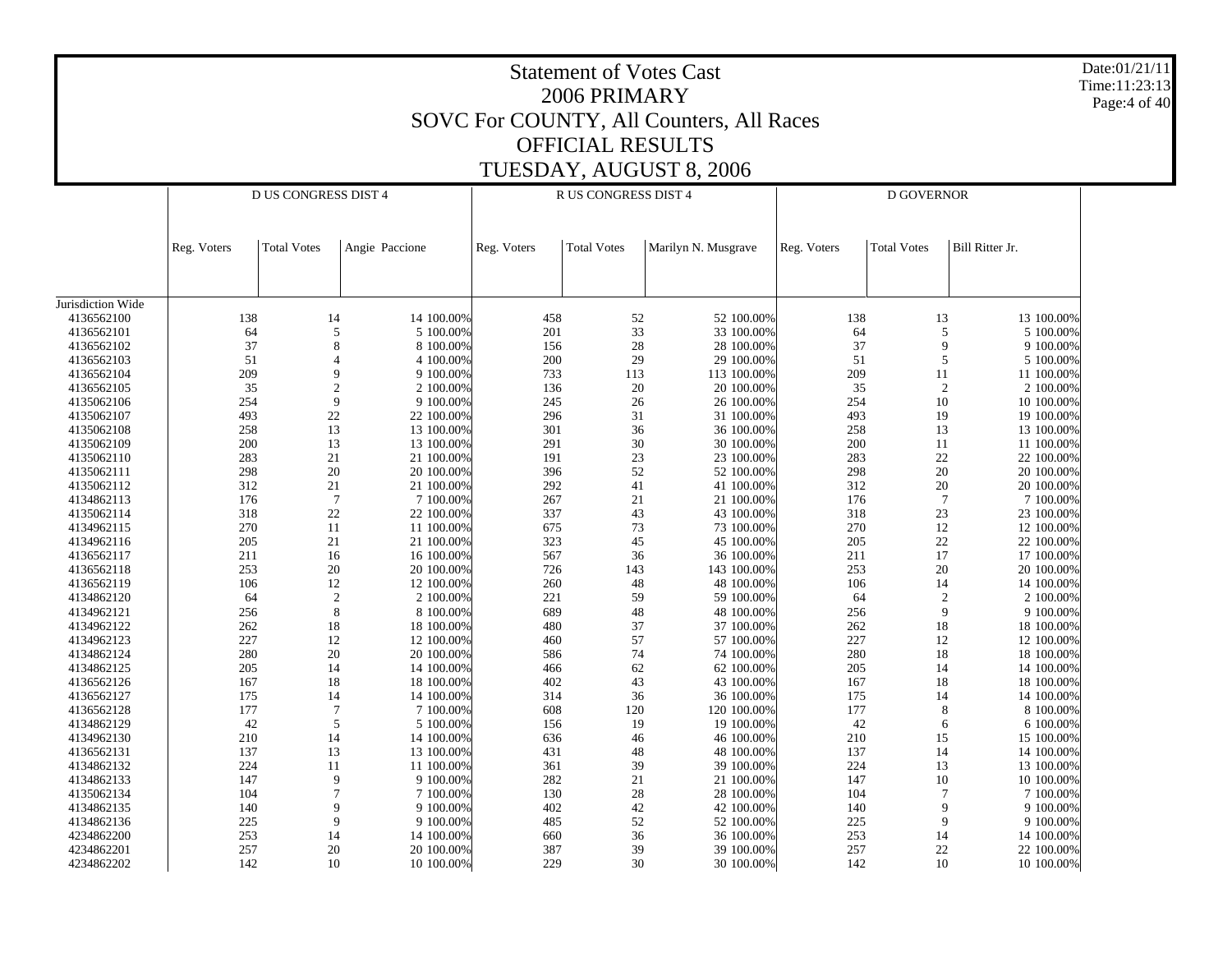|                          |             |                                    |                          |             | <b>Statement of Votes Cast</b><br>2006 PRIMARY | SOVC For COUNTY, All Counters, All Races |             |                    |                              | Date:01/21/11<br>Time:11:23:13<br>Page:5 of 40 |  |
|--------------------------|-------------|------------------------------------|--------------------------|-------------|------------------------------------------------|------------------------------------------|-------------|--------------------|------------------------------|------------------------------------------------|--|
|                          |             |                                    |                          |             |                                                |                                          |             |                    |                              |                                                |  |
|                          |             |                                    |                          |             | <b>OFFICIAL RESULTS</b>                        |                                          |             |                    |                              |                                                |  |
|                          |             |                                    |                          |             |                                                | TUESDAY, AUGUST 8, 2006                  |             |                    |                              |                                                |  |
|                          |             | D US CONGRESS DIST 4               |                          |             | R US CONGRESS DIST 4                           |                                          |             |                    |                              |                                                |  |
|                          |             |                                    |                          |             |                                                |                                          |             | D GOVERNOR         |                              |                                                |  |
|                          | Reg. Voters | <b>Total Votes</b>                 | Angie Paccione           | Reg. Voters | <b>Total Votes</b>                             | Marilyn N. Musgrave                      | Reg. Voters | <b>Total Votes</b> | Bill Ritter Jr.              |                                                |  |
|                          |             |                                    |                          |             |                                                |                                          |             |                    |                              |                                                |  |
| 2234862203               |             |                                    |                          |             |                                                |                                          | 378         | 29                 | 29 100.00%                   |                                                |  |
| 2234862204               |             |                                    |                          |             |                                                |                                          | 429         | 26                 | 26 100.00%                   |                                                |  |
| 2234862205               |             |                                    |                          |             |                                                |                                          | 381         | 32                 | 32 100.00%                   |                                                |  |
| 2234862206               |             |                                    |                          |             |                                                |                                          | 212         |                    | 8<br>8 100.00%               |                                                |  |
| 2234862207               |             |                                    |                          |             |                                                |                                          | 253         | 11                 | 11 100.00%                   |                                                |  |
| 4234862208<br>4134862211 | 121<br>249  | 6<br>20                            | 6 100.00%<br>20 100.00%  | 380<br>374  | 23<br>49                                       | 23 100.00%<br>49 100.00%                 | 121<br>249  | 20                 | 6 100.00%<br>6<br>20 100.00% |                                                |  |
| 4134862212               | 236         | 16                                 | 16 100.00%               | 528         | 68                                             | 68 100.00%                               | 236         | 16                 | 16 100.00%                   |                                                |  |
| 4134862213               | 354         | 24                                 | 24 100.00%               | 767         | 96                                             | 96 100.00%                               | 354         | 23                 | 23 100.00%                   |                                                |  |
| 4134862214               | 266         | 23                                 | 23 100.00%               | 717         | 121                                            | 121 100.00%                              | 266         | 22                 | 22 100.00%                   |                                                |  |
| 4134862215               | 191         | $22\,$                             | 22 100.00%               | 595         | 110                                            | 110 100.00%                              | 191         | 23                 | 23 100.00%                   |                                                |  |
| 4135062217               | 246         | 11                                 | 11 100.00%               | 342         | 40                                             | 40 100.00%                               | 246         | 13                 | 13 100.00%                   |                                                |  |
| 4135062218               | 172         | 12                                 | 12 100.00%               | 320         | 50                                             | 50 100.00%                               | 172         | 13                 | 13 100.00%                   |                                                |  |
| 4135062219               | 132         | 11                                 | 11 100.00%               | 173         | 23                                             | 23 100.00%                               | 132         | 10                 | 10 100.00%                   |                                                |  |
| 4135062220               | 164         | 6                                  | 6 100.00%                | 241         | 33                                             | 33 100.00%                               | 164         | 10                 | 10 100.00%                   |                                                |  |
| 4135062221               | 256         | 30                                 | 30 100.00%               | 434         | 47                                             | 47 100.00%                               | 256         | 31                 | 31 100.00%                   |                                                |  |
| 4134862222               | 263         | 24                                 | 24 100.00%               | 561         | 76                                             | 76 100.00%                               | 263         | 24                 | 24 100.00%                   |                                                |  |
| 4134862223               | 245         | 14                                 | 14 100.00%               | 567         | 68                                             | 68 100.00%                               | 245         | 13                 | 13 100.00%                   |                                                |  |
| 4234862224               | 125         | 5                                  | 5 100.00%                | 226         | 19                                             | 19 100.00%                               | 125         |                    | $\overline{7}$<br>7 100.00%  |                                                |  |
| 4134862226               | 288         | 20                                 | 20 100.00%               | 536         | 57                                             | 57 100.00%                               | 288         | 21                 | 21 100.00%                   |                                                |  |
| 4234862228               | 337         | 16                                 | 16 100.00%               | 576         | 33                                             | 33 100.00%                               | 337         | 17                 | 17 100.00%                   |                                                |  |
| 4234862229               | 269         | 8                                  | 8 100.00%                | 686         | 33                                             | 33 100.00%                               | 269         |                    | 8<br>8 100.00%               |                                                |  |
| 4234862230               | 298         | 29                                 | 29 100.00%               | 647         | 39                                             | 39 100.00%                               | 298         | 33                 | 33 100.00%                   |                                                |  |
| 4234862231               | 203         | 8                                  | 8 100.00%                | 359         | 33                                             | 33 100.00%                               | 203         |                    | 8 100.00%<br>8               |                                                |  |
| 4234862232               | 318         | 20                                 | 20 100.00%               | 625         | 46                                             | 46 100.00%                               | 318         | 20                 | 20 100.00%                   |                                                |  |
| 4134862235               | 221         |                                    | 7 100.00%                | 603         | 81                                             | 81 100.00%                               | 221         |                    | 7 100.00%                    |                                                |  |
| 4235062236               | 103         | 9                                  | 9 100.00%                | 202         | 27                                             | 27 100.00%                               | 103         | 10                 | 10 100.00%                   |                                                |  |
| 4234862237               | 312         | 16                                 | 16 100.00%               | 630         | 43                                             | 43 100.00%                               | 312         | 17                 | 17 100.00%                   |                                                |  |
| 4134862238               | 167         | 19                                 | 19 100.00%               | 405         | 37                                             | 37 100.00%                               | 167         | 19                 | 19 100.00%                   |                                                |  |
| 2234862239               |             |                                    |                          |             |                                                |                                          | 241         |                    | 7 100.00%<br>7               |                                                |  |
| 2234862240               |             |                                    |                          |             |                                                |                                          | 194         | 15                 | 15 100.00%                   |                                                |  |
| 4234862300               | 266         | 20                                 | 20 100.00%               | 385         | 20                                             | 20 100.00%                               | 266         | 22                 | 22 100.00%                   |                                                |  |
| 4236562301               | 304         | 11                                 | 11 100.00%               | 239         | 16                                             | 16 100.00%                               | 304         |                    | 9 100.00%<br>9               |                                                |  |
| 4236562302               | 327         | 21                                 | 21 100.00%               | 227         | 15                                             | 15 100.00%                               | 327         | 21                 | 21 100.00%                   |                                                |  |
| 4236562303               | 229         | 14                                 | 14 100.00%               | 231         | 26                                             | 26 100.00%                               | 229         | 13                 | 13 100.00%                   |                                                |  |
| 4236562304<br>2234862305 | 249         | 12                                 | 12 100.00%               | 345         | 15                                             | 15 100.00%                               | 249         | 12                 | 12 100.00%<br>9 100.00%      |                                                |  |
| 2234862306               |             | $\sim$<br>$\overline{\phantom{a}}$ | $\overline{\phantom{a}}$ |             |                                                |                                          | 233<br>269  | 11                 | 9<br>11 100.00%              |                                                |  |
| 2234862307               |             |                                    |                          |             | $\overline{\phantom{a}}$                       |                                          | 380         | 17                 | 17 100.00%                   |                                                |  |
| 4136562308               | 203         | $\overline{\phantom{a}}$           | 13 100.00%               | 548         | $\overline{\phantom{a}}$                       | 73 100.00%                               | 203         |                    | 15 100.00%                   |                                                |  |
| 4236562309               | 92          | 13<br>$\tau$                       | 7 100.00%                | 254         | 73<br>17                                       | 17 100.00%                               | 92          | 15                 | 6<br>6 100.00%               |                                                |  |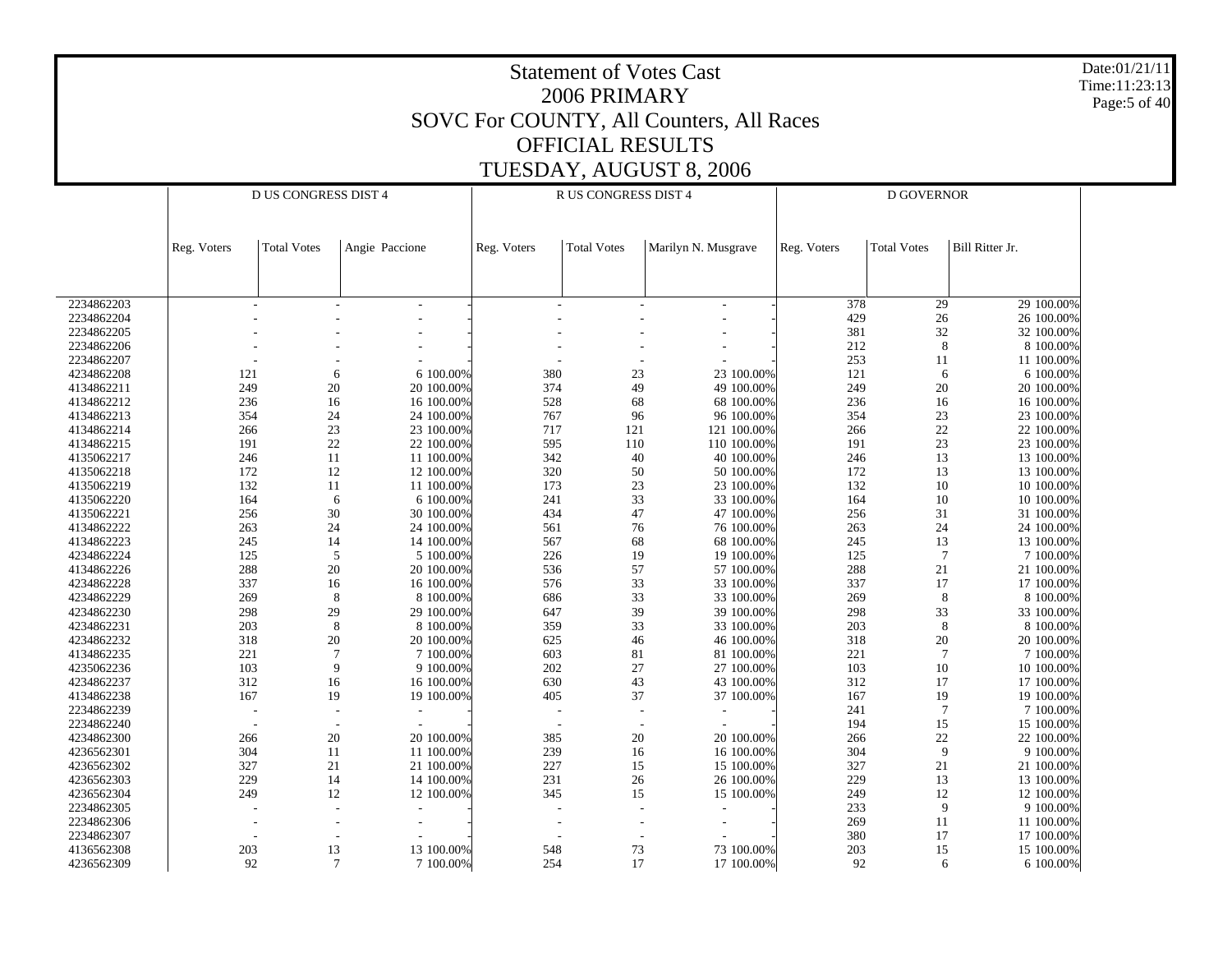Date:01/21/11 Time:11:23:13 Page:6 of 40

|             |             | <b>D US CONGRESS DIST 4</b> |                |             | <b>R US CONGRESS DIST 4</b> |                     | <b>D GOVERNOR</b> |                    |                 |
|-------------|-------------|-----------------------------|----------------|-------------|-----------------------------|---------------------|-------------------|--------------------|-----------------|
|             |             |                             |                |             |                             |                     |                   |                    |                 |
|             |             |                             |                |             |                             |                     |                   |                    |                 |
|             | Reg. Voters | <b>Total Votes</b>          | Angie Paccione | Reg. Voters | <b>Total Votes</b>          | Marilyn N. Musgrave | Reg. Voters       | <b>Total Votes</b> | Bill Ritter Jr. |
|             |             |                             |                |             |                             |                     |                   |                    |                 |
|             |             |                             |                |             |                             |                     |                   |                    |                 |
|             |             |                             |                |             |                             |                     |                   |                    |                 |
| 4236562310  | 205         | 11                          | 11 100.00%     | 369         | 18                          | 18 100.00%          | 205               | 12                 | 12 100.00%      |
| 4136562311  | 289         | 14                          | 14 100.00%     | 540         | 52                          | 52 100.00%          | 289               | 15                 | 15 100.00%      |
| 4136562312  | 69          |                             | 7 100,00%      | 188         | 26                          | 26 100,00%          | 69                | 8                  | 8 100.00%       |
| 4236562313  | 149         |                             | 7 100,00%      | 199         | 16                          | 16 100.00%          | 149               | 8                  | 8 100.00%       |
| 4236562314  | 340         | 21                          | 21 100.00%     | 401         | 20                          | 20 100.00%          | 340               | 23                 | 23 100.00%      |
| 4135062315  | 209         | 5                           | 5 100.00%      | 232         | $\Delta$                    | 4 100,00%           | 209               |                    | 4 100.00%       |
| 4135062316  | 341         | 11                          | 11 100.00%     | 343         | 21                          | 21 100,00%          | 341               | 9                  | 9 100,00%       |
| 4135062317  | 196         | 14                          | 14 100.00%     | 284         | 47                          | 47 100,00%          | 196               | 16                 | 16 100.00%      |
| 4135062318  | 216         | 15                          | 15 100.00%     | 296         | 46                          | 46 100,00%          | 216               | 18                 | 18 100,00%      |
| 4135062319  | 132         | 13                          | 13 100.00%     | 157         | 23                          | 23 100,00%          | 132               | 13                 | 13 100.00%      |
| 4135062320  | 110         | 6                           | 6 100.00%      | 153         | 21                          | 21 100,00%          | 110               |                    | 7 100.00%       |
| 4135062321  | 225         | 6                           | 6 100.00%      | 253         | 16                          | 16 100.00%          | 225               |                    | 5 100.00%       |
| 4135062322  | 300         | 12                          | 12 100.00%     | 334         | 36                          | 36 100.00%          | 300               | 13                 | 13 100,00%      |
| 4135062323  | 295         | 13                          | 13 100.00%     | 346         | 23                          | 23 100,00%          | 295               | 15                 | 15 100.00%      |
| 4135062324  | 321         | 18                          | 18 100.00%     | 600         | 52                          | 52 100,00%          | 321               | 18                 | 18 100.00%      |
| 4135062325  | 178         | 14                          | 14 100.00%     | 227         | 32                          | 32 100.00%          | 178               | 12                 | 12 100.00%      |
| 4134862326  | 270         | 30                          | 30 100.00%     | 389         | 64                          | 64 100.00%          | 270               | 28                 | 28 100.00%      |
| 2233362327  |             |                             |                |             |                             |                     | 10                | $\Omega$           | $\Omega$        |
| 2234862328  |             |                             |                |             |                             |                     | 379               | 14                 | 14 100.00%      |
| 4135062329  | 182         | $\mathbf{0}$                |                | 216         | 5                           | 5 100.00%           | 182               | $\mathbf{0}$       | $\Omega$        |
| 4135062330  | 343         | 23                          | 23 100.00%     | 653         | 60                          | 60 100,00%          | 343               | 22                 | 22 100.00%      |
| 4234862331  | 281         | 16                          | 16 100.00%     | 478         | 48                          | 48 100.00%          | 281               | 17                 | 17 100.00%      |
| Absentee    | 0           | 1852                        | 1852 100.00%   | $\Omega$    | 3844                        | 3844 100.00%        | $\Omega$          | 2239               | 2239 100.00%    |
| Provisional |             |                             |                |             |                             |                     |                   |                    | $\Omega$        |
| Total       | 19722       | 3086                        | 3086 100.00%   | 35817       | 7767                        | 7767 100.00%        | 23081             | 3687               | 3687 100.00%    |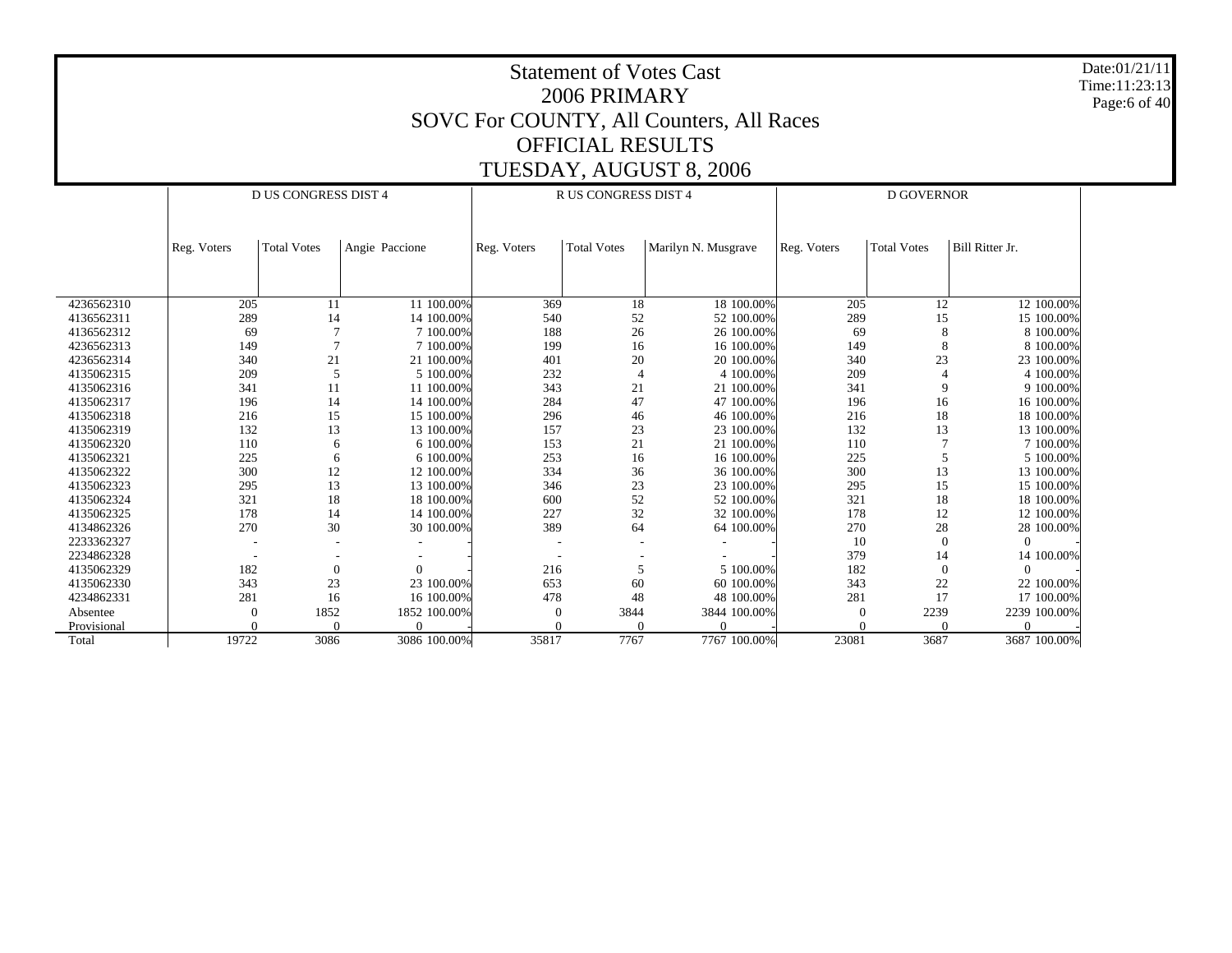Statement of Votes Cast2006 PRIMARYSOVC For COUNTY, All Counters, All Races OFFICIAL RESULTSTUESDAY, AUGUST 8, 2006 Date:01/21/11Time:11:23:13Page:7 of 40 Jurisdiction Wide 4136562100 4136562101 4136562102 4136562103 4136562104 4136562105 4135062106 4135062107 4135062108 4135062109 4135062110 4135062111 4135062112 4134862113 4135062114 4134962115 4134962116 4136562117 4136562118 4136562119 4134862120 4134962121 4134962122 4134962123 4134862124 4134862125 4136562126 4136562127 4136562128 4134862129 4134962130 4136562131 4134862132 4134862133 4135062134 4134862135 4134862136 4234862200 4234862201 4234862202Reg. Voters | Total Votes | Bob Beauprez R GOVERNORReg. Voters | Total Votes | Ken Gordon D SECRETARY OF STATEReg. Voters | Total Votes | Mike Coffman R SECRETARY OF STATE458 55 55 100.00%% 138 13 100.00% 458 55 55 100.00% 201 36 36 100.00% $\%$  64 5 5 100.00% 201 35 35 100.00% 156 26 26 100.00% $\%$  37 8 8 100.00% 156 27 27 100.00% 200 35 35 100.00% $\%$  51 5 5100.00% 200 36 36 100.00% 733 109 109 100.00% 209 10 10 100.00% 733 106 106 100.00% 136 21 21 100.00% $\%$  35 2 2 100.00% 136 22 2 100.00% 245 26 26 100.00% 254 9 9 100.00% 245 26 26 100.00% 296 36 36 100.00% 493 19 19 100.00% 296 34 34 100.00% 301 37 37 100.00%% 258 13 100.00% 301 39 39 100.00% 291 37 37 100.00%% 200 11 11 100.00% 291 34 34 100.00% 191 24 24 100.00% $\%$  283 22 22 100.00% 191 20 20 100.00% 396 53 53 100.00% 298 18 18 100.00% 396 58 58 100.00% 292 43 43 100.00% $\%$  312 21 21 100.00% 292 41 41 100.00% 267 24 24 100.00% $\%$  176 6 6 100.00% 267 24 24 100.00% 337 51 51 100.00% 318 20 20 100.00% 337 47 47 100.00% 675 73 73 100.00% 270 12 12 100.00% 675 75 75 100.00% 323 47 47 100.00% 205 19 19 100.00% 323 45 45 100.00% 567 39 39 100.00% $\%$  211 14 100.00% 567 39 39 100.00% 726 155 155 100.00% 253 18 18 100.00% 726 146 146 100.00% 260 48 48 100.00%% 106 12 12 100.00% 260 46 46 100.00% 221 61 61 100.00% $\%$  64 2 2 100.00% 221 65 65 100.00% 689 50 50 100.00% 256 8 8 100.00% 689 47 47 100.00% 480 39 39 100.00% 262 18 18 100.00% 480 37 37 100.00% 460 57 57 100.00% $\%$  227 11 11 100.00% 460 54 54 100.00% 586 74 74 100.00% 280 17 17 100.00% 586 71 71 100.00% 466 64 64 100.00% $\%$  205 13 1300.00% 466 68 68 100.00% 402 50 50 100.00% $\%$  167 18 18 100.00% 402 44 4100.00% 314 37 37 100.00%% 175 14 100.00% 314 35 35 100.00% 608 119 119 100.00% $\%$  177 7 7 100.00% 608 117 117 100.00% 156 19 19 100.00% $\%$  42 5 5 100.00% 156 17 17 100.00% 636 52 52 100.00% 210 14 14 100.00% 636 51 51 100.00% 431 52 52 100.00%% 137 11 11 100.00% 431 48 48 100.00% 361 40 40 100.00%% 224 12 12 100.00% 361 41 41 100.00% 282 25 25 100.00%% 147 10 10 100.00% 282 24 24 100.00% 130 30 30 100.00%% 104 5 5 100.00% 130 30 30 30 30 30 30 30 5 100.00 % 402 49 49 100.00% $\%$  140 7 7 100.00% 402 46 46 100.00% 485 51 51 100.00% 225 9 9 100.00% 485 53 53 100.00% 660 42 42 100.00% 253 14 14 100.00% 660 39 39 100.00% 387 41 41 100.00% 257 19 19 100.00% 387 45 45 100.00% 229 27 27 100.00%142 9 9 100.00% 229 29 29 100.00%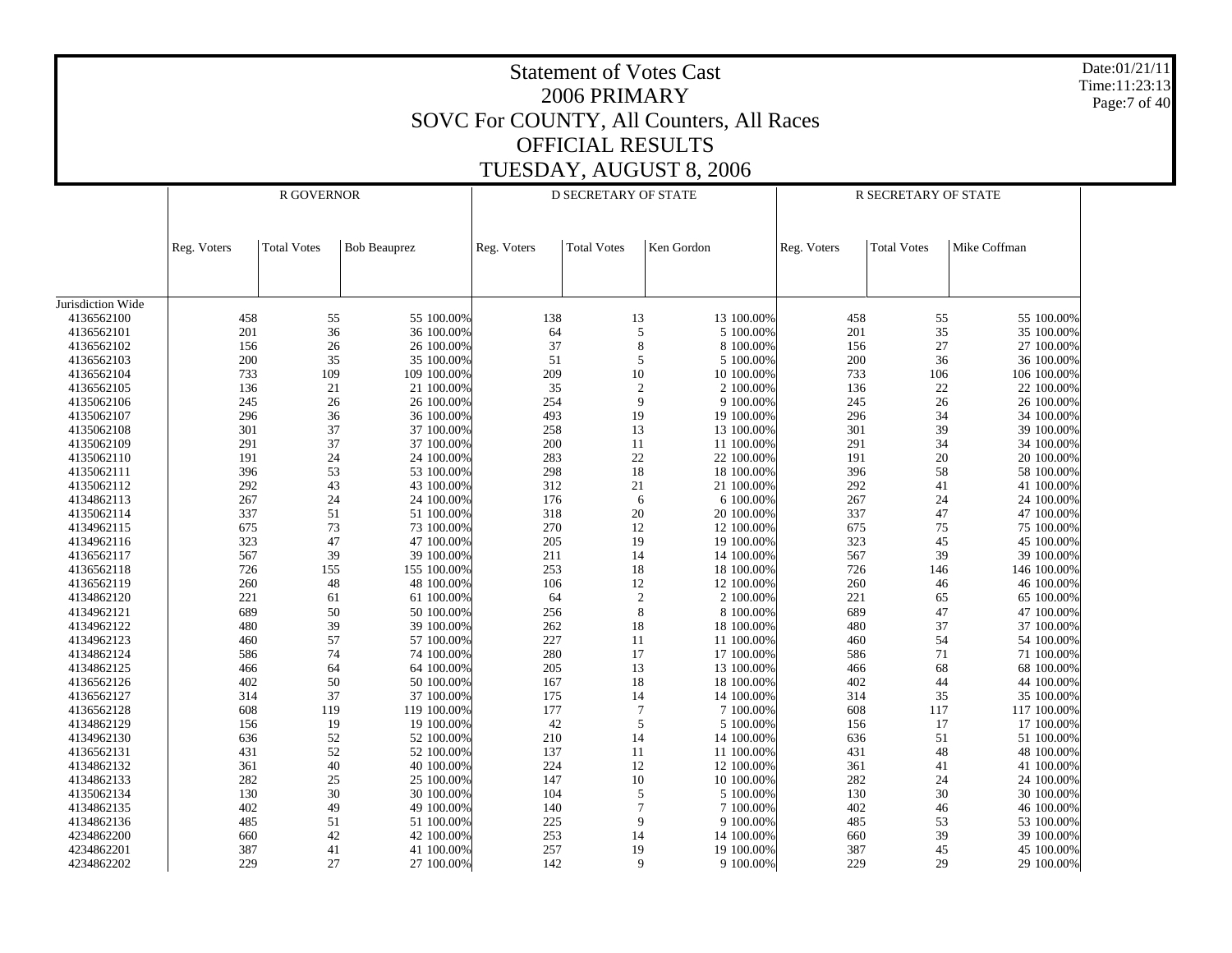Date:01/21/11 Time:11:23:13 Page:8 of 40

|            | <b>R GOVERNOR</b> |                    |                     | <b>D SECRETARY OF STATE</b> |                    | R SECRETARY OF STATE |             |                    |              |
|------------|-------------------|--------------------|---------------------|-----------------------------|--------------------|----------------------|-------------|--------------------|--------------|
|            |                   |                    |                     |                             |                    |                      |             |                    |              |
|            | Reg. Voters       | <b>Total Votes</b> | <b>Bob Beauprez</b> | Reg. Voters                 | <b>Total Votes</b> | Ken Gordon           | Reg. Voters | <b>Total Votes</b> | Mike Coffman |
|            |                   |                    |                     |                             |                    |                      |             |                    |              |
| 2234862203 | 502               | 29                 | 29 100.00%          | 378                         | 26                 | 26 100.00%           | 502         | 32                 | 32 100.00%   |
| 2234862204 | 687               | 29                 | 29 100.00%          | 429                         | 24                 | 24 100.00%           | 687         | 25                 | 25 100.00%   |
| 2234862205 | 326               | $25\,$             | 25 100.00%          | 381                         | 32                 | 32 100.00%           | 326         | 24                 | 24 100.00%   |
| 2234862206 | 379               | 32                 | 32 100.00%          | 212                         | 6                  | 6 100.00%            | 379         | 36                 | 36 100.00%   |
| 2234862207 | 409               | 24                 | 24 100.00%          | 253                         | $10\,$             | 10 100.00%           | 409         | $26\,$             | 26 100.00%   |
| 4234862208 | 380               | 23                 | 23 100.00%          | 121                         | 6                  | 6 100.00%            | 380         | $23\,$             | 23 100.00%   |
| 4134862211 | 374               | 55                 | 55 100.00%          | 249                         | 19                 | 19 100.00%           | 374         | 53                 | 53 100.00%   |
| 4134862212 | 528               | 71                 | 71 100.00%          | 236                         | 14                 | 14 100.00%           | 528         | $77$               | 77 100.00%   |
| 4134862213 | 767               | 103                | 103 100.00%         | 354                         | $22\,$             | 22 100.00%           | 767         | 103                | 103 100.00%  |
| 4134862214 | 717               | 142                | 142 100.00%         | 266                         | 20                 | 20 100.00%           | 717         | 138                | 138 100.00%  |
| 4134862215 | 595               | 132                | 132 100.00%         | 191                         | $22\,$             | 22 100.00%           | 595         | 132                | 132 100.00%  |
| 4135062217 | 342               | 40                 | 40 100.00%          | 246                         | 13                 | 13 100.00%           | 342         | $42\,$             | 42 100.00%   |
| 4135062218 | 320               | 56                 | 56 100.00%          | 172                         | 12                 | 12 100.00%           | 320         | 56                 | 56 100.00%   |
| 4135062219 | 173               | 27                 | 27 100.00%          | 132                         | $\,8\,$            | 8 100.00%            | 173         | $28\,$             | 28 100.00%   |
| 4135062220 | 241               | 33                 | 33 100.00%          | 164                         | $\,8\,$            | 8 100.00%            | 241         | 32                 | 32 100.00%   |
| 4135062221 | 434               | 53                 | 53 100.00%          | 256                         | $30\,$             | 30 100.00%           | 434         | 49                 | 49 100.00%   |
| 4134862222 | 561               | 86                 | 86 100.00%          | 263                         | $23\,$             | 23 100.00%           | 561         | 85                 | 85 100.00%   |
| 4134862223 | 567               | $72\,$             | 72 100.00%          | 245                         | 15                 | 15 100.00%           | 567         | 78                 | 78 100.00%   |
| 4234862224 | 226               | 21                 | 21 100.00%          | 125                         | $\sqrt{5}$         | 5 100.00%            | 226         | 19                 | 19 100.00%   |
| 4134862226 | 536               | 60                 | 60 100.00%          | 288                         | 19                 | 19 100.00%           | 536         | 55                 | 55 100.00%   |
| 4234862228 | 576               | 34                 | 34 100.00%          | 337                         | 15                 | 15 100.00%           | 576         | 36                 | 36 100.00%   |
| 4234862229 | 686               | 36                 | 36 100.00%          | 269                         | $\sqrt{6}$         | 6 100.00%            | 686         | 33                 | 33 100.00%   |
| 4234862230 | 647               | 39                 | 39 100.00%          | 298                         | $28\,$             | 28 100.00%           | 647         | 40                 | 40 100.00%   |
| 4234862231 | 359               | 36                 | 36 100.00%          | 203                         | $\,8\,$            | 8 100.00%            | 359         | 36                 | 36 100.00%   |
| 4234862232 |                   |                    | 48 100.00%          |                             |                    | 20 100.00%           |             |                    | 48 100.00%   |
|            | 625<br>603        | 48                 |                     | 318                         | $20\,$<br>8        |                      | 625<br>603  | 48                 |              |
| 4134862235 |                   | 84                 | 84 100.00%          | 221                         | 9                  | 8 100.00%            |             | 85                 | 85 100.00%   |
| 4235062236 | 202               | 29                 | 29 100.00%          | 103                         |                    | 9 100.00%            | 202         | 29                 | 29 100.00%   |
| 4234862237 | 630               | 49                 | 49 100.00%          | 312                         | 16                 | 16 100.00%           | 630         | $47\,$             | 47 100.00%   |
| 4134862238 | 405               | 39                 | 39 100.00%          | 167                         | 19                 | 19 100.00%           | 405         | 39                 | 39 100.00%   |
| 2234862239 | 568               | 31                 | 31 100.00%          | 241                         | 6                  | 6 100.00%            | 568         | 29                 | 29 100.00%   |
| 2234862240 | 403               | 21                 | 21 100.00%          | 194                         | 12                 | 12 100.00%           | 403         | $28\,$             | 28 100.00%   |
| 4234862300 | 385               | 24                 | 24 100.00%          | 266                         | 21                 | 21 100.00%           | 385         | 24                 | 24 100.00%   |
| 4236562301 | 239               | 16                 | 16 100.00%          | 304                         | 6                  | 6 100.00%            | 239         | 17                 | 17 100.00%   |
| 4236562302 | 227               | 15                 | 15 100.00%          | 327                         | 19                 | 19 100.00%           | 227         | 13                 | 13 100.00%   |
| 4236562303 | 231               | $25\,$             | 25 100.00%          | 229                         | 13                 | 13 100.00%           | 231         | $27\,$             | 27 100.00%   |
| 4236562304 | 345               | 17                 | 17 100.00%          | 249                         | 12                 | 12 100.00%           | 345         | 16                 | 16 100.00%   |
| 2234862305 | 321               | 9                  | 9 100.00%           | 233                         | $\overline{9}$     | 9 100.00%            | 321         | $10\,$             | 10 100.00%   |
| 2234862306 | 228               | 9                  | 9 100.00%           | 269                         | $\,$ 8 $\,$        | 8 100.00%            | 228         | 8                  | 8 100.00%    |
| 2234862307 | 605               | 33                 | 33 100.00%          | 380                         | 16                 | 16 100.00%           | 605         | 34                 | 34 100.00%   |
| 4136562308 | 548               | 80                 | 80 100.00%          | 203                         | 14                 | 14 100.00%           | 548         | 80                 | 80 100.00%   |
| 4236562309 | 254               | 17                 | 17 100.00%          | 92                          | $\overline{7}$     | 7 100.00%            | 254         | 15                 | 15 100.00%   |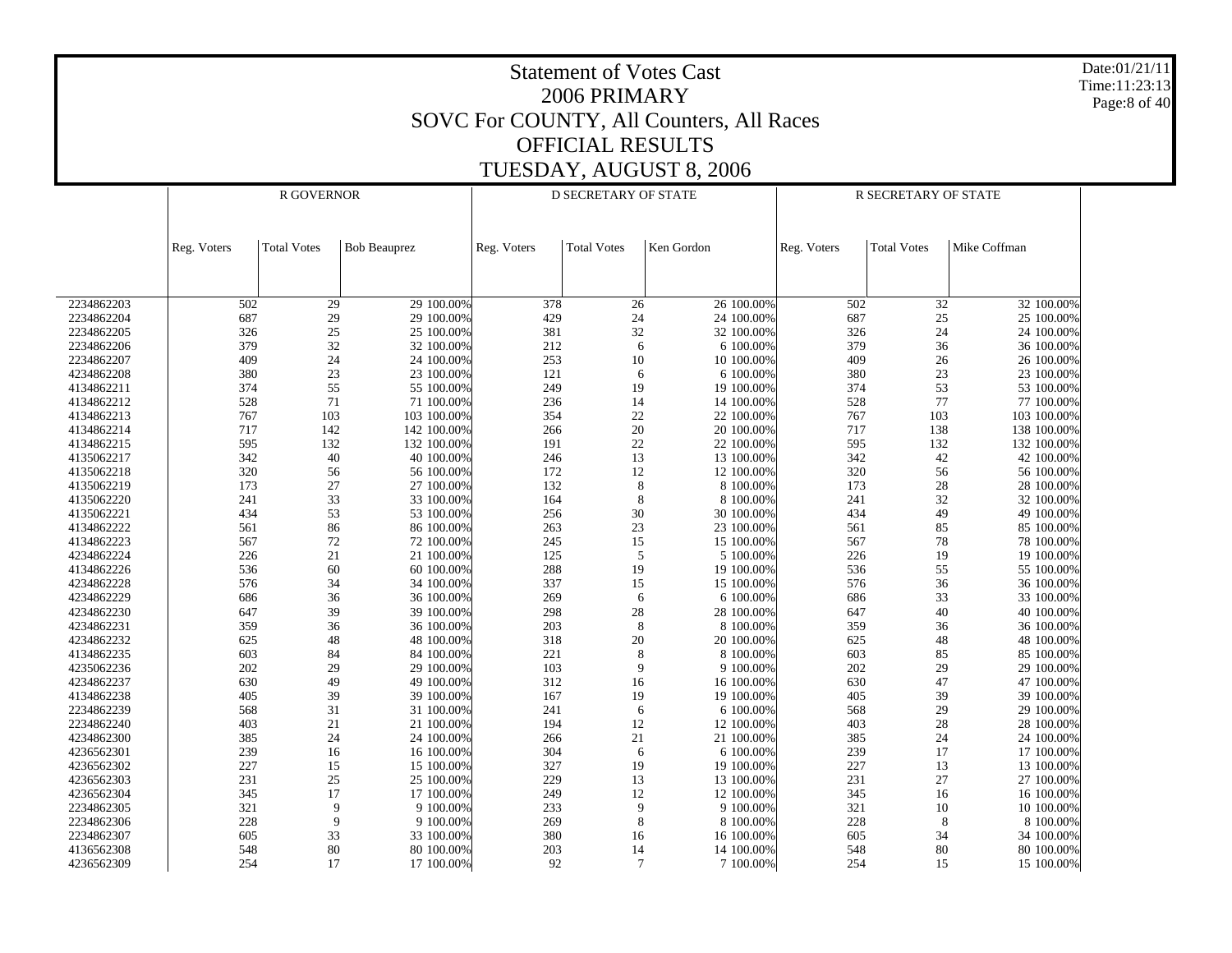Date:01/21/11 Time:11:23:13 Page:9 of 40

|             |             | <b>R GOVERNOR</b>  |                     |             | <b>D SECRETARY OF STATE</b> |              | <b>R SECRETARY OF STATE</b> |                    |              |  |
|-------------|-------------|--------------------|---------------------|-------------|-----------------------------|--------------|-----------------------------|--------------------|--------------|--|
|             |             |                    |                     |             |                             |              |                             |                    |              |  |
|             |             |                    |                     |             |                             |              |                             |                    |              |  |
|             | Reg. Voters | <b>Total Votes</b> | <b>Bob Beauprez</b> | Reg. Voters | <b>Total Votes</b>          | Ken Gordon   | Reg. Voters                 | <b>Total Votes</b> | Mike Coffman |  |
|             |             |                    |                     |             |                             |              |                             |                    |              |  |
|             |             |                    |                     |             |                             |              |                             |                    |              |  |
|             |             |                    |                     |             |                             |              |                             |                    |              |  |
| 4236562310  | 369         | 19                 | 19 100.00%          | 205         | 11                          | 11 100.00%   | 369                         | 19                 | 19 100,00%   |  |
| 4136562311  | 540         | 57                 | 57 100.00%          | 289         | 13                          | 13 100.00%   | 540                         | 52                 | 52 100.00%   |  |
| 4136562312  | 188         | 24                 | 24 100.00%          | 69          |                             | 7 100.00%    | 188                         | 27                 | 27 100.00%   |  |
| 4236562313  | 199         | 15                 | 15 100.00%          | 149         | 7                           | 7 100,00%    | 199                         | 16                 | 16 100.00%   |  |
| 4236562314  | 401         | 19                 | 19 100.00%          | 340         | 22                          | 22 100.00%   | 401                         | 20                 | 20 100.00%   |  |
| 4135062315  | 232         | $\overline{4}$     | 4 100,00%           | 209         | 5                           | 5 100,00%    | 232                         |                    | 4 100.00%    |  |
| 4135062316  | 343         | 22                 | 22 100.00%          | 341         | 9                           | 9 100.00%    | 343                         | 19                 | 19 100.00%   |  |
| 4135062317  | 284         | 47                 | 47 100,00%          | 196         | 15                          | 15 100.00%   | 284                         | 48                 | 48 100.00%   |  |
| 4135062318  | 296         | 46                 | 46 100.00%          | 216         | 17                          | 17 100.00%   | 296                         | 44                 | 44 100.00%   |  |
| 4135062319  | 157         | 24                 | 24 100.00%          | 132         | 14                          | 14 100.00%   | 157                         | 24                 | 24 100.00%   |  |
| 4135062320  | 153         | 22                 | 22 100.00%          | 110         | 6                           | 6 100.00%    | 153                         | 25                 | 25 100.00%   |  |
| 4135062321  | 253         | 15                 | 15 100,00%          | 225         | 6                           | 6 100,00%    | 253                         | 16                 | 16 100,00%   |  |
| 4135062322  | 334         | 33                 | 33 100.00%          | 300         | 12                          | 12 100.00%   | 334                         | 32                 | 32 100.00%   |  |
| 4135062323  | 346         | 26                 | 26 100.00%          | 295         | 13                          | 13 100.00%   | 346                         | 24                 | 24 100.00%   |  |
| 4135062324  | 600         | 56                 | 56 100.00%          | 321         | 18                          | 18 100.00%   | 600                         | 55                 | 55 100.00%   |  |
| 4135062325  | 227         | 32                 | 32 100.00%          | 178         | 12                          | 12 100.00%   | 227                         | 35                 | 35 100,00%   |  |
| 4134862326  | 389         | 64                 | 64 100.00%          | 270         | 31                          | 31 100.00%   | 389                         | 66                 | 66 100.00%   |  |
| 2233362327  | 10          | $\mathbf{0}$       | $\Omega$            | 10          | $\boldsymbol{0}$            | $\Omega$     | 10                          | $\mathbf{0}$       | $\Omega$     |  |
| 2234862328  | 717         | 17                 | 17 100.00%          | 379         | 14                          | 14 100.00%   | 717                         | 18                 | 18 100.00%   |  |
| 4135062329  | 216         | 5                  | 5 100,00%           | 182         | $\theta$                    | $\Omega$     | 216                         | 5                  | 5 100,00%    |  |
| 4135062330  | 653         | 61                 | 61 100.00%          | 343         | 21                          | 21 100.00%   | 653                         | 62                 | 62 100.00%   |  |
| 4234862331  | 478         | 47                 | 47 100.00%          | 281         | 16                          | 16 100.00%   | 478                         | 45                 | 45 100.00%   |  |
| Absentee    | $\sqrt{ }$  | 4012               | 4012 100.00%        | $\theta$    | 2145                        | 2145 100.00% | $\theta$                    | 4606               | 4606 100.00% |  |
| Provisional | $\Omega$    | $\Omega$           | $\Omega$            | $\Omega$    | $\Omega$                    | $\Omega$     | $\Omega$                    | $\Omega$           | $\Omega$     |  |
| Total       | 40972       | 8425               | 8425 100.00%        | 23081       | 3500                        | 3500 100.00% | 40972                       | 8985               | 8985 100.00% |  |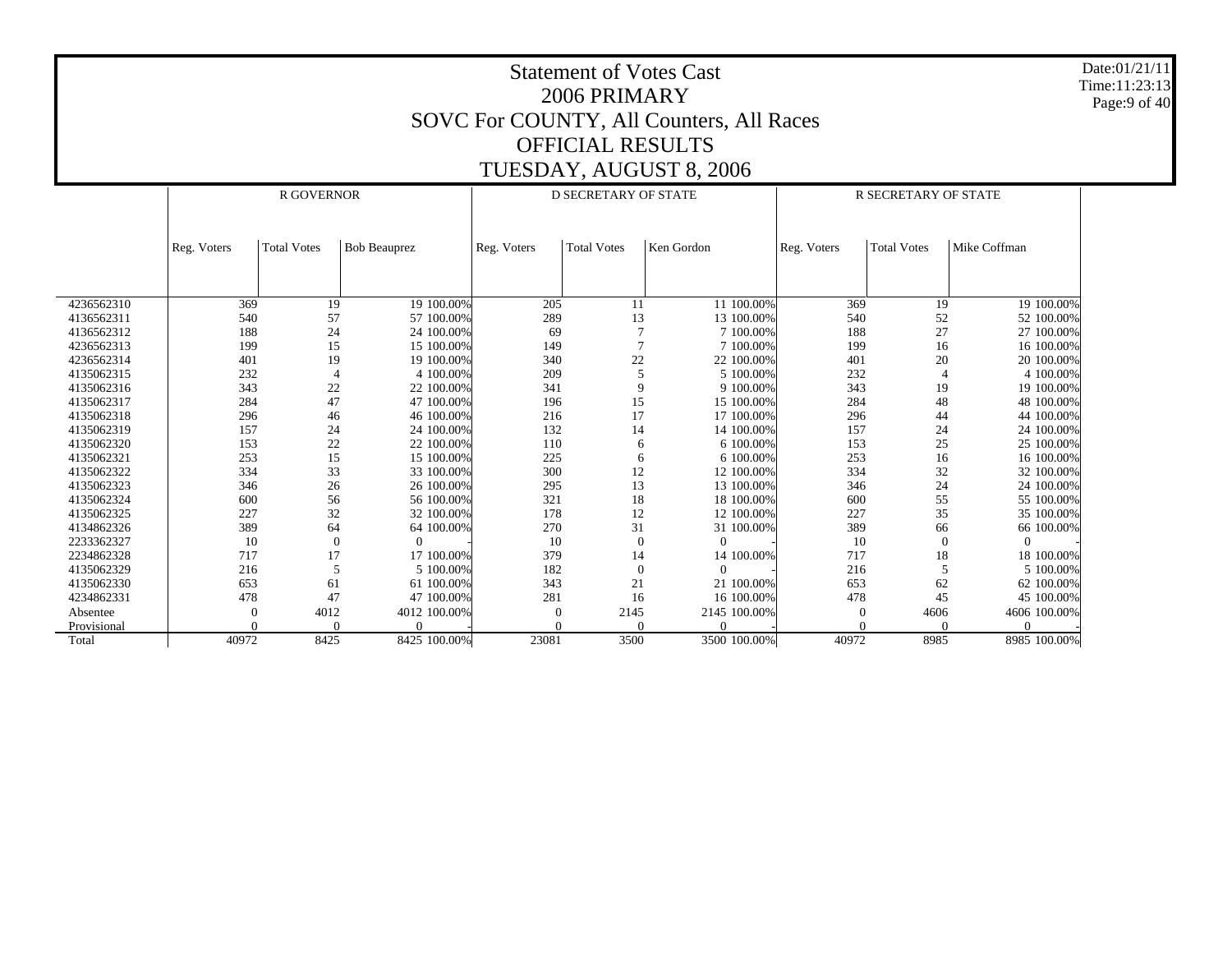|                          |             |                          |                                               |             | 2006 PRIMARY             | <b>Statement of Votes Cast</b><br>SOVC For COUNTY, All Counters, All Races |             |                    |                          | Date:01/21/11<br>Time:11:23:13<br>Page: 10 of 40 |
|--------------------------|-------------|--------------------------|-----------------------------------------------|-------------|--------------------------|----------------------------------------------------------------------------|-------------|--------------------|--------------------------|--------------------------------------------------|
|                          |             |                          |                                               |             | <b>OFFICIAL RESULTS</b>  |                                                                            |             |                    |                          |                                                  |
|                          |             |                          |                                               |             |                          |                                                                            |             |                    |                          |                                                  |
|                          |             |                          |                                               |             |                          | TUESDAY, AUGUST 8, 2006                                                    |             |                    |                          |                                                  |
|                          |             | <b>D STATE TREASURER</b> |                                               |             | <b>R STATE TREASURER</b> |                                                                            |             | D ATTORNEY GENERAL |                          |                                                  |
|                          |             |                          |                                               |             |                          |                                                                            |             |                    |                          |                                                  |
|                          | Reg. Voters | <b>Total Votes</b>       | Cary Kennedy                                  | Reg. Voters | <b>Total Votes</b>       | Mark Hillman                                                               | Reg. Voters | <b>Total Votes</b> | Fern O'Brien             |                                                  |
|                          |             |                          |                                               |             |                          |                                                                            |             |                    |                          |                                                  |
| Jurisdiction Wide        |             |                          |                                               |             |                          |                                                                            |             |                    |                          |                                                  |
| 4136562100               |             | 138                      | 13<br>13 100.00%                              | 458         | 55                       | 55 100.00%                                                                 | 138         | 14                 | 14 100.00%               |                                                  |
| 4136562101               |             | 64                       | 5<br>5 100.00%                                | 201         | 36                       | 36 100.00%                                                                 | 64          | 5                  | 5 100.00%                |                                                  |
| 4136562102<br>4136562103 |             | 37<br>51                 | 8<br>8 100.00%<br>4 100.00%<br>$\overline{4}$ | 156<br>200  | 27<br>37                 | 27 100.00%<br>37 100.00%                                                   | 37<br>51    |                    | 8 100.00%<br>4 100.00%   |                                                  |
| 4136562104               |             | 209                      | 11 100.00%<br>11                              | 733         | 105                      | 105 100.00%                                                                | 209         | 11                 | 11 100.00%               |                                                  |
| 4136562105               |             | 35                       | $\overline{2}$<br>2 100.00%                   | 136         | 21                       | 21 100.00%                                                                 | 35          | 2                  | 2 100.00%                |                                                  |
| 4135062106               | 254         |                          | 11<br>11 100.00%                              | 245         | 25                       | 25 100.00%                                                                 | 254         | 10                 | 10 100.00%               |                                                  |
| 4135062107               |             | 493                      | 16<br>16 100.00%                              | 296         | 35                       | 35 100.00%                                                                 | 493         | 19                 | 19 100.00%               |                                                  |
| 4135062108               |             | 258                      | 12<br>12 100.00%                              | 301         | 38                       | 38 100.00%                                                                 | 258         | 13                 | 13 100.00%               |                                                  |
| 4135062109               |             | 200                      | 13<br>13 100.00%                              | 291         | $32\,$                   | 32 100.00%                                                                 | 200         | 12                 | 12 100.00%               |                                                  |
| 4135062110               |             | 283                      | 23<br>23 100.00%                              | 191         | 21                       | 21 100.00%                                                                 | 283         | 23                 | 23 100.00%               |                                                  |
| 4135062111               |             | 298                      | 18<br>18 100.00%                              | 396         | 56                       | 56 100.00%                                                                 | 298         | 18                 | 18 100.00%               |                                                  |
| 4135062112               |             | 312                      | 19<br>19 100.00%                              | 292         | 41                       | 41 100.00%                                                                 | 312         | 19                 | 19 100.00%               |                                                  |
| 4134862113               |             | 176                      | 6 100.00%<br>6                                | 267         | 24                       | 24 100.00%                                                                 | 176         | 6                  | 6 100.00%                |                                                  |
| 4135062114               |             | 318                      | 22<br>22 100.00%                              | 337         | 49                       | 49 100.00%                                                                 | 318         | 21                 | 21 100.00%               |                                                  |
| 4134962115               |             | 270                      | 11<br>11 100.00%                              | 675         | 77                       | 77 100.00%                                                                 | 270         | 11                 | 11 100.00%               |                                                  |
| 4134962116               |             | 205                      | 19<br>19 100.00%                              | 323         | 43                       | 43 100.00%                                                                 | 205         | 18                 | 18 100.00%               |                                                  |
| 4136562117               | 211         |                          | 14<br>14 100.00%                              | 567         | 38                       | 38 100.00%                                                                 | 211         | 14                 | 14 100.00%               |                                                  |
| 4136562118               |             | 253                      | 20<br>20 100.00%                              | 726         | 147                      | 147 100.00%                                                                | 253         | 19                 | 19 100.00%               |                                                  |
| 4136562119               |             | 106                      | 13<br>13 100.00%                              | 260         | 45                       | 45 100.00%                                                                 | 106         | 12                 | 12 100.00%               |                                                  |
| 4134862120               |             | 64                       | $\overline{2}$<br>2 100.00%                   | 221         | 61                       | 61 100.00%                                                                 | 64          | $\overline{2}$     | 2 100.00%                |                                                  |
| 4134962121               |             | 256                      | 8<br>8 100.00%                                | 689         | 48                       | 48 100.00%                                                                 | 256         | 8                  | 8 100.00%                |                                                  |
| 4134962122               |             | 262                      | 18<br>18 100.00%                              | 480         | 39                       | 39 100.00%                                                                 | 262         | 18                 | 18 100.00%               |                                                  |
| 4134962123<br>4134862124 | 227         | 280                      | 12<br>12 100.00%<br>17<br>17 100.00%          | 460<br>586  | 52<br>71                 | 52 100.00%<br>71 100.00%                                                   | 227<br>280  | 12<br>18           | 12 100.00%<br>18 100.00% |                                                  |
| 4134862125               |             | 205                      | 14<br>14 100.00%                              | 466         | 68                       | 68 100.00%                                                                 | 205         | 14                 | 14 100.00%               |                                                  |
| 4136562126               |             | 167                      | 18<br>18 100.00%                              | 402         | 44                       | 44 100.00%                                                                 | 167         | 18                 | 18 100.00%               |                                                  |
| 4136562127               |             | 175                      | 15<br>15 100.00%                              | 314         | 37                       | 37 100.00%                                                                 | 175         | 15                 | 15 100.00%               |                                                  |
| 4136562128               |             | 177                      | 7 100.00%                                     | 608         | 119                      | 119 100.00%                                                                | 177         | 6                  | 6 100.00%                |                                                  |
| 4134862129               |             | 42                       | 5<br>5 100.00%                                | 156         | 17                       | 17 100.00%                                                                 | 42          | 5                  | 5 100.00%                |                                                  |
| 4134962130               |             | 210                      | 13<br>13 100.00%                              | 636         | 50                       | 50 100.00%                                                                 | 210         | 13                 | 13 100.00%               |                                                  |
| 4136562131               |             | 137                      | 12<br>12 100.00%                              | 431         | 49                       | 49 100.00%                                                                 | 137         | 12                 | 12 100.00%               |                                                  |
| 4134862132               |             | 224                      | 12<br>12 100.00%                              | 361         | 42                       | 42 100.00%                                                                 | 224         | 12                 | 12 100.00%               |                                                  |
| 4134862133               | 147         |                          | 10<br>10 100.00%                              | 282         | 24                       | 24 100.00%                                                                 | 147         | 10                 | 10 100.00%               |                                                  |
| 4135062134               | 104         |                          | 5<br>5 100.00%                                | 130         | 29                       | 29 100.00%                                                                 | 104         | 6                  | 6 100.00%                |                                                  |
| 4134862135               |             | 140                      | 8<br>8 100.00%                                | 402         | 47                       | 47 100.00%                                                                 | 140         | 7                  | 7 100.00%                |                                                  |
| 4134862136               |             | 225                      | 9 100.00%<br>9                                | 485         | 55                       | 55 100.00%                                                                 | 225         | 9                  | 9 100.00%                |                                                  |
| 4234862200               |             | 253                      | 13<br>13 100.00%                              | 660         | 37                       | 37 100.00%                                                                 | 253         | 14                 | 14 100.00%               |                                                  |
| 4234862201               | 257         |                          | 19<br>19 100.00%                              | 387         | 44                       | 44 100.00%                                                                 | 257         | 19                 | 19 100.00%               |                                                  |
| 4234862202               |             | 142                      | 9<br>9 100.00%                                | 229         | 29                       | 29 100.00%                                                                 | 142         | 9                  | 9 100.00%                |                                                  |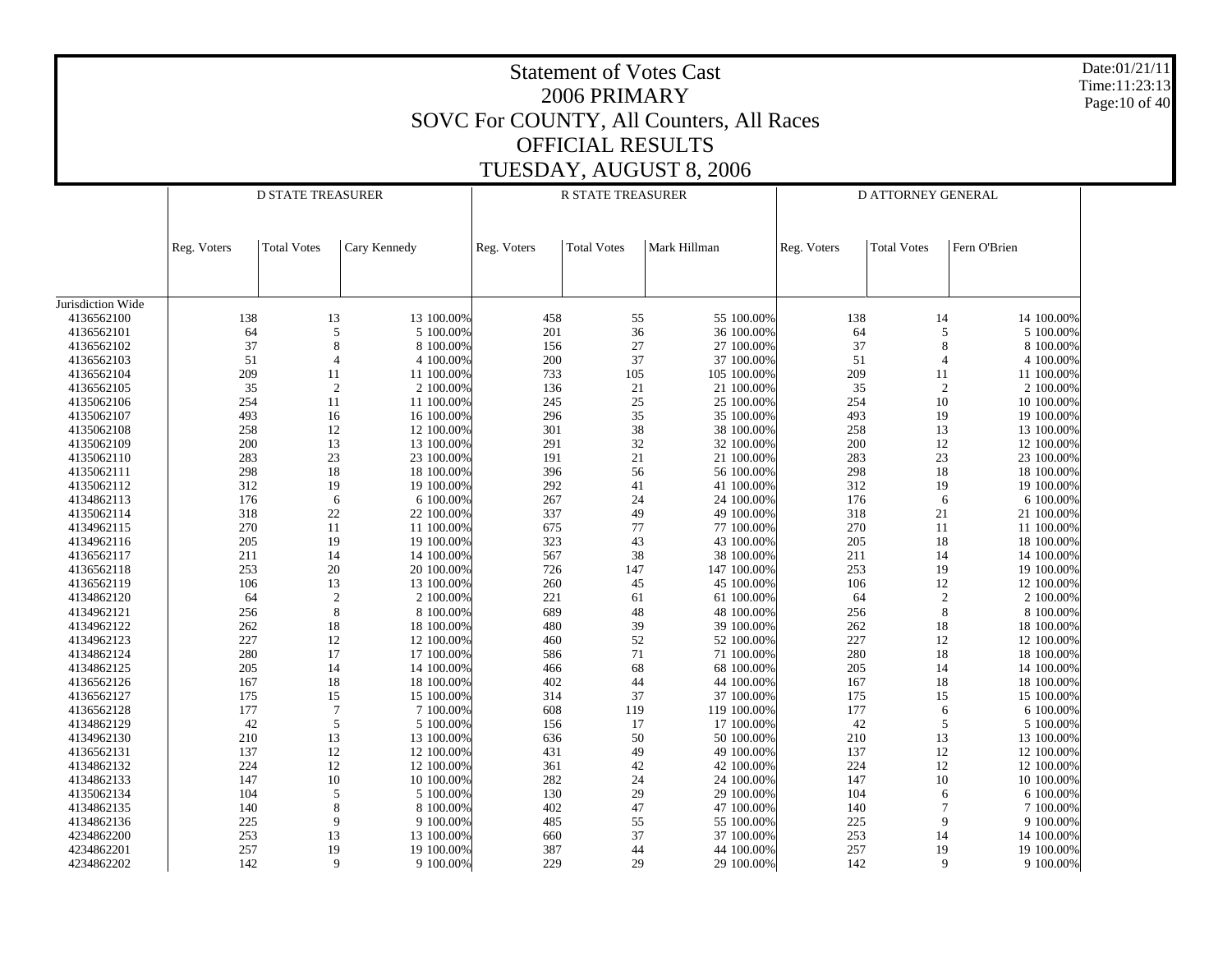Date:01/21/11 Time:11:23:13 Page:11 of 40

|            | <b>D STATE TREASURER</b> |                    |              | R STATE TREASURER |                    | D ATTORNEY GENERAL |             |                    |              |
|------------|--------------------------|--------------------|--------------|-------------------|--------------------|--------------------|-------------|--------------------|--------------|
|            | Reg. Voters              | <b>Total Votes</b> | Cary Kennedy | Reg. Voters       | <b>Total Votes</b> | Mark Hillman       | Reg. Voters | <b>Total Votes</b> | Fern O'Brien |
|            |                          |                    |              |                   |                    |                    |             |                    |              |
| 2234862203 | 378                      | 27                 | 27 100.00%   | 502               | 29                 | 29 100.00%         | 378         | 28                 | 28 100.00%   |
| 2234862204 | 429                      | 26                 | 26 100.00%   | 687               | 26                 | 26 100.00%         | 429         | 25                 | 25 100.00%   |
| 2234862205 | 381                      | 31                 | 31 100.00%   | 326               | 24                 | 24 100.00%         | 381         | 30                 | 30 100.00%   |
| 2234862206 | 212                      | $\overline{7}$     | 7 100.00%    | 379               | 38                 | 38 100.00%         | 212         | 6                  | 6 100.00%    |
| 2234862207 | 253                      | 11                 | 11 100.00%   | 409               | 25                 | 25 100.00%         | 253         | 11                 | 11 100.00%   |
| 4234862208 | 121                      | 6                  | 6 100.00%    | 380               | 22                 | 22 100.00%         | 121         | 5                  | 5 100.00%    |
| 4134862211 | 249                      | 20                 | 20 100.00%   | 374               | 55                 | 55 100.00%         | 249         | 19                 | 19 100.00%   |
| 4134862212 | 236                      | 14                 | 14 100.00%   | 528               | 73                 | 73 100.00%         | 236         | 14                 | 14 100.00%   |
| 4134862213 | 354                      | $22\,$             | 22 100.00%   | 767               | 101                | 101 100.00%        | 354         | $23\,$             | 23 100.00%   |
| 4134862214 | 266                      | 20                 | 20 100.00%   | 717               | 137                | 137 100.00%        | 266         | $21\,$             | 21 100.00%   |
| 4134862215 | 191                      | $21\,$             | 21 100.00%   | 595               | 131                | 131 100.00%        | 191         | $21\,$             | 21 100.00%   |
| 4135062217 | 246                      | 13                 | 13 100.00%   | 342               | 39                 | 39 100.00%         | 246         | 13                 | 13 100.00%   |
| 4135062218 | 172                      | 13                 | 13 100.00%   | 320               | 54                 | 54 100.00%         | 172         | 13                 | 13 100.00%   |
| 4135062219 | 132                      | 10                 | 10 100.00%   | 173               | 28                 | 28 100.00%         | 132         | 11                 | 11 100.00%   |
| 4135062220 | 164                      | $\overline{7}$     | 7 100.00%    | 241               | 31                 | 31 100.00%         | 164         | 9                  | 9 100.00%    |
| 4135062221 | 256                      | 30                 | 30 100.00%   | 434               | 48                 | 48 100.00%         | 256         | $30\,$             | 30 100.00%   |
| 4134862222 | 263                      | 23                 | 23 100.00%   | 561               | 83                 | 83 100.00%         | 263         | 23                 | 23 100.00%   |
| 4134862223 | 245                      | 15                 | 15 100.00%   | 567               | $77 \,$            | 77 100.00%         | 245         | 15                 | 15 100.00%   |
| 4234862224 | 125                      | 6                  | 6 100.00%    | 226               | 20                 | 20 100.00%         | 125         | 6                  | 6 100.00%    |
| 4134862226 | 288                      | 20                 | 20 100.00%   | 536               | 55                 | 55 100.00%         | 288         | 19                 | 19 100.00%   |
| 4234862228 | 337                      | 14                 | 14 100.00%   | 576               | 33                 | 33 100.00%         | 337         | 14                 | 14 100.00%   |
| 4234862229 | 269                      | 5                  | 5 100.00%    | 686               | 32                 | 32 100.00%         | 269         | 5                  | 5 100.00%    |
| 4234862230 | 298                      | 31                 | 31 100.00%   | 647               | 39                 | 39 100.00%         | 298         | 31                 | 31 100.00%   |
| 4234862231 | 203                      | $\,8\,$            | 8 100.00%    | 359               | 36                 | 36 100.00%         | 203         | $\,8\,$            | 8 100.00%    |
| 4234862232 | 318                      | 20                 | 20 100.00%   | 625               | 47                 | 47 100.00%         | 318         | 18                 | 18 100.00%   |
| 4134862235 | 221                      | $\overline{7}$     | 7 100.00%    | 603               | 86                 | 86 100.00%         | 221         | $\overline{7}$     | 7 100.00%    |
| 4235062236 | 103                      | 8                  | 8 100.00%    | 202               | 28                 | 28 100.00%         | 103         | 9                  | 9 100.00%    |
| 4234862237 | 312                      | 17                 | 17 100.00%   | 630               | 47                 | 47 100.00%         | 312         | 15                 | 15 100.00%   |
| 4134862238 | 167                      | 19                 | 19 100.00%   | 405               | 38                 | 38 100.00%         | 167         | 18                 | 18 100.00%   |
| 2234862239 | 241                      | 6                  | 6 100.00%    | 568               | 30                 | 30 100.00%         | 241         | 6                  | 6 100.00%    |
| 2234862240 | 194                      | 12                 | 12 100.00%   | 403               | $26\,$             | 26 100.00%         | 194         | 13                 | 13 100.00%   |
| 4234862300 | 266                      | 22                 | 22 100.00%   | 385               | 23                 | 23 100.00%         | 266         | $20\,$             | 20 100.00%   |
| 4236562301 | 304                      | 11                 | 11 100.00%   | 239               | $16\,$             | 16 100.00%         | 304         | 9                  | 9 100.00%    |
| 4236562302 | 327                      | 21                 | 21 100.00%   | 227               | 15                 | 15 100.00%         | 327         | $20\,$             | 20 100.00%   |
| 4236562303 | 229                      | 13                 | 13 100.00%   | 231               | $26\,$             | 26 100.00%         | 229         | 13                 | 13 100.00%   |
| 4236562304 | 249                      | 12                 | 12 100.00%   | 345               | 15                 | 15 100.00%         | 249         | 11                 | 11 100.00%   |
| 2234862305 | 233                      | 10                 | 10 100.00%   | 321               | 10                 | 10 100.00%         | 233         | $10\,$             | 10 100.00%   |
| 2234862306 | 269                      | 9                  | 9 100.00%    | 228               | 8                  | 8 100.00%          | 269         | $\tau$             | 7 100.00%    |
| 2234862307 | 380                      | 17                 | 17 100.00%   | 605               | 34                 | 34 100.00%         | 380         | 16                 | 16 100.00%   |
| 4136562308 | 203                      | 14                 | 14 100.00%   | 548               | 80                 | 80 100.00%         | 203         | 13                 | 13 100.00%   |
| 4236562309 | 92                       | 7                  | 7 100.00%    | 254               | 17                 | 17 100.00%         | 92          | 7                  | 7 100.00%    |
|            |                          |                    |              |                   |                    |                    |             |                    |              |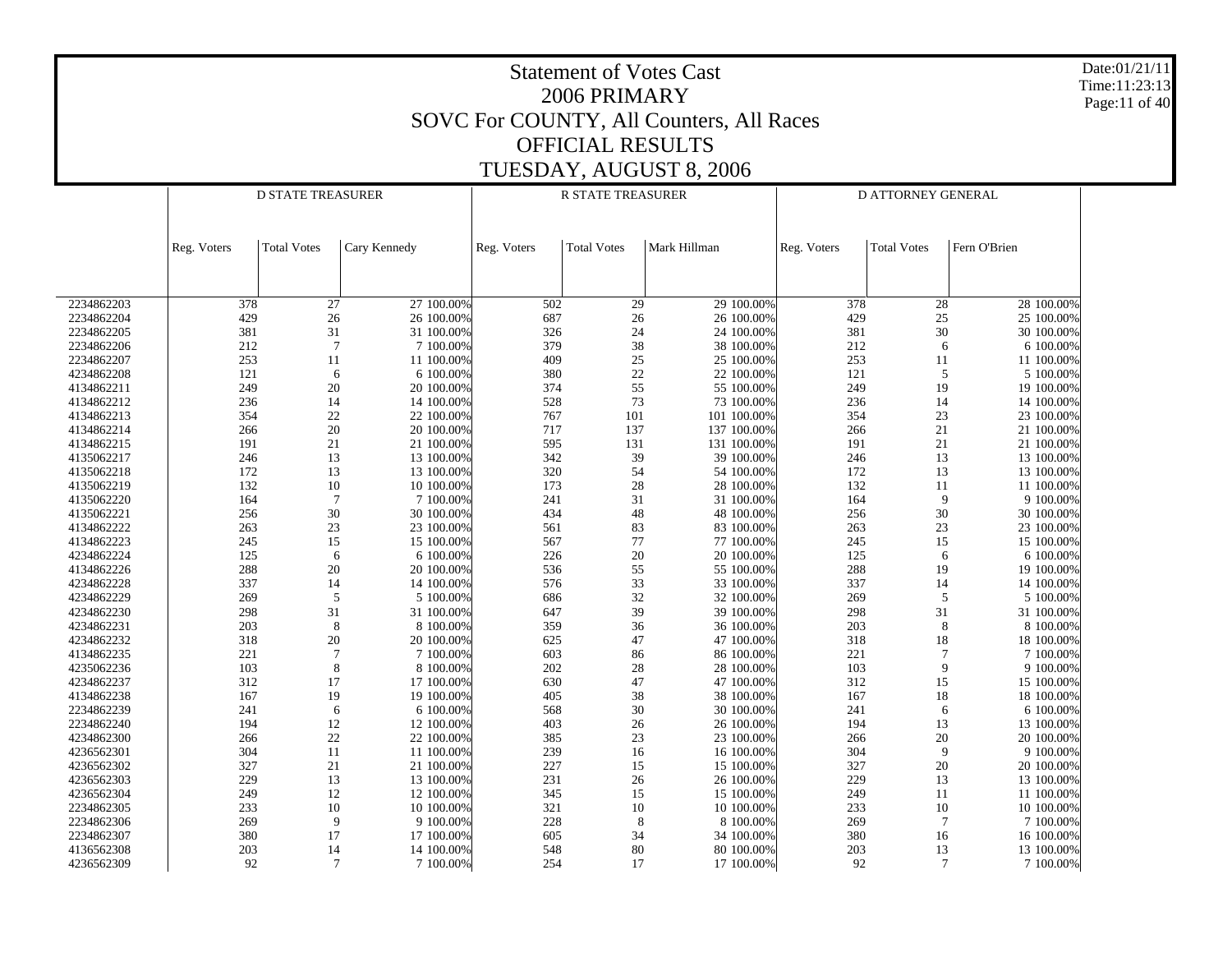Date:01/21/11 Time:11:23:13 Page:12 of 40

|             |             | <b>D STATE TREASURER</b> |              |             | <b>R STATE TREASURER</b> |              | D ATTORNEY GENERAL |                    |              |  |
|-------------|-------------|--------------------------|--------------|-------------|--------------------------|--------------|--------------------|--------------------|--------------|--|
|             |             |                          |              |             |                          |              |                    |                    |              |  |
|             |             |                          |              |             |                          |              |                    |                    |              |  |
|             | Reg. Voters | <b>Total Votes</b>       | Cary Kennedy | Reg. Voters | <b>Total Votes</b>       | Mark Hillman | Reg. Voters        | <b>Total Votes</b> | Fern O'Brien |  |
|             |             |                          |              |             |                          |              |                    |                    |              |  |
|             |             |                          |              |             |                          |              |                    |                    |              |  |
|             |             |                          |              |             |                          |              |                    |                    |              |  |
| 4236562310  | 205         | 11                       | 11 100.00%   | 369         | 19                       | 19 100.00%   | 205                | 11                 | 11 100.00%   |  |
| 4136562311  | 289         | 14                       | 14 100.00%   | 540         | 58                       | 58 100.00%   | 289                | 12                 | 12 100,00%   |  |
| 4136562312  | 69          |                          | 7 100.00%    | 188         | 27                       | 27 100.00%   | 69                 |                    | 7 100.00%    |  |
| 4236562313  | 149         | $\overline{7}$           | 7 100.00%    | 199         | 16                       | 16 100.00%   | 149                | $\overline{7}$     | 7 100,00%    |  |
| 4236562314  | 340         | 22                       | 22 100.00%   | 401         | 20                       | 20 100.00%   | 340                | 23                 | 23 100.00%   |  |
| 4135062315  | 209         | 5                        | 5 100,00%    | 232         | $\overline{4}$           | 4 100,00%    | 209                | 5                  | 5 100.00%    |  |
| 4135062316  | 341         | $\overline{7}$           | 7 100.00%    | 343         | 19                       | 19 100.00%   | 341                | 8                  | 8 100.00%    |  |
| 4135062317  | 196         | 15                       | 15 100.00%   | 284         | 48                       | 48 100.00%   | 196                | 15                 | 15 100,00%   |  |
| 4135062318  | 216         | 18                       | 18 100,00%   | 296         | 45                       | 45 100.00%   | 216                | 16                 | 16 100,00%   |  |
| 4135062319  | 132         | 12                       | 12 100.00%   | 157         | 26                       | 26 100.00%   | 132                | 13                 | 13 100.00%   |  |
| 4135062320  | 110         | 6                        | 6 100.00%    | 153         | 22                       | 22 100.00%   | 110                | 6                  | 6 100,00%    |  |
| 4135062321  | 225         |                          | 4 100.00%    | 253         | 14                       | 14 100.00%   | 225                | 5                  | 5 100.00%    |  |
| 4135062322  | 300         | 13                       | 13 100,00%   | 334         | 32                       | 32 100.00%   | 300                | 12                 | 12 100,00%   |  |
| 4135062323  | 295         | 15                       | 15 100.00%   | 346         | 25                       | 25 100.00%   | 295                | 15                 | 15 100.00%   |  |
| 4135062324  | 321         | 18                       | 18 100.00%   | 600         | 58                       | 58 100.00%   | 321                | 17                 | 17 100,00%   |  |
| 4135062325  | 178         | 14                       | 14 100.00%   | 227         | 35                       | 35 100.00%   | 178                | 14                 | 14 100.00%   |  |
| 4134862326  | 270         | 27                       | 27 100.00%   | 389         | 65                       | 65 100.00%   | 270                | 32                 | 32 100.00%   |  |
| 2233362327  | 10          | $\theta$                 | $\Omega$     | 10          | $\theta$                 | $\Omega$     | 10                 | $\mathbf{0}$       | $\Omega$     |  |
| 2234862328  | 379         | 14                       | 14 100.00%   | 717         | 18                       | 18 100.00%   | 379                | 14                 | 14 100.00%   |  |
| 4135062329  | 182         | $\theta$                 | $\Omega$     | 216         | 5                        | 5 100.00%    | 182                | $\mathbf{0}$       | $\Omega$     |  |
| 4135062330  | 343         | 21                       | 21 100,00%   | 653         | 63                       | 63 100.00%   | 343                | 21                 | 21 100,00%   |  |
| 4234862331  | 281         | 15                       | 15 100.00%   | 478         | 46                       | 46 100.00%   | 281                | 15                 | 15 100.00%   |  |
| Absentee    | 0           | 2145                     | 2145 100.00% | $\theta$    | 4520                     | 4520 100.00% | $\theta$           | 2133               | 2133 100.00% |  |
| Provisional |             | $\Omega$                 | $\Omega$     |             |                          | $\Omega$     |                    | $\Omega$           |              |  |
| Total       | 23081       | 3521                     | 3521 100.00% | 40972       | 8881                     | 8881 100.00% | 23081              | 3499               | 3499 100.00% |  |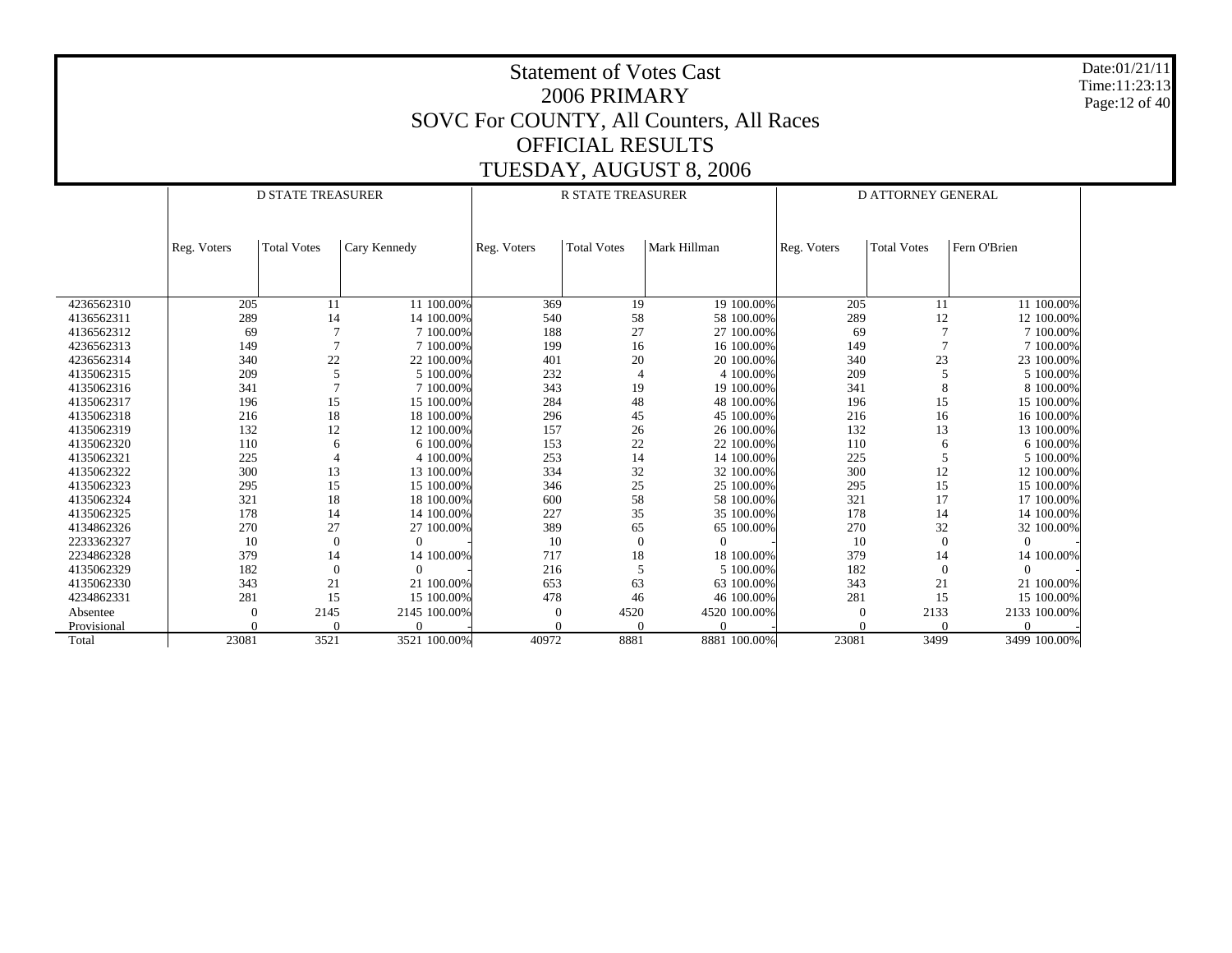| <b>Statement of Votes Cast</b><br>Time:11:23:13<br>2006 PRIMARY<br>SOVC For COUNTY, All Counters, All Races<br><b>OFFICIAL RESULTS</b><br>TUESDAY, AUGUST 8, 2006<br><b>D BOARD OF EDUCATION CD 2</b><br>R ATTORNEY GENERAL<br>D BOARD OF EDUCATION CD 4 |             |                    |                          |             |                    |            |             |                    |                        |  |  |
|----------------------------------------------------------------------------------------------------------------------------------------------------------------------------------------------------------------------------------------------------------|-------------|--------------------|--------------------------|-------------|--------------------|------------|-------------|--------------------|------------------------|--|--|
|                                                                                                                                                                                                                                                          | Reg. Voters | <b>Total Votes</b> | John Suthers             | Reg. Voters | <b>Total Votes</b> | Evie Hudak | Reg. Voters | <b>Total Votes</b> | Tom Griggs             |  |  |
|                                                                                                                                                                                                                                                          |             |                    |                          |             |                    |            |             |                    |                        |  |  |
| Jurisdiction Wide<br>4136562100                                                                                                                                                                                                                          | 458         |                    | 53 100.00%               |             |                    |            | 138         |                    | 14 100.00%             |  |  |
|                                                                                                                                                                                                                                                          |             | 53                 |                          |             |                    |            |             | 14                 |                        |  |  |
| 4136562101<br>4136562102                                                                                                                                                                                                                                 | 201<br>156  | 35<br>23           | 35 100.00%<br>23 100.00% |             |                    |            | 64<br>37    | 5<br>7             | 5 100.00%<br>7 100.00% |  |  |
| 4136562103                                                                                                                                                                                                                                               | 200         | 37                 | 37 100.00%               |             |                    |            | 51          | $\overline{4}$     | 4 100.00%              |  |  |
| 4136562104                                                                                                                                                                                                                                               | 733         | 107                | 107 100.00%              |             |                    |            | 209         | 9                  | 9 100.00%              |  |  |
| 4136562105                                                                                                                                                                                                                                               | 136         | 22                 | 22 100.00%               |             |                    |            | 35          | $\overline{2}$     | 2 100.00%              |  |  |
| 4135062106                                                                                                                                                                                                                                               | 245         | 25                 | 25 100.00%               |             |                    |            | 254         | 9                  | 9 100.00%              |  |  |
| 4135062107                                                                                                                                                                                                                                               | 296         | 34                 | 34 100.00%               |             |                    |            | 493         | 20                 | 20 100.00%             |  |  |
| 4135062108                                                                                                                                                                                                                                               | 301         | 38                 | 38 100.00%               |             |                    |            | 258         | 10                 | 10 100.00%             |  |  |
| 4135062109                                                                                                                                                                                                                                               | 291         | 34                 | 34 100.00%               |             |                    |            | 200         | 11                 | 11 100.00%             |  |  |
| 4135062110                                                                                                                                                                                                                                               | 191         | 22                 | 22 100.00%               |             |                    |            | 283         | 20                 | 20 100.00%             |  |  |
| 4135062111                                                                                                                                                                                                                                               | 396         | 57                 | 57 100.00%               |             |                    |            | 298         | 14                 | 14 100.00%             |  |  |
| 4135062112                                                                                                                                                                                                                                               | 292         | 42                 | 42 100.00%               |             |                    |            | 312         | 17                 | 17 100.00%             |  |  |
| 4134862113                                                                                                                                                                                                                                               | 267         | 25                 | 25 100.00%               |             |                    |            | 176         | 5                  | 5 100.00%              |  |  |
| 4135062114                                                                                                                                                                                                                                               | 337         | 50                 | 50 100.00%               |             |                    |            | 318         | 14                 | 14 100.00%             |  |  |
| 4134962115                                                                                                                                                                                                                                               | 675         | 76                 | 76 100.00%               |             |                    |            | 270         | 10                 | 10 100.00%             |  |  |
| 4134962116                                                                                                                                                                                                                                               | 323         | 46                 | 46 100.00%               |             |                    |            | 205         | 19                 | 19 100.00%             |  |  |
| 4136562117                                                                                                                                                                                                                                               | 567         | 37                 | 37 100.00%               |             |                    |            | 211         | 13                 | 13 100.00%             |  |  |
| 4136562118                                                                                                                                                                                                                                               | 726         | 147                | 147 100.00%              |             |                    |            | 253         | 16                 | 16 100.00%             |  |  |
| 4136562119                                                                                                                                                                                                                                               | 260         | 45                 | 45 100.00%               |             |                    |            | 106         | 12                 | 12 100.00%             |  |  |
| 4134862120                                                                                                                                                                                                                                               | 221         | 59                 | 59 100.00%               |             |                    |            | 64          |                    | 1 100.00%              |  |  |
| 4134962121                                                                                                                                                                                                                                               | 689         | 49                 | 49 100.00%               |             |                    |            | 256         | 6                  | 6 100.00%              |  |  |
| 4134962122                                                                                                                                                                                                                                               | 480         | 36                 | 36 100.00%               |             |                    |            | 262         | 18                 | 18 100.00%             |  |  |
| 4134962123                                                                                                                                                                                                                                               | 460         | 52                 | 52 100.00%               |             |                    |            | 227         | 11                 | 11 100.00%             |  |  |
| 4134862124                                                                                                                                                                                                                                               | 586         | 69                 | 69 100.00%               |             |                    |            | 280         | 16                 | 16 100.00%             |  |  |
| 4134862125                                                                                                                                                                                                                                               | 466         | 68                 | 68 100.00%               |             |                    |            | 205         | 14                 | 14 100.00%             |  |  |
| 4136562126                                                                                                                                                                                                                                               | 402         | 43                 | 43 100.00%               |             |                    |            | 167         | 18                 | 18 100.00%             |  |  |
| 4136562127                                                                                                                                                                                                                                               | 314         | 35                 | 35 100.00%               |             |                    |            | 175         | 12                 | 12 100.00%             |  |  |
| 4136562128                                                                                                                                                                                                                                               | 608         | 119                | 119 100.00%              |             |                    |            | 177         | 6                  | 6 100.00%              |  |  |
| 4134862129                                                                                                                                                                                                                                               | 156         | 18                 | 18 100.00%               |             |                    |            | 42          | 5                  | 5 100.00%              |  |  |
| 4134962130                                                                                                                                                                                                                                               | 636         | 51                 | 51 100.00%               |             |                    |            | 210         | 13                 | 13 100.00%             |  |  |
| 4136562131                                                                                                                                                                                                                                               | 431         | 49                 | 49 100.00%               |             |                    |            | 137         | 6                  | 6 100.00%              |  |  |
| 4134862132                                                                                                                                                                                                                                               | 361         | 42                 | 42 100.00%               |             |                    |            | 224         | 10                 | 10 100.00%             |  |  |
| 4134862133                                                                                                                                                                                                                                               | 282         | 24                 | 24 100.00%               |             |                    |            | 147         | 9                  | 9 100.00%              |  |  |
| 4135062134                                                                                                                                                                                                                                               | 130         | 31                 | 31 100.00%               |             |                    |            | 104         | 3                  | 3 100.00%              |  |  |
| 4134862135                                                                                                                                                                                                                                               | 402         | 46                 | 46 100.00%               |             |                    |            | 140         | $\tau$             | 7 100.00%              |  |  |
| 4134862136                                                                                                                                                                                                                                               | 485         | 51                 | 51 100.00%               |             |                    |            | 225         | 9                  | 9 100.00%              |  |  |
| 4234862200                                                                                                                                                                                                                                               | 660         | 38                 | 38 100.00%               |             |                    |            | 253         | 13                 | 13 100.00%             |  |  |
| 4234862201                                                                                                                                                                                                                                               | 387         | 45                 | 45 100.00%               |             |                    |            | 257         | 17                 | 17 100.00%             |  |  |
| 4234862202                                                                                                                                                                                                                                               | 229         | 28                 | 28 100.00%               |             |                    |            | 142         |                    | 6<br>6 100.00%         |  |  |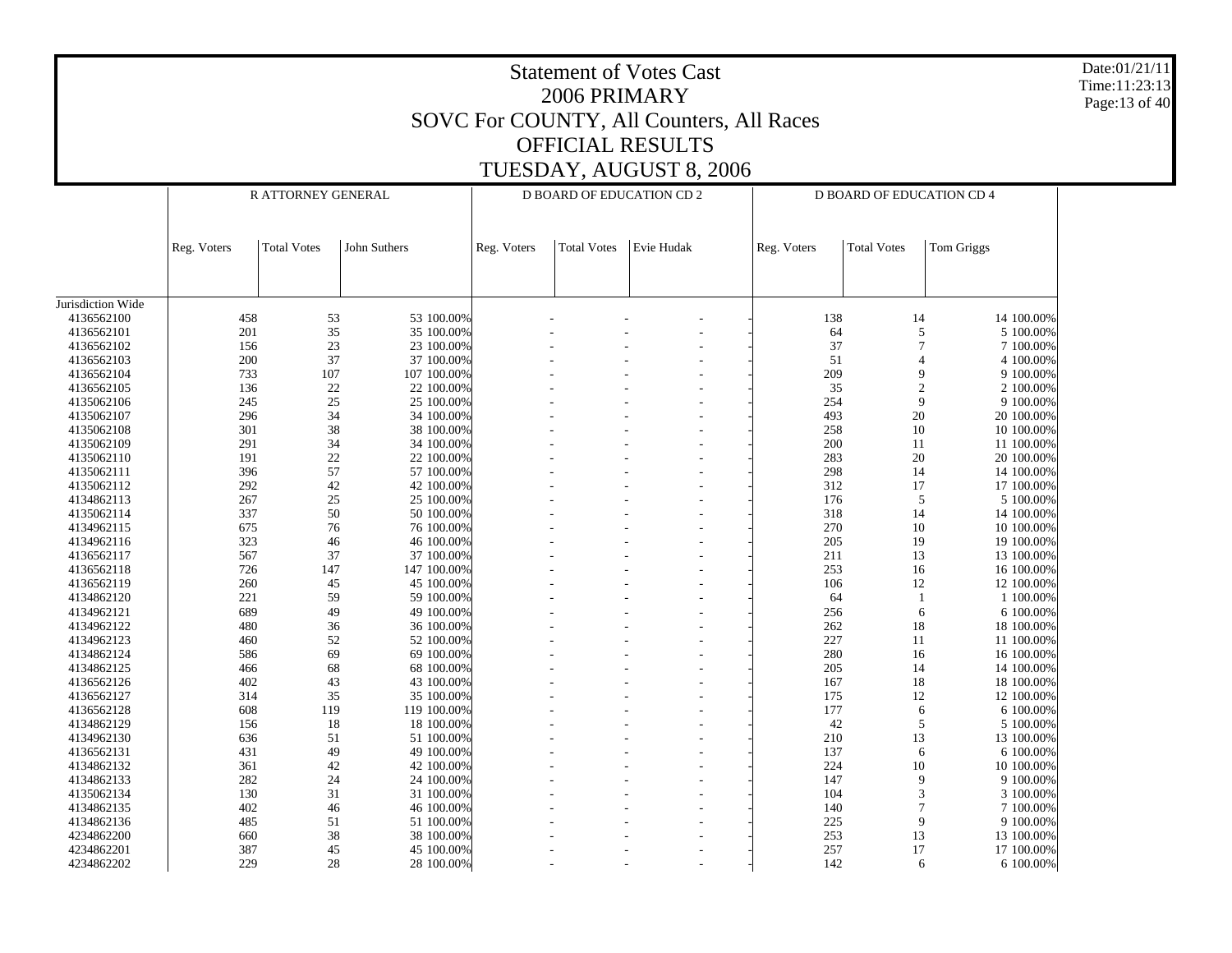Date:01/21/11 Time:11:23:14 Page:14 of 40

|            | R ATTORNEY GENERAL |                    |              | D BOARD OF EDUCATION CD 2 |                    |            |            | D BOARD OF EDUCATION CD 4 |                    |                |
|------------|--------------------|--------------------|--------------|---------------------------|--------------------|------------|------------|---------------------------|--------------------|----------------|
|            | Reg. Voters        | <b>Total Votes</b> | John Suthers | Reg. Voters               | <b>Total Votes</b> | Evie Hudak |            | Reg. Voters               | <b>Total Votes</b> | Tom Griggs     |
|            |                    |                    |              |                           |                    |            |            |                           |                    |                |
| 2234862203 | 502                | 29                 | 29 100.00%   | 378                       | 22                 |            | 22 100.00% |                           |                    |                |
| 2234862204 | 687                | 27                 | 27 100.00%   | 429                       | 25                 |            | 25 100.00% |                           |                    |                |
| 2234862205 | 326                | 23                 | 23 100.00%   | 381                       | 24                 |            | 24 100.00% |                           |                    |                |
| 2234862206 | 379                | 36                 | 36 100.00%   | 212                       | 8                  |            | 8 100.00%  |                           |                    |                |
| 2234862207 | 409                | 26                 | 26 100.00%   | 253                       | 10                 |            | 10 100.00% |                           |                    |                |
| 4234862208 | 380                | 23                 | 23 100.00%   |                           |                    |            |            | 121                       | 5                  | 5 100.00%      |
| 4134862211 | 374                | 53                 | 53 100.00%   |                           |                    |            |            | 249                       | 18                 | 18 100.00%     |
| 4134862212 | 528                | 74                 | 74 100.00%   |                           |                    |            |            | 236                       | 14                 | 14 100.00%     |
| 4134862213 | 767                | 102                | 102 100.00%  |                           |                    |            |            | 354                       | $21\,$             | 21 100.00%     |
| 4134862214 | 717                | 134                | 134 100.00%  |                           |                    |            |            | 266                       | 14                 | 14 100.00%     |
| 4134862215 | 595                | 134                | 134 100.00%  |                           |                    |            |            | 191                       | 19                 | 19 100.00%     |
| 4135062217 | 342                | 42                 | 42 100.00%   |                           |                    |            |            | 246                       | 11                 | 11 100.00%     |
| 4135062218 | 320                | 53                 | 53 100.00%   |                           |                    |            |            | 172                       | 12                 | 12 100.00%     |
| 4135062219 | 173                | 28                 | 28 100.00%   |                           |                    |            |            | 132                       | 6                  | 6 100.00%      |
| 4135062220 | 241                | 32                 | 32 100.00%   |                           |                    |            |            | 164                       | 6                  | 6 100.00%      |
| 4135062221 | 434                | 48                 | 48 100.00%   |                           |                    |            |            | 256                       | 26                 | 26 100.00%     |
| 4134862222 | 561                | 82                 | 82 100.00%   |                           |                    |            |            | 263                       | 17                 | 17 100.00%     |
| 4134862223 | 567                | 76                 | 76 100.00%   |                           |                    |            |            | 245                       | 11                 | 11 100.00%     |
| 4234862224 | 226                | 19                 | 19 100.00%   |                           |                    |            |            | 125                       | 5                  | 5 100.00%      |
| 4134862226 | 536                | 54                 | 54 100.00%   |                           |                    |            |            | 288                       | 17                 | 17 100.00%     |
| 4234862228 | 576                | 33                 | 33 100.00%   |                           |                    |            |            | 337                       | 13                 | 13 100.00%     |
| 4234862229 | 686                | 32                 | 32 100.00%   |                           |                    |            |            | 269                       | $\sqrt{6}$         | 6 100.00%      |
| 4234862230 | 647                | 40                 | 40 100.00%   |                           |                    |            |            | 298                       | $25\,$             | 25 100.00%     |
| 4234862231 | 359                | 37                 | 37 100.00%   |                           |                    |            |            | 203                       | 6                  | 6 100.00%      |
| 4234862232 | 625                | 47                 | 47 100.00%   |                           |                    |            |            | 318                       | 19                 | 19 100.00%     |
| 4134862235 | 603                | 87                 | 87 100.00%   |                           |                    |            |            | 221                       | $\overline{7}$     | 7 100.00%      |
| 4235062236 | 202                | 28                 | 28 100.00%   |                           |                    |            |            | 103                       | 10                 | 10 100.00%     |
| 4234862237 | 630                | 47                 | 47 100.00%   |                           |                    |            |            | 312                       | 11                 | 11 100.00%     |
| 4134862238 | 405                | 38                 | 38 100.00%   |                           |                    |            |            | 167                       | 16                 | 16 100.00%     |
| 2234862239 | 568                | 30                 | 30 100.00%   | 241                       | 6                  |            | 6 100.00%  |                           |                    |                |
| 2234862240 | 403                |                    | 26 100.00%   | 194                       | 11                 |            | 11 100.00% |                           |                    |                |
|            |                    | 26                 | 23 100.00%   |                           |                    |            |            |                           |                    |                |
| 4234862300 | 385                | 23                 |              |                           |                    |            |            | 266<br>304                | 19                 | 19 100.00%     |
| 4236562301 | 239                | 16                 | 16 100.00%   |                           |                    |            |            |                           | 9                  | 9 100.00%      |
| 4236562302 | 227                | 15                 | 15 100.00%   |                           |                    |            |            | 327                       | 20                 | 20 100.00%     |
| 4236562303 | 231                | 25                 | 25 100.00%   |                           |                    |            |            | 229                       | 13                 | 13 100.00%     |
| 4236562304 | 345                | 16                 | 16 100.00%   |                           |                    |            |            | 249                       | $10\,$             | 10 100.00%     |
| 2234862305 | 321                | 11                 | 11 100.00%   | 233                       | 9                  |            | 9 100.00%  |                           |                    |                |
| 2234862306 | 228                | 8                  | 8 100.00%    | 269                       | 9                  |            | 9 100.00%  |                           |                    |                |
| 2234862307 | 605                | 34                 | 34 100.00%   | 380                       | 17                 |            | 17 100.00% |                           |                    |                |
| 4136562308 | 548                | 78                 | 78 100.00%   |                           |                    |            |            | 203                       | 13                 | 13 100.00%     |
| 4236562309 | 254                | 17                 | 17 100.00%   |                           |                    |            |            | 92                        |                    | 6 100.00%<br>6 |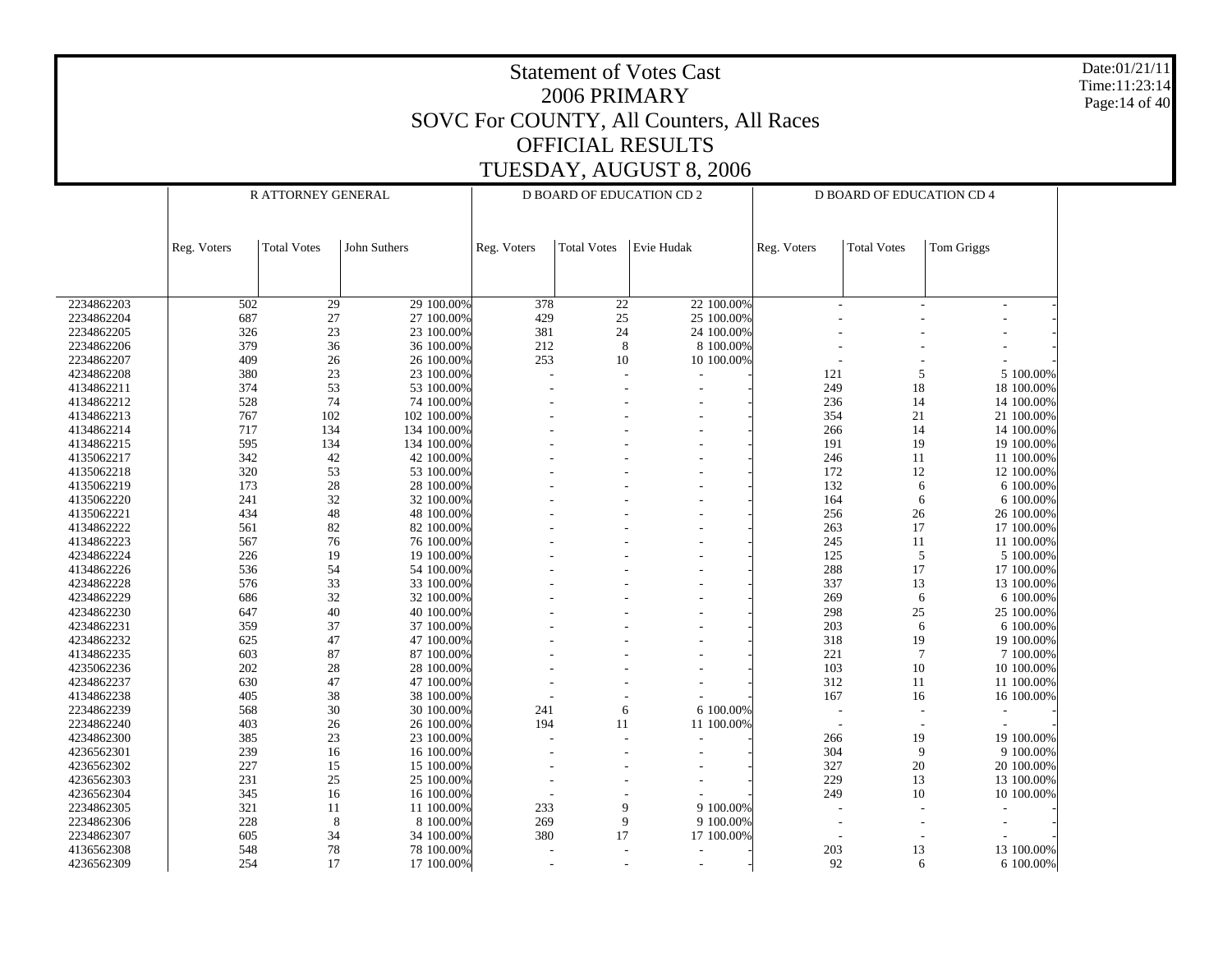Date:01/21/11 Time:11:23:14 Page:15 of 40

|             |                  | <b>R ATTORNEY GENERAL</b> |              |                  |                    | D BOARD OF EDUCATION CD 2 |            | <b>D BOARD OF EDUCATION CD 4</b> |                    |              |  |  |
|-------------|------------------|---------------------------|--------------|------------------|--------------------|---------------------------|------------|----------------------------------|--------------------|--------------|--|--|
|             |                  |                           |              |                  |                    |                           |            |                                  |                    |              |  |  |
|             |                  |                           |              |                  |                    |                           |            |                                  |                    |              |  |  |
|             | Reg. Voters      | <b>Total Votes</b>        | John Suthers | Reg. Voters      | <b>Total Votes</b> | Evie Hudak                |            | Reg. Voters                      | <b>Total Votes</b> | Tom Griggs   |  |  |
|             |                  |                           |              |                  |                    |                           |            |                                  |                    |              |  |  |
|             |                  |                           |              |                  |                    |                           |            |                                  |                    |              |  |  |
|             |                  |                           |              |                  |                    |                           |            |                                  |                    |              |  |  |
| 4236562310  | 369              | 19                        | 19 100.00%   |                  |                    |                           |            | 205                              | 10                 | 10 100,00%   |  |  |
| 4136562311  | 540              | 52                        | 52 100.00%   |                  |                    |                           |            | 289                              | 10                 | 10 100.00%   |  |  |
| 4136562312  | 188              | 26                        | 26 100.00%   |                  |                    |                           |            | 69                               | $\overline{7}$     | 7 100,00%    |  |  |
| 4236562313  | 199              | 16                        | 16 100.00%   |                  |                    |                           |            | 149                              | $\overline{7}$     | 7 100.00%    |  |  |
| 4236562314  | 401              | 20                        | 20 100.00%   |                  |                    |                           |            | 340                              | 21                 | 21 100,00%   |  |  |
| 4135062315  | 232              |                           | 4 100.00%    |                  |                    |                           |            | 209                              | 5                  | 5 100.00%    |  |  |
| 4135062316  | 343              | 19                        | 19 100.00%   |                  |                    |                           |            | 341                              | 8                  | 8 100,00%    |  |  |
| 4135062317  | 284              | 43                        | 43 100.00%   |                  |                    |                           |            | 196                              | 13                 | 13 100.00%   |  |  |
| 4135062318  | 296              | 46                        | 46 100.00%   |                  |                    |                           |            | 216                              | 14                 | 14 100.00%   |  |  |
| 4135062319  | 157              | 26                        | 26 100.00%   |                  |                    |                           |            | 132                              | 8                  | 8 100.00%    |  |  |
| 4135062320  | 153              | 23                        | 23 100.00%   |                  |                    |                           |            | 110                              |                    | 4 100,00%    |  |  |
| 4135062321  | 253              | 15                        | 15 100.00%   |                  |                    |                           |            | 225                              |                    | 4 100.00%    |  |  |
| 4135062322  | 334              | 33                        | 33 100.00%   |                  |                    | ٠                         |            | 300                              | 10                 | 10 100.00%   |  |  |
| 4135062323  | 346              | 25                        | 25 100.00%   |                  |                    |                           |            | 295                              | 12                 | 12 100.00%   |  |  |
| 4135062324  | 600              | 55                        | 55 100.00%   |                  |                    | ٠                         |            | 321                              | 15                 | 15 100.00%   |  |  |
| 4135062325  | 227              | 35                        | 35 100.00%   |                  |                    |                           |            | 178                              | 13                 | 13 100.00%   |  |  |
| 4134862326  | 389              | 66                        | 66 100.00%   |                  |                    |                           |            | 270                              | 24                 | 24 100.00%   |  |  |
| 2233362327  | 10               | $\overline{0}$            | $\Omega$     | 10               | $\mathbf{0}$       | $\Omega$                  |            |                                  |                    |              |  |  |
| 2234862328  | 717              | 18                        | 18 100.00%   | 379              | 14                 |                           | 14 100.00% |                                  |                    |              |  |  |
| 4135062329  | 216              | 6                         | 6 100,00%    |                  |                    |                           |            | 182                              | $\mathbf{0}$       | $\mathbf{0}$ |  |  |
| 4135062330  | 653              | 64                        | 64 100.00%   |                  |                    |                           |            | 343                              | 15                 | 15 100.00%   |  |  |
| 4234862331  | 478              | 44                        | 44 100.00%   |                  |                    |                           |            | 281                              | 10                 | 10 100.00%   |  |  |
| Absentee    | $\boldsymbol{0}$ | 4522                      | 4522 100.00% | $\boldsymbol{0}$ | 256                | 256 100.00%               |            | $\Omega$                         | 1849               | 1849 100.00% |  |  |
| Provisional | $\Omega$         | $\Omega$                  |              |                  | $\Omega$           |                           |            |                                  | $\Omega$           | $\Omega$     |  |  |
| Total       | 40972            | 8868                      | 8868 100.00% | 3359             | 411                | 411 100.00%               |            | 19722                            | 2895               | 2895 100.00% |  |  |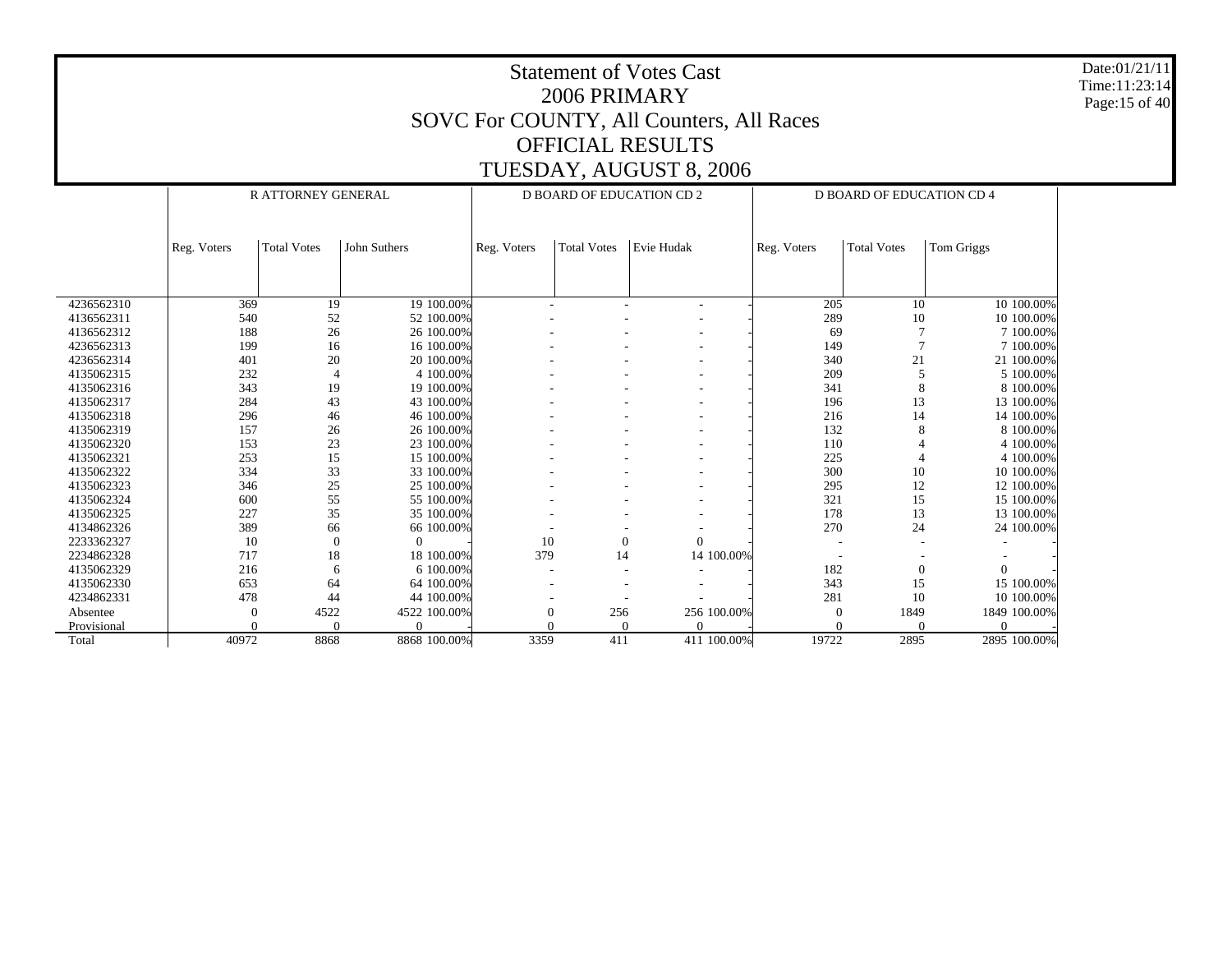|                          |             |                           |                          |             | 2006 PRIMARY             | <b>Statement of Votes Cast</b>           |             |                    |                          | Date:01/21/11<br>Time:11:23:14<br>Page:16 of 40 |
|--------------------------|-------------|---------------------------|--------------------------|-------------|--------------------------|------------------------------------------|-------------|--------------------|--------------------------|-------------------------------------------------|
|                          |             |                           |                          |             |                          | SOVC For COUNTY, All Counters, All Races |             |                    |                          |                                                 |
|                          |             |                           |                          |             | <b>OFFICIAL RESULTS</b>  |                                          |             |                    |                          |                                                 |
|                          |             |                           |                          |             |                          |                                          |             |                    |                          |                                                 |
|                          |             |                           |                          |             |                          | TUESDAY, AUGUST 8, 2006                  |             |                    |                          |                                                 |
|                          |             | R BOARD OF EDUCATION CD 4 |                          |             | <b>D REGENT AT LARGE</b> |                                          |             | R REGENT AT LARGE  |                          |                                                 |
|                          |             |                           |                          |             |                          |                                          |             |                    |                          |                                                 |
|                          |             |                           |                          |             |                          |                                          |             |                    |                          |                                                 |
|                          | Reg. Voters | <b>Total Votes</b>        | <b>Bob Schaffer</b>      | Reg. Voters | <b>Total Votes</b>       | Stephen C. Ludwig                        | Reg. Voters | <b>Total Votes</b> | <b>Brian Davidson</b>    |                                                 |
|                          |             |                           |                          |             |                          |                                          |             |                    |                          |                                                 |
|                          |             |                           |                          |             |                          |                                          |             |                    |                          |                                                 |
| Jurisdiction Wide        |             |                           |                          |             |                          |                                          |             |                    |                          |                                                 |
| 4136562100               | 458         | 52                        | 52 100.00%               | 138         | 12                       | 12 100.00%                               | 458         | 46                 | 46 100.00%               |                                                 |
| 4136562101               | 201         | 33                        | 33 100.00%               | 64          | 5                        | 5 100.00%                                | 201         | 32                 | 32 100.00%               |                                                 |
| 4136562102               | 156         | 27                        | 27 100.00%               | 37          | 9                        | 9 100.00%                                | 156         | 26                 | 26 100.00%               |                                                 |
| 4136562103               | 200         | 34                        | 34 100.00%               | 51          | $\overline{4}$           | 4 100.00%                                | 200         | 35                 | 35 100.00%               |                                                 |
| 4136562104               | 733         | 99                        | 99 100.00%               | 209         | 10                       | 10 100.00%                               | 733         | 101                | 101 100.00%              |                                                 |
| 4136562105               | 136         | 21                        | 21 100.00%               | 35          |                          | 1 100.00%<br>9 100.00%                   | 136         | 21                 | 21 100.00%               |                                                 |
| 4135062106<br>4135062107 | 245<br>296  | 20<br>36                  | 20 100.00%<br>36 100.00% | 254<br>493  | 9<br>18                  | 18 100.00%                               | 245<br>296  | 24<br>29           | 24 100.00%<br>29 100.00% |                                                 |
| 4135062108               | 301         | 33                        | 33 100.00%               | 258         | 9                        | 9 100.00%                                | 301         | 38                 | 38 100.00%               |                                                 |
| 4135062109               | 291         | 28                        | 28 100.00%               | 200         | 12                       | 12 100.00%                               | 291         | 34                 | 34 100.00%               |                                                 |
| 4135062110               | 191         | 23                        | 23 100.00%               | 283         | 20                       | 20 100.00%                               | 191         | 19                 | 19 100.00%               |                                                 |
| 4135062111               | 396         | 49                        | 49 100.00%               | 298         | 17                       | 17 100.00%                               | 396         | 54                 | 54 100.00%               |                                                 |
| 4135062112               | 292         | 40                        | 40 100.00%               | 312         | 19                       | 19 100.00%                               | 292         | 41                 | 41 100.00%               |                                                 |
| 4134862113               | 267         | 15                        | 15 100.00%               | 176         | 6                        | 6 100.00%                                | 267         | 23                 | 23 100.00%               |                                                 |
| 4135062114               | 337         | 35                        | 35 100.00%               | 318         | 20                       | 20 100.00%                               | 337         | 45                 | 45 100.00%               |                                                 |
| 4134962115               | 675         | 67                        | 67 100.00%               | 270         | 12                       | 12 100.00%                               | 675         | 68                 | 68 100.00%               |                                                 |
| 4134962116<br>4136562117 | 323<br>567  | 41<br>38                  | 41 100.00%<br>38 100.00% | 205<br>211  | 21<br>13                 | 21 100.00%<br>13 100.00%                 | 323<br>567  | 43<br>36           | 43 100.00%<br>36 100.00% |                                                 |
| 4136562118               | 726         | 138                       | 138 100.00%              | 253         | 19                       | 19 100.00%                               | 726         | 133                | 133 100.00%              |                                                 |
| 4136562119               | 260         | 46                        | 46 100.00%               | 106         | 11                       | 11 100.00%                               | 260         | 43                 | 43 100.00%               |                                                 |
| 4134862120               | 221         | 51                        | 51 100.00%               | 64          | $\overline{2}$           | 2 100.00%                                | 221         | 55                 | 55 100.00%               |                                                 |
| 4134962121               | 689         | 46                        | 46 100.00%               | 256         | 8                        | 8 100.00%                                | 689         | 45                 | 45 100.00%               |                                                 |
| 4134962122               | 480         | 34                        | 34 100.00%               | 262         | 17                       | 17 100.00%                               | 480         | 36                 | 36 100.00%               |                                                 |
| 4134962123               | 460         | 51                        | 51 100.00%               | 227         | 12                       | 12 100.00%                               | 460         | 52                 | 52 100.00%               |                                                 |
| 4134862124               | 586         | 54                        | 54 100.00%               | 280         | 17                       | 17 100.00%                               | 586         | 66                 | 66 100.00%               |                                                 |
| 4134862125               | 466         | 55                        | 55 100.00%               | 205         | 14                       | 14 100.00%<br>16 100.00%                 | 466         | 65                 | 65 100.00%               |                                                 |
| 4136562126<br>4136562127 | 402<br>314  | 45<br>31                  | 45 100.00%<br>31 100.00% | 167<br>175  | 16<br>13                 | 13 100.00%                               | 402<br>314  | 41<br>34           | 41 100.00%<br>34 100.00% |                                                 |
| 4136562128               | 608         | 108                       | 108 100.00%              | 177         | $\overline{7}$           | 7 100.00%                                | 608         | 108                | 108 100.00%              |                                                 |
| 4134862129               | 156         | 16                        | 16 100.00%               | 42          | 5                        | 5 100.00%                                | 156         | 16                 | 16 100.00%               |                                                 |
| 4134962130               | 636         | 45                        | 45 100.00%               | 210         | 15                       | 15 100.00%                               | 636         | 49                 | 49 100.00%               |                                                 |
| 4136562131               | 431         | 45                        | 45 100.00%               | 137         | 12                       | 12 100.00%                               | 431         | 46                 | 46 100.00%               |                                                 |
| 4134862132               | 361         | 37                        | 37 100.00%               | 224         | 10                       | 10 100.00%                               | 361         | 40                 | 40 100.00%               |                                                 |
| 4134862133               | 282         | 19                        | 19 100.00%               | 147         | $10\,$                   | 10 100.00%                               | 282         | 22                 | 22 100.00%               |                                                 |
| 4135062134               | 130         | 25                        | 25 100.00%               | 104         | 5                        | 5 100.00%                                | 130         | 26                 | 26 100.00%               |                                                 |
| 4134862135<br>4134862136 | 402<br>485  | 39<br>44                  | 39 100.00%<br>44 100.00% | 140<br>225  | 9<br>10                  | 9 100.00%<br>10 100.00%                  | 402<br>485  | 39<br>50           | 39 100.00%<br>50 100.00% |                                                 |
| 4234862200               | 660         | 34                        | 34 100.00%               | 253         | 14                       | 14 100.00%                               | 660         | 35                 | 35 100.00%               |                                                 |
| 4234862201               | 387         | 43                        | 43 100.00%               | 257         | 18                       | 18 100.00%                               | 387         | 41                 | 41 100.00%               |                                                 |
| 4234862202               | 229         | 27                        | 27 100.00%               | 142         | 9                        | 9 100.00%                                | 229         | 27                 | 27 100.00%               |                                                 |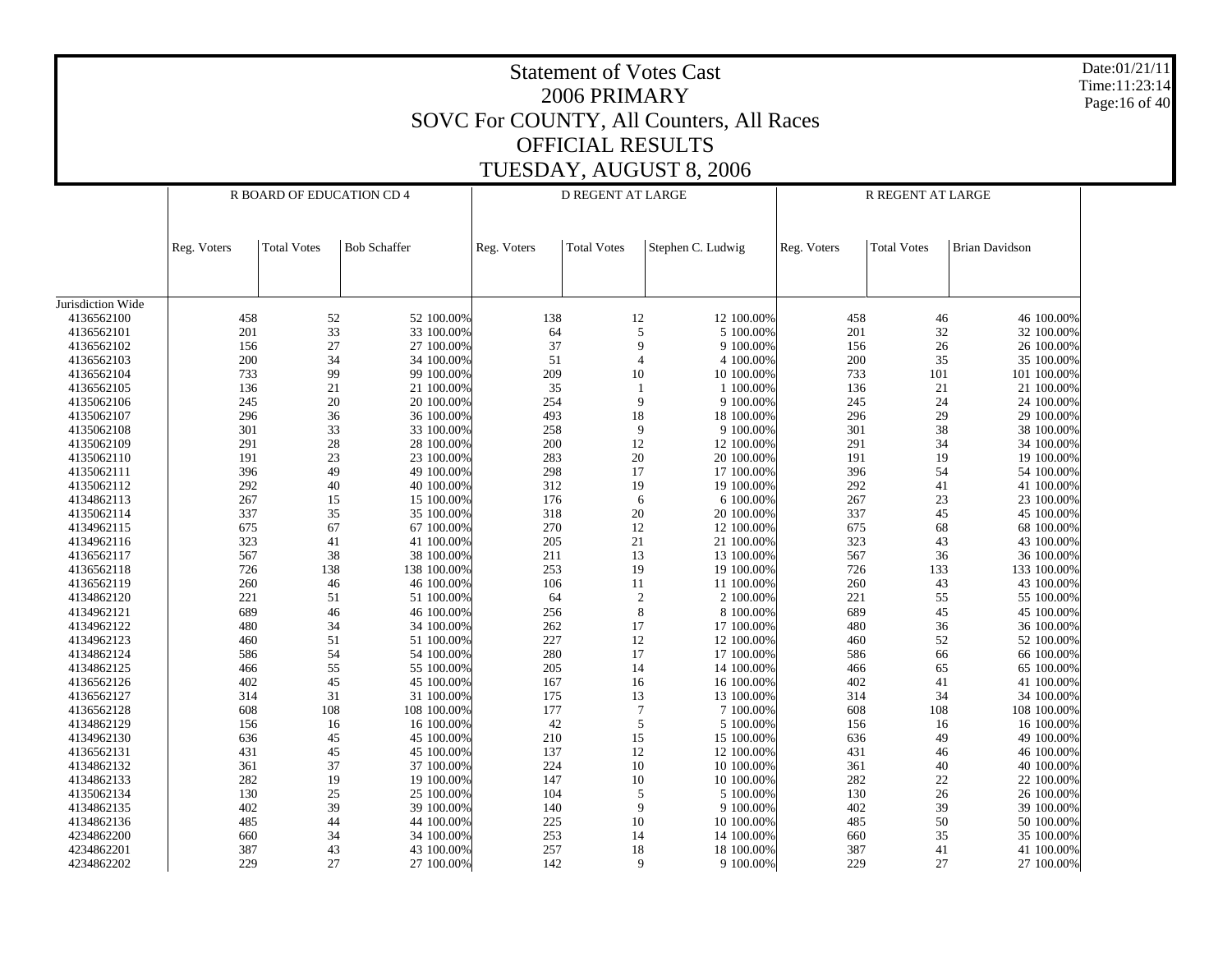Date:01/21/11 Time:11:23:14 Page:17 of 40

|            |             | R BOARD OF EDUCATION CD 4 |                     |             | D REGENT AT LARGE  |                          | R REGENT AT LARGE |                    |                          |  |
|------------|-------------|---------------------------|---------------------|-------------|--------------------|--------------------------|-------------------|--------------------|--------------------------|--|
|            | Reg. Voters | <b>Total Votes</b>        | <b>Bob Schaffer</b> | Reg. Voters | <b>Total Votes</b> | Stephen C. Ludwig        | Reg. Voters       | <b>Total Votes</b> | <b>Brian Davidson</b>    |  |
|            |             |                           |                     |             |                    |                          |                   |                    |                          |  |
| 2234862203 |             |                           |                     | 378         | 26                 | 26 100.00%               | 502               | 30                 | 30 100.00%               |  |
| 2234862204 |             |                           |                     | 429         | 24                 | 24 100.00%               | 687               | 27                 | 27 100.00%               |  |
| 2234862205 |             |                           |                     | 381         | $26\,$             | 26 100.00%               | 326               | $20\,$             | 20 100.00%               |  |
| 2234862206 |             |                           |                     | 212         | 6                  | 6 100.00%                | 379               | 33                 | 33 100.00%               |  |
| 2234862207 |             |                           |                     | 253         | 11                 | 11 100.00%               | 409               | 24                 | 24 100.00%               |  |
| 4234862208 | 380         | 21                        | 21 100.00%          | 121         | 5                  | 5 100.00%                | 380               | 19                 | 19 100.00%               |  |
| 4134862211 | 374         | 46                        | 46 100.00%          | 249         | $20\,$             | 20 100.00%               | 374               | 51                 | 51 100.00%               |  |
| 4134862212 | 528         | 65                        | 65 100.00%          | 236         | 13                 | 13 100.00%               | 528               | 68                 | 68 100.00%               |  |
| 4134862213 | 767         | 89                        | 89 100.00%          | 354         | 22                 | 22 100.00%               | 767               | 99                 | 99 100.00%               |  |
| 4134862214 | 717         | 102                       | 102 100.00%         | 266         | 23                 | 23 100.00%               | 717               | 120                | 120 100.00%              |  |
| 4134862215 | 595         | 103                       | 103 100.00%         | 191         | $21\,$             | 21 100.00%               | 595               | 128                | 128 100.00%              |  |
| 4135062217 | 342         | 35                        | 35 100.00%          | 246         | 11                 | 11 100.00%               | 342               | 39                 | 39 100.00%               |  |
| 4135062218 | 320         | 44                        | 44 100.00%          | 172         | 13                 | 13 100.00%               | 320               | 48                 | 48 100.00%               |  |
| 4135062219 | 173         | 26                        | 26 100.00%          | 132         | $\tau$             | 7 100.00%                | 173               | 27                 | 27 100.00%               |  |
| 4135062220 | 241         | 30                        | 30 100.00%          | 164         | 7                  | 7 100.00%                | 241               | 29                 | 29 100.00%               |  |
| 4135062221 | 434         | 41                        | 41 100.00%          | 256         | 29                 | 29 100.00%               | 434               | 44                 | 44 100.00%               |  |
| 4134862222 | 561         | 73                        | 73 100.00%          | 263         | $23\,$             | 23 100.00%               | 561               | $78\,$             | 78 100.00%               |  |
| 4134862223 | 567         | 65                        | 65 100.00%          | 245         | 14                 | 14 100.00%               | 567               | 63                 | 63 100.00%               |  |
| 4234862224 | 226         | 18                        | 18 100.00%          | 125         | 5                  | 5 100.00%                | 226               | 18                 | 18 100.00%               |  |
| 4134862226 | 536         | 51                        | 51 100.00%          | 288         | 18                 | 18 100.00%               | 536               | 53                 | 53 100.00%               |  |
| 4234862228 | 576         | 30                        | 30 100.00%          | 337         | 14                 | 14 100.00%               | 576               | $26\,$             | 26 100.00%               |  |
| 4234862229 | 686         | 31                        | 31 100.00%          | 269         | 5                  | 5 100.00%                | 686               | 31                 | 31 100.00%               |  |
| 4234862230 | 647         | 36                        | 36 100.00%          | 298         | 29                 | 29 100.00%               | 647               | 35                 | 35 100.00%               |  |
| 4234862231 | 359         | 32                        | 32 100.00%          | 203         | 6                  | 6 100.00%                | 359               | 37                 | 37 100.00%               |  |
| 4234862232 | 625         | 45                        | 45 100.00%          | 318         | $18\,$             | 18 100.00%               | 625               | 44                 | 44 100.00%               |  |
| 4134862235 | 603         | 79                        | 79 100.00%          | $221\,$     | 8                  | 8 100.00%                | 603               | 82                 | 82 100.00%               |  |
| 4235062236 | 202         | $25\,$                    | 25 100.00%          | 103         | 10                 | 10 100.00%               | 202               | 24                 | 24 100.00%               |  |
| 4234862237 | 630         | 40                        | 40 100.00%          | 312         | 17                 | 17 100.00%               | 630               | 44                 | 44 100.00%               |  |
| 4134862238 | 405         | 40                        | 40 100.00%          | 167         | 19                 | 19 100.00%               | 405               | $38\,$             | 38 100.00%               |  |
| 2234862239 |             |                           |                     | 241         | 7                  | 7 100.00%                | 568               | 26                 | 26 100.00%               |  |
| 2234862240 |             |                           |                     | 194         | $11\,$             | 11 100.00%               | 403               | $26\,$             | 26 100.00%               |  |
| 4234862300 | 385         | 20                        | 20 100.00%          | 266         | 19                 | 19 100.00%               | 385               | $20\,$             | 20 100.00%               |  |
| 4236562301 | 239         | 17                        | 17 100.00%          | 304         | 9                  | 9 100.00%                | 239               | 16                 | 16 100.00%               |  |
| 4236562302 | 227         |                           | 14 100.00%          | 327         | $21\,$             | 21 100.00%               | 227               | $12\,$             | 12 100.00%               |  |
| 4236562303 | 231         | 14<br>24                  | 24 100.00%          | 229         | 13                 |                          | 231               | $25\,$             |                          |  |
| 4236562304 | 345         | 16                        | 16 100.00%          | 249         |                    | 13 100.00%<br>11 100.00% | 345               |                    | 25 100.00%<br>16 100.00% |  |
|            |             |                           |                     |             | 11<br>10           |                          | 321               | 16                 |                          |  |
| 2234862305 |             |                           |                     | 233         |                    | 10 100.00%               |                   | 10                 | 10 100.00%               |  |
| 2234862306 |             |                           |                     | 269         | $\tau$             | 7 100.00%                | 228               | $\tau$             | 7 100.00%                |  |
| 2234862307 |             |                           |                     | 380         | 16                 | 16 100.00%               | 605               | 33                 | 33 100.00%               |  |
| 4136562308 | 548         | 76                        | 76 100.00%          | 203         | 13                 | 13 100.00%               | 548               | 78                 | 78 100.00%               |  |
| 4236562309 | 254         | 17                        | 17 100.00%          | 92          | 7                  | 7 100.00%                | 254               | 16                 | 16 100.00%               |  |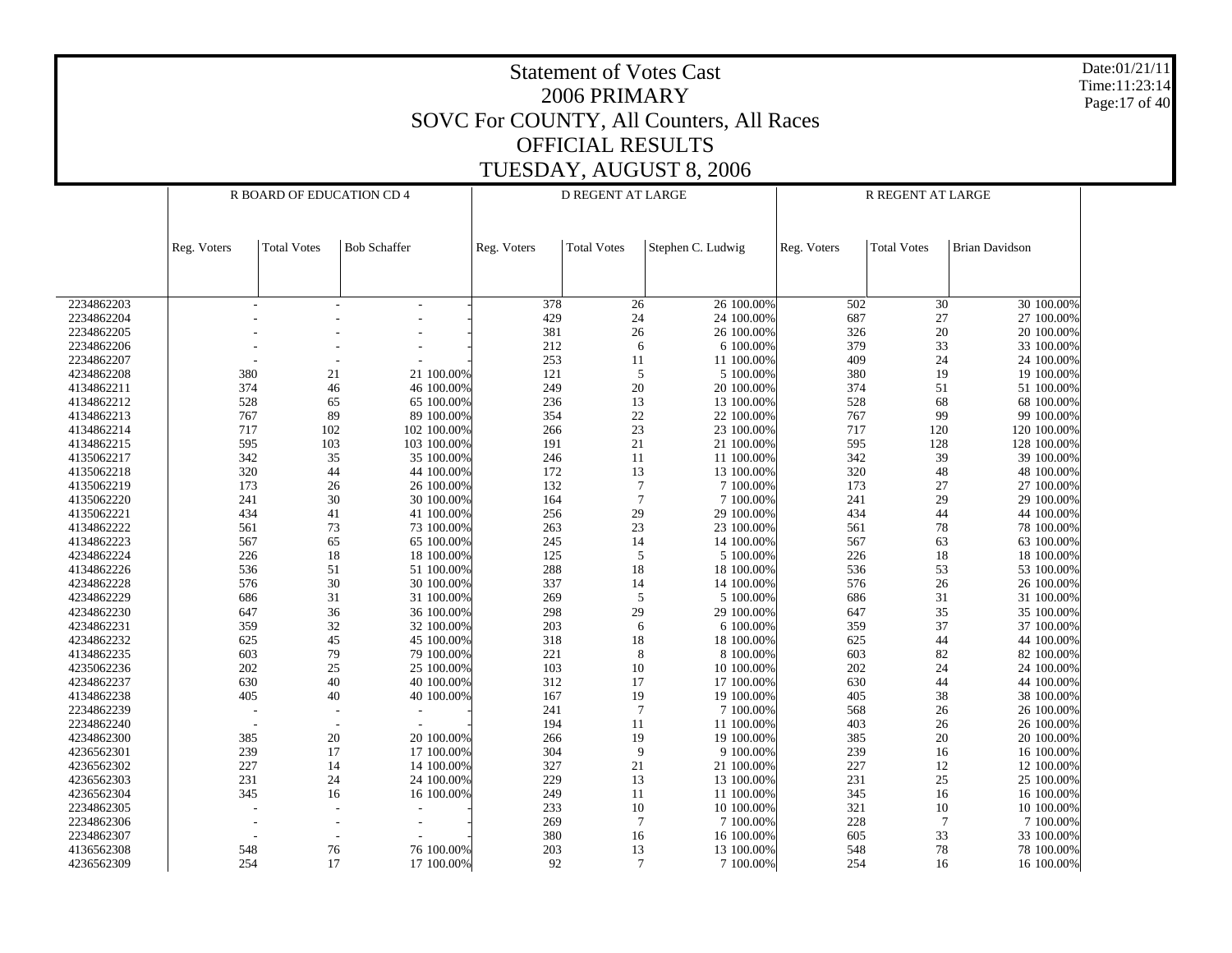Date:01/21/11 Time:11:23:14 Page:18 of 40

|             |             | R BOARD OF EDUCATION CD 4 |                     |             | <b>D REGENT AT LARGE</b> |                   | <b>R REGENT AT LARGE</b> |                    |                       |  |  |
|-------------|-------------|---------------------------|---------------------|-------------|--------------------------|-------------------|--------------------------|--------------------|-----------------------|--|--|
|             |             |                           |                     |             |                          |                   |                          |                    |                       |  |  |
|             |             |                           |                     |             |                          |                   |                          |                    |                       |  |  |
|             | Reg. Voters | <b>Total Votes</b>        | <b>Bob Schaffer</b> | Reg. Voters | <b>Total Votes</b>       | Stephen C. Ludwig | Reg. Voters              | <b>Total Votes</b> | <b>Brian Davidson</b> |  |  |
|             |             |                           |                     |             |                          |                   |                          |                    |                       |  |  |
|             |             |                           |                     |             |                          |                   |                          |                    |                       |  |  |
|             |             |                           |                     |             |                          |                   |                          |                    |                       |  |  |
| 4236562310  | 369         | 19                        | 19 100.00%          | 205         | 11                       | 11 100.00%        | 369                      | 18                 | 18 100.00%            |  |  |
| 4136562311  | 540         | 53                        | 53 100,00%          | 289         | 12                       | 12 100.00%        | 540                      | 51                 | 51 100.00%            |  |  |
| 4136562312  | 188         | 25                        | 25 100.00%          | 69          |                          | 7 100.00%         | 188                      | 24                 | 24 100.00%            |  |  |
| 4236562313  | 199         | 15                        | 15 100,00%          | 149         | 7                        | 7 100,00%         | 199                      | 16                 | 16 100.00%            |  |  |
| 4236562314  | 401         | 20                        | 20 100.00%          | 340         | 21                       | 21 100.00%        | 401                      | 17                 | 17 100.00%            |  |  |
| 4135062315  | 232         | 3                         | 3 100,00%           | 209         |                          | 4 100,00%         | 232                      | 3                  | 3 100,00%             |  |  |
| 4135062316  | 343         | 19                        | 19 100.00%          | 341         | 8                        | 8 100,00%         | 343                      | 18                 | 18 100,00%            |  |  |
| 4135062317  | 284         | 37                        | 37 100.00%          | 196         | 14                       | 14 100.00%        | 284                      | 43                 | 43 100.00%            |  |  |
| 4135062318  | 296         | 38                        | 38 100.00%          | 216         | 14                       | 14 100.00%        | 296                      | 44                 | 44 100.00%            |  |  |
| 4135062319  | 157         | 25                        | 25 100,00%          | 132         | 13                       | 13 100.00%        | 157                      | 24                 | 24 100.00%            |  |  |
| 4135062320  | 153         | 23                        | 23 100.00%          | 110         | 3                        | 3 100.00%         | 153                      | 23                 | 23 100,00%            |  |  |
| 4135062321  | 253         | 11                        | 11 100,00%          | 225         | 6                        | 6 100,00%         | 253                      | 13                 | 13 100,00%            |  |  |
| 4135062322  | 334         | 32                        | 32 100,00%          | 300         | 13                       | 13 100.00%        | 334                      | 32                 | 32 100.00%            |  |  |
| 4135062323  | 346         | 23                        | 23 100,00%          | 295         | 13                       | 13 100.00%        | 346                      | 25                 | 25 100.00%            |  |  |
| 4135062324  | 600         | 48                        | 48 100.00%          | 321         | 17                       | 17 100.00%        | 600                      | 49                 | 49 100,00%            |  |  |
| 4135062325  | 227         | 24                        | 24 100,00%          | 178         | 13                       | 13 100.00%        | 227                      | 34                 | 34 100,00%            |  |  |
| 4134862326  | 389         | 63                        | 63 100.00%          | 270         | 30                       | 30 100.00%        | 389                      | 59                 | 59 100.00%            |  |  |
| 2233362327  |             |                           |                     | 10          | $\overline{0}$           | $\Omega$          | 10                       | $\Omega$           |                       |  |  |
| 2234862328  |             |                           |                     | 379         | 14                       | 14 100.00%        | 717                      | 19                 | 19 100.00%            |  |  |
| 4135062329  | 216         | 5                         | 5 100.00%           | 182         | 0                        | $\Omega$          | 216                      |                    | 5 100,00%             |  |  |
| 4135062330  | 653         | 46                        | 46 100,00%          | 343         | 22                       | 22 100.00%        | 653                      | 57                 | 57 100.00%            |  |  |
| 4234862331  | 478         | 47                        | 47 100.00%          | 281         | 12                       | 12 100.00%        | 478                      | 44                 | 44 100.00%            |  |  |
| Absentee    |             | 4101                      | 4101 100.00%        | $\theta$    | 2115                     | 2115 100.00%      |                          | 4384               | 4384 100.00%          |  |  |
| Provisional |             | $\Omega$                  |                     |             |                          | $\Omega$          |                          |                    |                       |  |  |
| Total       | 35817       | 7752                      | 7752 100.00%        | 23081       | 3433                     | 3433 100.00%      | 40972                    | 8450               | 8450 100.00%          |  |  |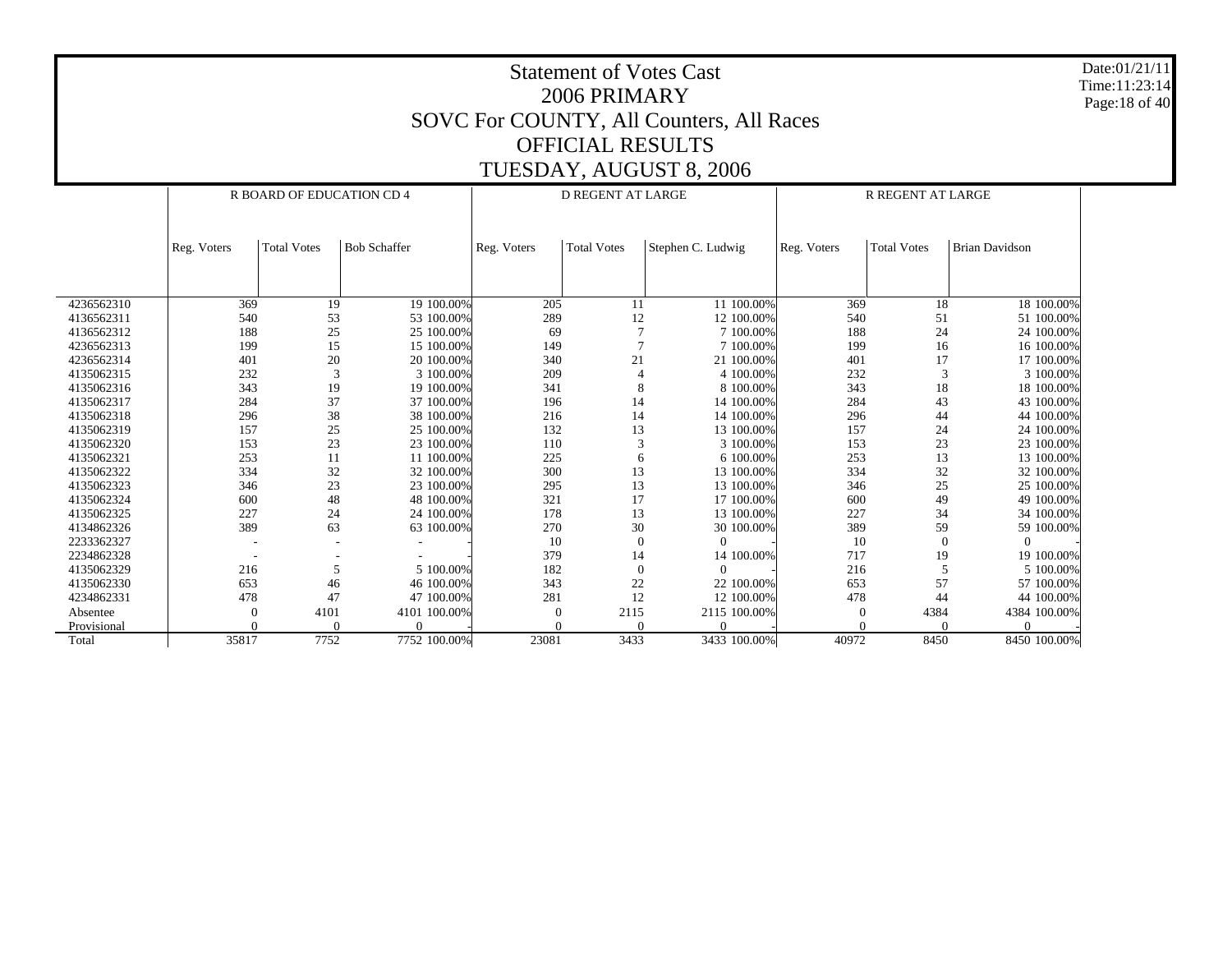| <b>OFFICIAL RESULTS</b><br>TUESDAY, AUGUST 8, 2006<br><b>D STATE SENATE DIST 13</b><br>R STATE SENATE DIST 13<br><b>D STATE REP DIST 33</b><br>Solomon D Little Owl<br>Scott W. Renfroe<br>Dale K. Hall<br>Total<br>Dianne Primavera<br><b>Total Votes</b><br>Reg. Voters<br><b>Total Votes</b><br>Reg. Voters<br>Reg.<br>Voters<br>Votes<br>Jurisdiction Wide<br>40 68.97%<br>4136562100<br>138<br>13<br>13 100.00%<br>458<br>58<br>18 31.03%<br>201<br>50.00%<br>4136562101<br>64<br>5<br>5 100.00%<br>36<br>50.00%<br>18<br>18<br>37.04%<br>4136562102<br>37<br>8<br>8 100.00%<br>156<br>27<br>62.96%<br>10<br>17<br>42<br>4136562103<br>51<br>4 100.00%<br>200<br>59.52%<br>17<br>40.48%<br>4<br>25<br>94 77.05%<br>122<br>22.95%<br>4136562104<br>209<br>10<br>10 100.00%<br>733<br>28<br>$\overline{2}$<br>23<br>12 52.17%<br>4136562105<br>35<br>2 100.00%<br>136<br>47.83%<br>11<br>72.41%<br>27.59%<br>4135062106<br>254<br>11<br>11 100.00%<br>245<br>29<br>8<br>21<br>493<br>43<br>62.79%<br>37.21%<br>4135062107<br>19<br>19 100.00%<br>296<br>27<br>16<br>26 63.41%<br>36.59%<br>4135062108<br>258<br>11<br>11 100.00%<br>301<br>41<br>15<br>4135062109<br>200<br>13<br>13 100.00%<br>291<br>38<br>22 57.89%<br>42.11%<br>16<br>68.97%<br>4135062110<br>283<br>23<br>23 100.00%<br>191<br>29<br>20<br>31.03%<br>9<br>298<br>396<br>4135062111<br>15<br>15 100.00%<br>54.55%<br>30<br>45.45%<br>66<br>36<br>27 52.94%<br>4135062112<br>312<br>19<br>19 100.00%<br>292<br>51<br>24<br>47.06%<br>4134862113<br>176<br>5<br>5 100.00%<br>267<br>29<br>22<br>75.86%<br>24.14%<br>7<br>50.00%<br>4135062114<br>318<br>22<br>22 100.00%<br>337<br>60<br>30<br>30<br>50.00%<br>270<br>4134962115<br>11<br>11 100.00%<br>675<br>82<br>60.98%<br>32<br>39.02%<br>50<br>323<br>28 58.33%<br>4134962116<br>205<br>18<br>18 100.00%<br>48<br>20<br>41.67%<br>4136562117<br>211<br>14<br>14 100.00%<br>567<br>40<br>60.00%<br>40.00%<br>24<br>16<br>135 78.95%<br>4136562118<br>253<br>15<br>15 100.00%<br>726<br>171<br>21.05%<br>36<br>4136562119<br>106<br>13<br>13 100.00%<br>260<br>55<br>89.09%<br>10.91%<br>49<br>6<br>56 80.00%<br>4134862120<br>64<br>1 100.00%<br>221<br>70<br>20.00%<br>14<br>-1<br>4134962121<br>256<br>8<br>8 100.00%<br>689<br>56<br>53.57%<br>46.43%<br>30<br>26<br>67.39%<br>4134962122<br>262<br>18<br>18 100.00%<br>480<br>32.61%<br>46<br>31<br>15<br>227<br>4134962123<br>12<br>12 100.00%<br>460<br>70.77%<br>19<br>29.23%<br>65<br>46<br>20<br>46 58.97%<br>41.03%<br>4134862124<br>280<br>20 100.00%<br>586<br>78<br>32<br>4134862125<br>205<br>12<br>12 100.00%<br>466<br>76<br>53.95%<br>46.05%<br>41<br>35<br>40 75.47%<br>4136562126<br>167<br>17<br>17 100.00%<br>402<br>53<br>24.53%<br>13<br>4136562127<br>175<br>12<br>12 100.00%<br>314<br>40<br>70.00%<br>12<br>30.00%<br>28<br>104 81.25%<br>4136562128<br>177<br>7<br>7 100.00%<br>608<br>128<br>24<br>18.75%<br>42<br>4134862129<br>6 100.00%<br>156<br>21<br>76.19%<br>23.81%<br>5<br>6<br>16<br>210<br>15<br>15 100.00%<br>636<br>60<br>30 50.00%<br>30<br>50.00%<br>4134962130<br>137<br>4136562131<br>12<br>12 100.00%<br>431<br>58<br>38 65.52%<br>20 34.48%<br>4134862132<br>224<br>12<br>12 100.00%<br>28 60.87%<br>18 39.13%<br>361<br>46<br>10 100.00%<br>11 39.29%<br>4134862133<br>147<br>10<br>282<br>28<br>17 60.71%<br>10 32.26%<br>4135062134<br>104<br>6 100.00%<br>130<br>21 67.74%<br>31<br>6<br>9 100.00%<br>42.31%<br>4134862135<br>140<br>402<br>52<br>30 57.69%<br>22<br>9<br>225<br>9 100.00%<br>34 55.74%<br>44.26%<br>4134862136<br>9<br>485<br>27<br>61<br>4234862200<br>4234862201 |            |  |  |  | SOVC For COUNTY, All Counters, All Races | <b>Statement of Votes Cast</b><br>2006 PRIMARY |  |  |  |  |  | Time:11:23:14 | Date:01/21/11<br>Page: 19 of 40 |  |
|------------------------------------------------------------------------------------------------------------------------------------------------------------------------------------------------------------------------------------------------------------------------------------------------------------------------------------------------------------------------------------------------------------------------------------------------------------------------------------------------------------------------------------------------------------------------------------------------------------------------------------------------------------------------------------------------------------------------------------------------------------------------------------------------------------------------------------------------------------------------------------------------------------------------------------------------------------------------------------------------------------------------------------------------------------------------------------------------------------------------------------------------------------------------------------------------------------------------------------------------------------------------------------------------------------------------------------------------------------------------------------------------------------------------------------------------------------------------------------------------------------------------------------------------------------------------------------------------------------------------------------------------------------------------------------------------------------------------------------------------------------------------------------------------------------------------------------------------------------------------------------------------------------------------------------------------------------------------------------------------------------------------------------------------------------------------------------------------------------------------------------------------------------------------------------------------------------------------------------------------------------------------------------------------------------------------------------------------------------------------------------------------------------------------------------------------------------------------------------------------------------------------------------------------------------------------------------------------------------------------------------------------------------------------------------------------------------------------------------------------------------------------------------------------------------------------------------------------------------------------------------------------------------------------------------------------------------------------------------------------------------------------------------------------------------------------------------------------------------------------------------------------------------------------------------------------------------------------------------------------------------------------------------------------------------------------------------------------------------------------------------------------------------------------------------------------------------------------------------------------------------------------------------------------------------------------------------------------------------------|------------|--|--|--|------------------------------------------|------------------------------------------------|--|--|--|--|--|---------------|---------------------------------|--|
|                                                                                                                                                                                                                                                                                                                                                                                                                                                                                                                                                                                                                                                                                                                                                                                                                                                                                                                                                                                                                                                                                                                                                                                                                                                                                                                                                                                                                                                                                                                                                                                                                                                                                                                                                                                                                                                                                                                                                                                                                                                                                                                                                                                                                                                                                                                                                                                                                                                                                                                                                                                                                                                                                                                                                                                                                                                                                                                                                                                                                                                                                                                                                                                                                                                                                                                                                                                                                                                                                                                                                                                                                  |            |  |  |  |                                          |                                                |  |  |  |  |  |               |                                 |  |
|                                                                                                                                                                                                                                                                                                                                                                                                                                                                                                                                                                                                                                                                                                                                                                                                                                                                                                                                                                                                                                                                                                                                                                                                                                                                                                                                                                                                                                                                                                                                                                                                                                                                                                                                                                                                                                                                                                                                                                                                                                                                                                                                                                                                                                                                                                                                                                                                                                                                                                                                                                                                                                                                                                                                                                                                                                                                                                                                                                                                                                                                                                                                                                                                                                                                                                                                                                                                                                                                                                                                                                                                                  |            |  |  |  |                                          |                                                |  |  |  |  |  |               |                                 |  |
|                                                                                                                                                                                                                                                                                                                                                                                                                                                                                                                                                                                                                                                                                                                                                                                                                                                                                                                                                                                                                                                                                                                                                                                                                                                                                                                                                                                                                                                                                                                                                                                                                                                                                                                                                                                                                                                                                                                                                                                                                                                                                                                                                                                                                                                                                                                                                                                                                                                                                                                                                                                                                                                                                                                                                                                                                                                                                                                                                                                                                                                                                                                                                                                                                                                                                                                                                                                                                                                                                                                                                                                                                  |            |  |  |  |                                          |                                                |  |  |  |  |  |               |                                 |  |
|                                                                                                                                                                                                                                                                                                                                                                                                                                                                                                                                                                                                                                                                                                                                                                                                                                                                                                                                                                                                                                                                                                                                                                                                                                                                                                                                                                                                                                                                                                                                                                                                                                                                                                                                                                                                                                                                                                                                                                                                                                                                                                                                                                                                                                                                                                                                                                                                                                                                                                                                                                                                                                                                                                                                                                                                                                                                                                                                                                                                                                                                                                                                                                                                                                                                                                                                                                                                                                                                                                                                                                                                                  |            |  |  |  |                                          |                                                |  |  |  |  |  |               |                                 |  |
|                                                                                                                                                                                                                                                                                                                                                                                                                                                                                                                                                                                                                                                                                                                                                                                                                                                                                                                                                                                                                                                                                                                                                                                                                                                                                                                                                                                                                                                                                                                                                                                                                                                                                                                                                                                                                                                                                                                                                                                                                                                                                                                                                                                                                                                                                                                                                                                                                                                                                                                                                                                                                                                                                                                                                                                                                                                                                                                                                                                                                                                                                                                                                                                                                                                                                                                                                                                                                                                                                                                                                                                                                  |            |  |  |  |                                          |                                                |  |  |  |  |  |               |                                 |  |
|                                                                                                                                                                                                                                                                                                                                                                                                                                                                                                                                                                                                                                                                                                                                                                                                                                                                                                                                                                                                                                                                                                                                                                                                                                                                                                                                                                                                                                                                                                                                                                                                                                                                                                                                                                                                                                                                                                                                                                                                                                                                                                                                                                                                                                                                                                                                                                                                                                                                                                                                                                                                                                                                                                                                                                                                                                                                                                                                                                                                                                                                                                                                                                                                                                                                                                                                                                                                                                                                                                                                                                                                                  |            |  |  |  |                                          |                                                |  |  |  |  |  |               |                                 |  |
|                                                                                                                                                                                                                                                                                                                                                                                                                                                                                                                                                                                                                                                                                                                                                                                                                                                                                                                                                                                                                                                                                                                                                                                                                                                                                                                                                                                                                                                                                                                                                                                                                                                                                                                                                                                                                                                                                                                                                                                                                                                                                                                                                                                                                                                                                                                                                                                                                                                                                                                                                                                                                                                                                                                                                                                                                                                                                                                                                                                                                                                                                                                                                                                                                                                                                                                                                                                                                                                                                                                                                                                                                  |            |  |  |  |                                          |                                                |  |  |  |  |  |               |                                 |  |
|                                                                                                                                                                                                                                                                                                                                                                                                                                                                                                                                                                                                                                                                                                                                                                                                                                                                                                                                                                                                                                                                                                                                                                                                                                                                                                                                                                                                                                                                                                                                                                                                                                                                                                                                                                                                                                                                                                                                                                                                                                                                                                                                                                                                                                                                                                                                                                                                                                                                                                                                                                                                                                                                                                                                                                                                                                                                                                                                                                                                                                                                                                                                                                                                                                                                                                                                                                                                                                                                                                                                                                                                                  |            |  |  |  |                                          |                                                |  |  |  |  |  |               |                                 |  |
|                                                                                                                                                                                                                                                                                                                                                                                                                                                                                                                                                                                                                                                                                                                                                                                                                                                                                                                                                                                                                                                                                                                                                                                                                                                                                                                                                                                                                                                                                                                                                                                                                                                                                                                                                                                                                                                                                                                                                                                                                                                                                                                                                                                                                                                                                                                                                                                                                                                                                                                                                                                                                                                                                                                                                                                                                                                                                                                                                                                                                                                                                                                                                                                                                                                                                                                                                                                                                                                                                                                                                                                                                  |            |  |  |  |                                          |                                                |  |  |  |  |  |               |                                 |  |
|                                                                                                                                                                                                                                                                                                                                                                                                                                                                                                                                                                                                                                                                                                                                                                                                                                                                                                                                                                                                                                                                                                                                                                                                                                                                                                                                                                                                                                                                                                                                                                                                                                                                                                                                                                                                                                                                                                                                                                                                                                                                                                                                                                                                                                                                                                                                                                                                                                                                                                                                                                                                                                                                                                                                                                                                                                                                                                                                                                                                                                                                                                                                                                                                                                                                                                                                                                                                                                                                                                                                                                                                                  |            |  |  |  |                                          |                                                |  |  |  |  |  |               |                                 |  |
|                                                                                                                                                                                                                                                                                                                                                                                                                                                                                                                                                                                                                                                                                                                                                                                                                                                                                                                                                                                                                                                                                                                                                                                                                                                                                                                                                                                                                                                                                                                                                                                                                                                                                                                                                                                                                                                                                                                                                                                                                                                                                                                                                                                                                                                                                                                                                                                                                                                                                                                                                                                                                                                                                                                                                                                                                                                                                                                                                                                                                                                                                                                                                                                                                                                                                                                                                                                                                                                                                                                                                                                                                  |            |  |  |  |                                          |                                                |  |  |  |  |  |               |                                 |  |
|                                                                                                                                                                                                                                                                                                                                                                                                                                                                                                                                                                                                                                                                                                                                                                                                                                                                                                                                                                                                                                                                                                                                                                                                                                                                                                                                                                                                                                                                                                                                                                                                                                                                                                                                                                                                                                                                                                                                                                                                                                                                                                                                                                                                                                                                                                                                                                                                                                                                                                                                                                                                                                                                                                                                                                                                                                                                                                                                                                                                                                                                                                                                                                                                                                                                                                                                                                                                                                                                                                                                                                                                                  |            |  |  |  |                                          |                                                |  |  |  |  |  |               |                                 |  |
|                                                                                                                                                                                                                                                                                                                                                                                                                                                                                                                                                                                                                                                                                                                                                                                                                                                                                                                                                                                                                                                                                                                                                                                                                                                                                                                                                                                                                                                                                                                                                                                                                                                                                                                                                                                                                                                                                                                                                                                                                                                                                                                                                                                                                                                                                                                                                                                                                                                                                                                                                                                                                                                                                                                                                                                                                                                                                                                                                                                                                                                                                                                                                                                                                                                                                                                                                                                                                                                                                                                                                                                                                  |            |  |  |  |                                          |                                                |  |  |  |  |  |               |                                 |  |
|                                                                                                                                                                                                                                                                                                                                                                                                                                                                                                                                                                                                                                                                                                                                                                                                                                                                                                                                                                                                                                                                                                                                                                                                                                                                                                                                                                                                                                                                                                                                                                                                                                                                                                                                                                                                                                                                                                                                                                                                                                                                                                                                                                                                                                                                                                                                                                                                                                                                                                                                                                                                                                                                                                                                                                                                                                                                                                                                                                                                                                                                                                                                                                                                                                                                                                                                                                                                                                                                                                                                                                                                                  |            |  |  |  |                                          |                                                |  |  |  |  |  |               |                                 |  |
|                                                                                                                                                                                                                                                                                                                                                                                                                                                                                                                                                                                                                                                                                                                                                                                                                                                                                                                                                                                                                                                                                                                                                                                                                                                                                                                                                                                                                                                                                                                                                                                                                                                                                                                                                                                                                                                                                                                                                                                                                                                                                                                                                                                                                                                                                                                                                                                                                                                                                                                                                                                                                                                                                                                                                                                                                                                                                                                                                                                                                                                                                                                                                                                                                                                                                                                                                                                                                                                                                                                                                                                                                  |            |  |  |  |                                          |                                                |  |  |  |  |  |               |                                 |  |
|                                                                                                                                                                                                                                                                                                                                                                                                                                                                                                                                                                                                                                                                                                                                                                                                                                                                                                                                                                                                                                                                                                                                                                                                                                                                                                                                                                                                                                                                                                                                                                                                                                                                                                                                                                                                                                                                                                                                                                                                                                                                                                                                                                                                                                                                                                                                                                                                                                                                                                                                                                                                                                                                                                                                                                                                                                                                                                                                                                                                                                                                                                                                                                                                                                                                                                                                                                                                                                                                                                                                                                                                                  |            |  |  |  |                                          |                                                |  |  |  |  |  |               |                                 |  |
|                                                                                                                                                                                                                                                                                                                                                                                                                                                                                                                                                                                                                                                                                                                                                                                                                                                                                                                                                                                                                                                                                                                                                                                                                                                                                                                                                                                                                                                                                                                                                                                                                                                                                                                                                                                                                                                                                                                                                                                                                                                                                                                                                                                                                                                                                                                                                                                                                                                                                                                                                                                                                                                                                                                                                                                                                                                                                                                                                                                                                                                                                                                                                                                                                                                                                                                                                                                                                                                                                                                                                                                                                  |            |  |  |  |                                          |                                                |  |  |  |  |  |               |                                 |  |
|                                                                                                                                                                                                                                                                                                                                                                                                                                                                                                                                                                                                                                                                                                                                                                                                                                                                                                                                                                                                                                                                                                                                                                                                                                                                                                                                                                                                                                                                                                                                                                                                                                                                                                                                                                                                                                                                                                                                                                                                                                                                                                                                                                                                                                                                                                                                                                                                                                                                                                                                                                                                                                                                                                                                                                                                                                                                                                                                                                                                                                                                                                                                                                                                                                                                                                                                                                                                                                                                                                                                                                                                                  |            |  |  |  |                                          |                                                |  |  |  |  |  |               |                                 |  |
|                                                                                                                                                                                                                                                                                                                                                                                                                                                                                                                                                                                                                                                                                                                                                                                                                                                                                                                                                                                                                                                                                                                                                                                                                                                                                                                                                                                                                                                                                                                                                                                                                                                                                                                                                                                                                                                                                                                                                                                                                                                                                                                                                                                                                                                                                                                                                                                                                                                                                                                                                                                                                                                                                                                                                                                                                                                                                                                                                                                                                                                                                                                                                                                                                                                                                                                                                                                                                                                                                                                                                                                                                  |            |  |  |  |                                          |                                                |  |  |  |  |  |               |                                 |  |
|                                                                                                                                                                                                                                                                                                                                                                                                                                                                                                                                                                                                                                                                                                                                                                                                                                                                                                                                                                                                                                                                                                                                                                                                                                                                                                                                                                                                                                                                                                                                                                                                                                                                                                                                                                                                                                                                                                                                                                                                                                                                                                                                                                                                                                                                                                                                                                                                                                                                                                                                                                                                                                                                                                                                                                                                                                                                                                                                                                                                                                                                                                                                                                                                                                                                                                                                                                                                                                                                                                                                                                                                                  |            |  |  |  |                                          |                                                |  |  |  |  |  |               |                                 |  |
|                                                                                                                                                                                                                                                                                                                                                                                                                                                                                                                                                                                                                                                                                                                                                                                                                                                                                                                                                                                                                                                                                                                                                                                                                                                                                                                                                                                                                                                                                                                                                                                                                                                                                                                                                                                                                                                                                                                                                                                                                                                                                                                                                                                                                                                                                                                                                                                                                                                                                                                                                                                                                                                                                                                                                                                                                                                                                                                                                                                                                                                                                                                                                                                                                                                                                                                                                                                                                                                                                                                                                                                                                  |            |  |  |  |                                          |                                                |  |  |  |  |  |               |                                 |  |
|                                                                                                                                                                                                                                                                                                                                                                                                                                                                                                                                                                                                                                                                                                                                                                                                                                                                                                                                                                                                                                                                                                                                                                                                                                                                                                                                                                                                                                                                                                                                                                                                                                                                                                                                                                                                                                                                                                                                                                                                                                                                                                                                                                                                                                                                                                                                                                                                                                                                                                                                                                                                                                                                                                                                                                                                                                                                                                                                                                                                                                                                                                                                                                                                                                                                                                                                                                                                                                                                                                                                                                                                                  |            |  |  |  |                                          |                                                |  |  |  |  |  |               |                                 |  |
|                                                                                                                                                                                                                                                                                                                                                                                                                                                                                                                                                                                                                                                                                                                                                                                                                                                                                                                                                                                                                                                                                                                                                                                                                                                                                                                                                                                                                                                                                                                                                                                                                                                                                                                                                                                                                                                                                                                                                                                                                                                                                                                                                                                                                                                                                                                                                                                                                                                                                                                                                                                                                                                                                                                                                                                                                                                                                                                                                                                                                                                                                                                                                                                                                                                                                                                                                                                                                                                                                                                                                                                                                  |            |  |  |  |                                          |                                                |  |  |  |  |  |               |                                 |  |
|                                                                                                                                                                                                                                                                                                                                                                                                                                                                                                                                                                                                                                                                                                                                                                                                                                                                                                                                                                                                                                                                                                                                                                                                                                                                                                                                                                                                                                                                                                                                                                                                                                                                                                                                                                                                                                                                                                                                                                                                                                                                                                                                                                                                                                                                                                                                                                                                                                                                                                                                                                                                                                                                                                                                                                                                                                                                                                                                                                                                                                                                                                                                                                                                                                                                                                                                                                                                                                                                                                                                                                                                                  |            |  |  |  |                                          |                                                |  |  |  |  |  |               |                                 |  |
|                                                                                                                                                                                                                                                                                                                                                                                                                                                                                                                                                                                                                                                                                                                                                                                                                                                                                                                                                                                                                                                                                                                                                                                                                                                                                                                                                                                                                                                                                                                                                                                                                                                                                                                                                                                                                                                                                                                                                                                                                                                                                                                                                                                                                                                                                                                                                                                                                                                                                                                                                                                                                                                                                                                                                                                                                                                                                                                                                                                                                                                                                                                                                                                                                                                                                                                                                                                                                                                                                                                                                                                                                  |            |  |  |  |                                          |                                                |  |  |  |  |  |               |                                 |  |
|                                                                                                                                                                                                                                                                                                                                                                                                                                                                                                                                                                                                                                                                                                                                                                                                                                                                                                                                                                                                                                                                                                                                                                                                                                                                                                                                                                                                                                                                                                                                                                                                                                                                                                                                                                                                                                                                                                                                                                                                                                                                                                                                                                                                                                                                                                                                                                                                                                                                                                                                                                                                                                                                                                                                                                                                                                                                                                                                                                                                                                                                                                                                                                                                                                                                                                                                                                                                                                                                                                                                                                                                                  |            |  |  |  |                                          |                                                |  |  |  |  |  |               |                                 |  |
|                                                                                                                                                                                                                                                                                                                                                                                                                                                                                                                                                                                                                                                                                                                                                                                                                                                                                                                                                                                                                                                                                                                                                                                                                                                                                                                                                                                                                                                                                                                                                                                                                                                                                                                                                                                                                                                                                                                                                                                                                                                                                                                                                                                                                                                                                                                                                                                                                                                                                                                                                                                                                                                                                                                                                                                                                                                                                                                                                                                                                                                                                                                                                                                                                                                                                                                                                                                                                                                                                                                                                                                                                  |            |  |  |  |                                          |                                                |  |  |  |  |  |               |                                 |  |
|                                                                                                                                                                                                                                                                                                                                                                                                                                                                                                                                                                                                                                                                                                                                                                                                                                                                                                                                                                                                                                                                                                                                                                                                                                                                                                                                                                                                                                                                                                                                                                                                                                                                                                                                                                                                                                                                                                                                                                                                                                                                                                                                                                                                                                                                                                                                                                                                                                                                                                                                                                                                                                                                                                                                                                                                                                                                                                                                                                                                                                                                                                                                                                                                                                                                                                                                                                                                                                                                                                                                                                                                                  |            |  |  |  |                                          |                                                |  |  |  |  |  |               |                                 |  |
|                                                                                                                                                                                                                                                                                                                                                                                                                                                                                                                                                                                                                                                                                                                                                                                                                                                                                                                                                                                                                                                                                                                                                                                                                                                                                                                                                                                                                                                                                                                                                                                                                                                                                                                                                                                                                                                                                                                                                                                                                                                                                                                                                                                                                                                                                                                                                                                                                                                                                                                                                                                                                                                                                                                                                                                                                                                                                                                                                                                                                                                                                                                                                                                                                                                                                                                                                                                                                                                                                                                                                                                                                  |            |  |  |  |                                          |                                                |  |  |  |  |  |               |                                 |  |
|                                                                                                                                                                                                                                                                                                                                                                                                                                                                                                                                                                                                                                                                                                                                                                                                                                                                                                                                                                                                                                                                                                                                                                                                                                                                                                                                                                                                                                                                                                                                                                                                                                                                                                                                                                                                                                                                                                                                                                                                                                                                                                                                                                                                                                                                                                                                                                                                                                                                                                                                                                                                                                                                                                                                                                                                                                                                                                                                                                                                                                                                                                                                                                                                                                                                                                                                                                                                                                                                                                                                                                                                                  |            |  |  |  |                                          |                                                |  |  |  |  |  |               |                                 |  |
|                                                                                                                                                                                                                                                                                                                                                                                                                                                                                                                                                                                                                                                                                                                                                                                                                                                                                                                                                                                                                                                                                                                                                                                                                                                                                                                                                                                                                                                                                                                                                                                                                                                                                                                                                                                                                                                                                                                                                                                                                                                                                                                                                                                                                                                                                                                                                                                                                                                                                                                                                                                                                                                                                                                                                                                                                                                                                                                                                                                                                                                                                                                                                                                                                                                                                                                                                                                                                                                                                                                                                                                                                  |            |  |  |  |                                          |                                                |  |  |  |  |  |               |                                 |  |
|                                                                                                                                                                                                                                                                                                                                                                                                                                                                                                                                                                                                                                                                                                                                                                                                                                                                                                                                                                                                                                                                                                                                                                                                                                                                                                                                                                                                                                                                                                                                                                                                                                                                                                                                                                                                                                                                                                                                                                                                                                                                                                                                                                                                                                                                                                                                                                                                                                                                                                                                                                                                                                                                                                                                                                                                                                                                                                                                                                                                                                                                                                                                                                                                                                                                                                                                                                                                                                                                                                                                                                                                                  |            |  |  |  |                                          |                                                |  |  |  |  |  |               |                                 |  |
|                                                                                                                                                                                                                                                                                                                                                                                                                                                                                                                                                                                                                                                                                                                                                                                                                                                                                                                                                                                                                                                                                                                                                                                                                                                                                                                                                                                                                                                                                                                                                                                                                                                                                                                                                                                                                                                                                                                                                                                                                                                                                                                                                                                                                                                                                                                                                                                                                                                                                                                                                                                                                                                                                                                                                                                                                                                                                                                                                                                                                                                                                                                                                                                                                                                                                                                                                                                                                                                                                                                                                                                                                  |            |  |  |  |                                          |                                                |  |  |  |  |  |               |                                 |  |
|                                                                                                                                                                                                                                                                                                                                                                                                                                                                                                                                                                                                                                                                                                                                                                                                                                                                                                                                                                                                                                                                                                                                                                                                                                                                                                                                                                                                                                                                                                                                                                                                                                                                                                                                                                                                                                                                                                                                                                                                                                                                                                                                                                                                                                                                                                                                                                                                                                                                                                                                                                                                                                                                                                                                                                                                                                                                                                                                                                                                                                                                                                                                                                                                                                                                                                                                                                                                                                                                                                                                                                                                                  |            |  |  |  |                                          |                                                |  |  |  |  |  |               |                                 |  |
|                                                                                                                                                                                                                                                                                                                                                                                                                                                                                                                                                                                                                                                                                                                                                                                                                                                                                                                                                                                                                                                                                                                                                                                                                                                                                                                                                                                                                                                                                                                                                                                                                                                                                                                                                                                                                                                                                                                                                                                                                                                                                                                                                                                                                                                                                                                                                                                                                                                                                                                                                                                                                                                                                                                                                                                                                                                                                                                                                                                                                                                                                                                                                                                                                                                                                                                                                                                                                                                                                                                                                                                                                  |            |  |  |  |                                          |                                                |  |  |  |  |  |               |                                 |  |
|                                                                                                                                                                                                                                                                                                                                                                                                                                                                                                                                                                                                                                                                                                                                                                                                                                                                                                                                                                                                                                                                                                                                                                                                                                                                                                                                                                                                                                                                                                                                                                                                                                                                                                                                                                                                                                                                                                                                                                                                                                                                                                                                                                                                                                                                                                                                                                                                                                                                                                                                                                                                                                                                                                                                                                                                                                                                                                                                                                                                                                                                                                                                                                                                                                                                                                                                                                                                                                                                                                                                                                                                                  |            |  |  |  |                                          |                                                |  |  |  |  |  |               |                                 |  |
|                                                                                                                                                                                                                                                                                                                                                                                                                                                                                                                                                                                                                                                                                                                                                                                                                                                                                                                                                                                                                                                                                                                                                                                                                                                                                                                                                                                                                                                                                                                                                                                                                                                                                                                                                                                                                                                                                                                                                                                                                                                                                                                                                                                                                                                                                                                                                                                                                                                                                                                                                                                                                                                                                                                                                                                                                                                                                                                                                                                                                                                                                                                                                                                                                                                                                                                                                                                                                                                                                                                                                                                                                  |            |  |  |  |                                          |                                                |  |  |  |  |  |               |                                 |  |
|                                                                                                                                                                                                                                                                                                                                                                                                                                                                                                                                                                                                                                                                                                                                                                                                                                                                                                                                                                                                                                                                                                                                                                                                                                                                                                                                                                                                                                                                                                                                                                                                                                                                                                                                                                                                                                                                                                                                                                                                                                                                                                                                                                                                                                                                                                                                                                                                                                                                                                                                                                                                                                                                                                                                                                                                                                                                                                                                                                                                                                                                                                                                                                                                                                                                                                                                                                                                                                                                                                                                                                                                                  |            |  |  |  |                                          |                                                |  |  |  |  |  |               |                                 |  |
|                                                                                                                                                                                                                                                                                                                                                                                                                                                                                                                                                                                                                                                                                                                                                                                                                                                                                                                                                                                                                                                                                                                                                                                                                                                                                                                                                                                                                                                                                                                                                                                                                                                                                                                                                                                                                                                                                                                                                                                                                                                                                                                                                                                                                                                                                                                                                                                                                                                                                                                                                                                                                                                                                                                                                                                                                                                                                                                                                                                                                                                                                                                                                                                                                                                                                                                                                                                                                                                                                                                                                                                                                  |            |  |  |  |                                          |                                                |  |  |  |  |  |               |                                 |  |
|                                                                                                                                                                                                                                                                                                                                                                                                                                                                                                                                                                                                                                                                                                                                                                                                                                                                                                                                                                                                                                                                                                                                                                                                                                                                                                                                                                                                                                                                                                                                                                                                                                                                                                                                                                                                                                                                                                                                                                                                                                                                                                                                                                                                                                                                                                                                                                                                                                                                                                                                                                                                                                                                                                                                                                                                                                                                                                                                                                                                                                                                                                                                                                                                                                                                                                                                                                                                                                                                                                                                                                                                                  |            |  |  |  |                                          |                                                |  |  |  |  |  |               |                                 |  |
|                                                                                                                                                                                                                                                                                                                                                                                                                                                                                                                                                                                                                                                                                                                                                                                                                                                                                                                                                                                                                                                                                                                                                                                                                                                                                                                                                                                                                                                                                                                                                                                                                                                                                                                                                                                                                                                                                                                                                                                                                                                                                                                                                                                                                                                                                                                                                                                                                                                                                                                                                                                                                                                                                                                                                                                                                                                                                                                                                                                                                                                                                                                                                                                                                                                                                                                                                                                                                                                                                                                                                                                                                  |            |  |  |  |                                          |                                                |  |  |  |  |  |               |                                 |  |
|                                                                                                                                                                                                                                                                                                                                                                                                                                                                                                                                                                                                                                                                                                                                                                                                                                                                                                                                                                                                                                                                                                                                                                                                                                                                                                                                                                                                                                                                                                                                                                                                                                                                                                                                                                                                                                                                                                                                                                                                                                                                                                                                                                                                                                                                                                                                                                                                                                                                                                                                                                                                                                                                                                                                                                                                                                                                                                                                                                                                                                                                                                                                                                                                                                                                                                                                                                                                                                                                                                                                                                                                                  |            |  |  |  |                                          |                                                |  |  |  |  |  |               |                                 |  |
|                                                                                                                                                                                                                                                                                                                                                                                                                                                                                                                                                                                                                                                                                                                                                                                                                                                                                                                                                                                                                                                                                                                                                                                                                                                                                                                                                                                                                                                                                                                                                                                                                                                                                                                                                                                                                                                                                                                                                                                                                                                                                                                                                                                                                                                                                                                                                                                                                                                                                                                                                                                                                                                                                                                                                                                                                                                                                                                                                                                                                                                                                                                                                                                                                                                                                                                                                                                                                                                                                                                                                                                                                  |            |  |  |  |                                          |                                                |  |  |  |  |  |               |                                 |  |
|                                                                                                                                                                                                                                                                                                                                                                                                                                                                                                                                                                                                                                                                                                                                                                                                                                                                                                                                                                                                                                                                                                                                                                                                                                                                                                                                                                                                                                                                                                                                                                                                                                                                                                                                                                                                                                                                                                                                                                                                                                                                                                                                                                                                                                                                                                                                                                                                                                                                                                                                                                                                                                                                                                                                                                                                                                                                                                                                                                                                                                                                                                                                                                                                                                                                                                                                                                                                                                                                                                                                                                                                                  |            |  |  |  |                                          |                                                |  |  |  |  |  |               |                                 |  |
|                                                                                                                                                                                                                                                                                                                                                                                                                                                                                                                                                                                                                                                                                                                                                                                                                                                                                                                                                                                                                                                                                                                                                                                                                                                                                                                                                                                                                                                                                                                                                                                                                                                                                                                                                                                                                                                                                                                                                                                                                                                                                                                                                                                                                                                                                                                                                                                                                                                                                                                                                                                                                                                                                                                                                                                                                                                                                                                                                                                                                                                                                                                                                                                                                                                                                                                                                                                                                                                                                                                                                                                                                  | 4234862202 |  |  |  |                                          |                                                |  |  |  |  |  |               |                                 |  |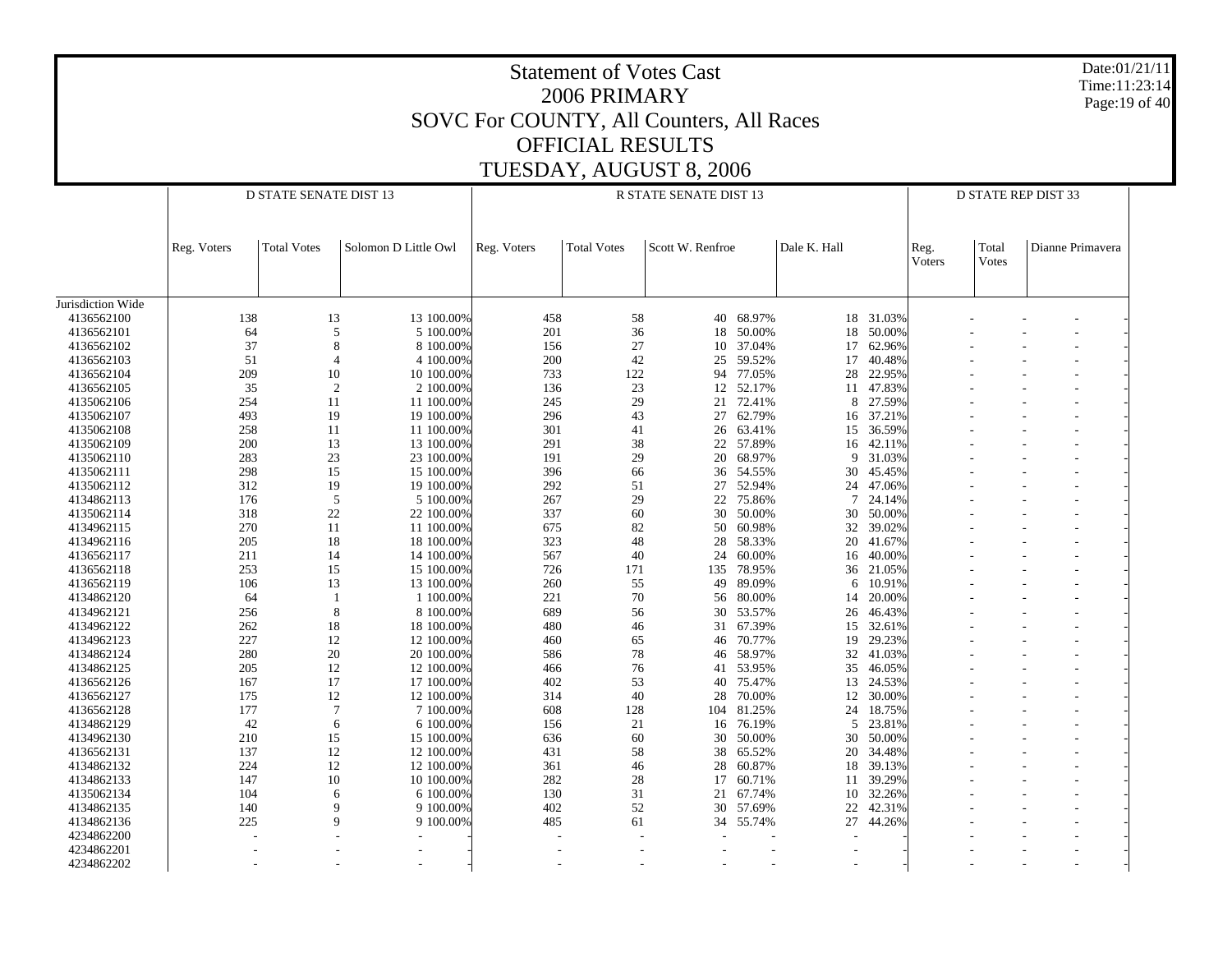|                          |                                                                                                                                           |                               |                         | SOVC For COUNTY, All Counters, All Races | 2006 PRIMARY            | <b>Statement of Votes Cast</b> |                     |              |                     |                |                |                     | Date:01/21/11<br>Time:11:23:14<br>Page: 20 of 40 |  |  |
|--------------------------|-------------------------------------------------------------------------------------------------------------------------------------------|-------------------------------|-------------------------|------------------------------------------|-------------------------|--------------------------------|---------------------|--------------|---------------------|----------------|----------------|---------------------|--------------------------------------------------|--|--|
|                          |                                                                                                                                           |                               |                         | TUESDAY, AUGUST 8, 2006                  | <b>OFFICIAL RESULTS</b> |                                |                     |              |                     |                |                |                     |                                                  |  |  |
|                          |                                                                                                                                           | <b>D STATE SENATE DIST 13</b> |                         |                                          |                         | R STATE SENATE DIST 13         |                     |              |                     |                |                | D STATE REP DIST 33 |                                                  |  |  |
|                          |                                                                                                                                           |                               |                         |                                          |                         |                                |                     |              |                     |                |                |                     |                                                  |  |  |
|                          | Reg. Voters                                                                                                                               | <b>Total Votes</b>            | Solomon D Little Owl    | Reg. Voters                              | <b>Total Votes</b>      | Scott W. Renfroe               |                     | Dale K. Hall |                     | Reg.<br>Voters | Total<br>Votes | Dianne Primavera    |                                                  |  |  |
| 2234862203               |                                                                                                                                           |                               |                         |                                          |                         |                                |                     |              |                     |                |                |                     |                                                  |  |  |
| 2234862204               |                                                                                                                                           |                               |                         |                                          |                         |                                |                     |              |                     |                |                |                     |                                                  |  |  |
| 2234862205               |                                                                                                                                           |                               |                         |                                          |                         |                                |                     |              |                     |                |                |                     |                                                  |  |  |
| 2234862206<br>2234862207 |                                                                                                                                           |                               |                         |                                          |                         |                                |                     |              |                     |                |                |                     |                                                  |  |  |
| 4234862208               |                                                                                                                                           |                               |                         |                                          |                         |                                |                     |              |                     |                |                |                     |                                                  |  |  |
| 4134862211               | 20<br>374<br>58<br>60.34%<br>23<br>39.66%<br>249<br>20 100.00%<br>35<br>236<br>528<br>88<br>28 31.82%<br>60<br>68.18%<br>14<br>14 100.00% |                               |                         |                                          |                         |                                |                     |              |                     |                |                |                     |                                                  |  |  |
| 4134862212               | 354<br>21<br>767<br>53.10%<br>53<br>46.90%<br>21 100.00%<br>113<br>60                                                                     |                               |                         |                                          |                         |                                |                     |              |                     |                |                |                     |                                                  |  |  |
| 4134862213               |                                                                                                                                           |                               |                         |                                          |                         |                                |                     |              |                     |                |                |                     |                                                  |  |  |
| 4134862214               | 266                                                                                                                                       | 19                            | 19 100.00%              | 717                                      | 172                     | 70                             | 40.70%              | 102          | 59.30%              |                |                |                     |                                                  |  |  |
| 4134862215               | 191                                                                                                                                       | 21                            | 21 100.00%              | 595                                      | 147                     | 60                             | 40.82%              | 87           | 59.18%              |                |                |                     |                                                  |  |  |
| 4135062217               | 246                                                                                                                                       | 12                            | 12 100.00%              | 342                                      | 46                      |                                | 24 52.17%           | 22           | 47.83%              |                |                |                     |                                                  |  |  |
| 4135062218<br>4135062219 | 172<br>132                                                                                                                                | 13<br>9                       | 13 100.00%<br>9 100.00% | 320<br>173                               | 64<br>30                | 20                             | 40 62.50%<br>66.67% | 10           | 24 37.50%<br>33.33% |                |                |                     |                                                  |  |  |
| 4135062220               | 164                                                                                                                                       | 8                             | 8 100.00%               | 241                                      | 36                      |                                | 30 83.33%           | 6            | 16.67%              |                |                |                     |                                                  |  |  |
| 4135062221               | 256                                                                                                                                       | 30                            | 30 100.00%              | 434                                      | 57                      |                                | 33 57.89%           | 24           | 42.11%              |                |                |                     |                                                  |  |  |
| 4134862222               | 263                                                                                                                                       | 24                            | 24 100.00%              | 561                                      | 96                      | 42                             | 43.75%              |              | 54 56.25%           |                |                |                     |                                                  |  |  |
| 4134862223               | 245                                                                                                                                       | 14                            | 14 100.00%              | 567                                      | 90                      |                                | 49 54.44%           | 41           | 45.56%              |                |                |                     |                                                  |  |  |
| 4234862224               |                                                                                                                                           |                               |                         |                                          |                         |                                |                     |              |                     |                |                |                     |                                                  |  |  |
| 4134862226               | 288                                                                                                                                       | 18                            | 18 100.00%              | 536                                      | 62                      | 27                             | 43.55%              | 35           | 56.45%              |                |                |                     |                                                  |  |  |
| 4234862228               |                                                                                                                                           |                               |                         |                                          |                         |                                |                     |              |                     |                |                |                     |                                                  |  |  |
| 4234862229<br>4234862230 |                                                                                                                                           |                               |                         |                                          |                         |                                |                     |              |                     |                |                |                     |                                                  |  |  |
| 4234862231               |                                                                                                                                           |                               |                         |                                          |                         |                                |                     |              |                     |                |                |                     |                                                  |  |  |
| 4234862232               |                                                                                                                                           |                               |                         |                                          |                         |                                |                     |              |                     |                |                |                     |                                                  |  |  |
| 4134862235               | 221                                                                                                                                       | $\overline{7}$                | 7 100.00%               | 603                                      | 94                      | 43                             | 45.74%              | 51           | 54.26%              |                |                |                     |                                                  |  |  |
| 4235062236               |                                                                                                                                           |                               |                         |                                          |                         |                                |                     |              |                     |                |                |                     |                                                  |  |  |
| 4234862237               |                                                                                                                                           |                               |                         |                                          |                         |                                |                     |              |                     |                |                |                     |                                                  |  |  |
| 4134862238               | 167                                                                                                                                       | 19                            | 19 100.00%              | 405                                      | 42                      | 24                             | 57.14%              | 18           | 42.86%              |                |                |                     |                                                  |  |  |
| 2234862239<br>2234862240 |                                                                                                                                           |                               |                         |                                          |                         |                                |                     |              |                     |                |                |                     |                                                  |  |  |
| 4234862300               |                                                                                                                                           |                               |                         |                                          |                         |                                |                     |              |                     |                |                |                     |                                                  |  |  |
| 4236562301               |                                                                                                                                           |                               |                         |                                          |                         |                                |                     |              |                     |                |                |                     |                                                  |  |  |
| 4236562302               |                                                                                                                                           |                               |                         |                                          |                         |                                |                     |              |                     |                |                |                     |                                                  |  |  |
| 4236562303               |                                                                                                                                           |                               |                         |                                          |                         |                                |                     |              |                     |                |                |                     |                                                  |  |  |
| 4236562304               |                                                                                                                                           |                               |                         |                                          |                         |                                |                     |              |                     |                |                |                     |                                                  |  |  |
| 2234862305               |                                                                                                                                           |                               |                         |                                          |                         |                                |                     |              |                     |                |                |                     |                                                  |  |  |
| 2234862306               |                                                                                                                                           |                               |                         |                                          |                         |                                |                     |              |                     |                |                |                     |                                                  |  |  |
| 2234862307<br>4136562308 | 203                                                                                                                                       | 10                            | 10 100.00%              | 548                                      | 90                      | 46                             | 51.11%              | 44           | 48.89%              |                |                |                     |                                                  |  |  |
| 4236562309               |                                                                                                                                           |                               |                         |                                          |                         |                                |                     |              |                     |                |                |                     |                                                  |  |  |
|                          |                                                                                                                                           |                               |                         |                                          |                         |                                |                     |              |                     |                |                |                     |                                                  |  |  |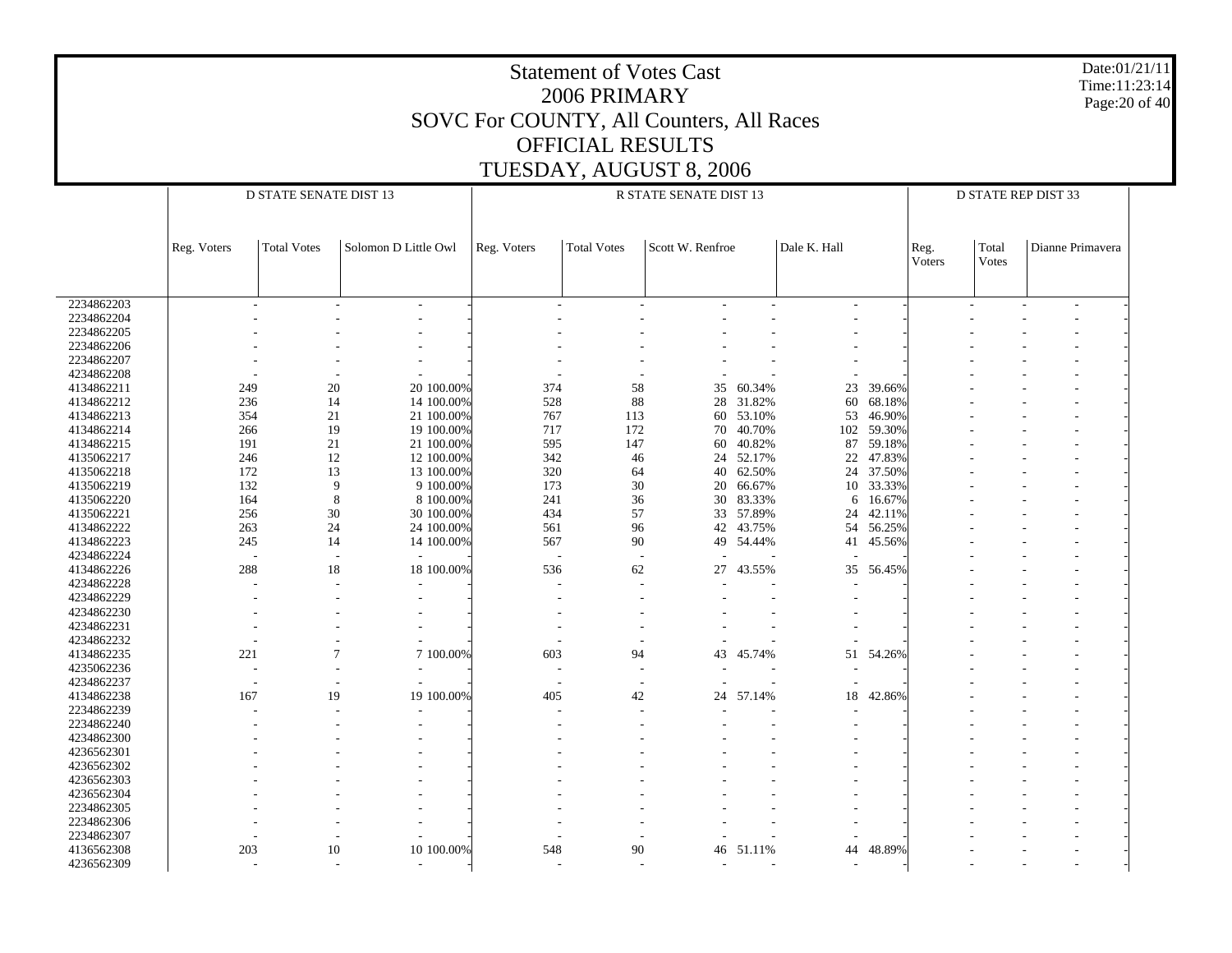|             |             |                                                                   |                            |                                          | <b>Statement of Votes Cast</b><br>2006 PRIMARY |                         |             |              |             |                |                |                                |  | Date:01/21/11<br>Time:11:23:14<br>Page:21 of 40 |
|-------------|-------------|-------------------------------------------------------------------|----------------------------|------------------------------------------|------------------------------------------------|-------------------------|-------------|--------------|-------------|----------------|----------------|--------------------------------|--|-------------------------------------------------|
|             |             |                                                                   |                            | SOVC For COUNTY, All Counters, All Races |                                                |                         |             |              |             |                |                |                                |  |                                                 |
|             |             |                                                                   |                            |                                          |                                                |                         |             |              |             |                |                |                                |  |                                                 |
|             |             |                                                                   |                            |                                          | <b>OFFICIAL RESULTS</b>                        |                         |             |              |             |                |                |                                |  |                                                 |
|             |             |                                                                   |                            |                                          |                                                | TUESDAY, AUGUST 8, 2006 |             |              |             |                |                |                                |  |                                                 |
|             |             | <b>D STATE SENATE DIST 13</b>                                     |                            |                                          |                                                | R STATE SENATE DIST 13  |             |              |             |                |                | <b>D STATE REP DIST 33</b>     |  |                                                 |
|             |             |                                                                   |                            |                                          |                                                |                         |             |              |             |                |                |                                |  |                                                 |
|             |             |                                                                   |                            |                                          |                                                |                         |             |              |             |                |                |                                |  |                                                 |
|             | Reg. Voters | <b>Total Votes</b>                                                | Solomon D Little Owl       | Reg. Voters                              | <b>Total Votes</b>                             | Scott W. Renfroe        |             | Dale K. Hall |             | Reg.<br>Voters | Total<br>Votes | Dianne Primavera               |  |                                                 |
|             |             |                                                                   |                            |                                          |                                                |                         |             |              |             |                |                |                                |  |                                                 |
| 4236562310  |             |                                                                   |                            |                                          |                                                | $\sim$                  |             |              |             |                |                |                                |  |                                                 |
| 4136562311  |             | 289<br>14 100.00%<br>60<br>45.00%<br>33 55.00%<br>14<br>540<br>27 |                            |                                          |                                                |                         |             |              |             |                |                |                                |  |                                                 |
| 4136562312  |             | 69                                                                | 6 100.00%<br>6             | 188                                      | 28                                             |                         | 20 71.43%   | 8            | 28.57%      |                |                |                                |  |                                                 |
| 4236562313  |             |                                                                   |                            |                                          |                                                |                         |             |              |             |                |                |                                |  |                                                 |
| 4236562314  |             |                                                                   |                            | $\overline{\phantom{a}}$                 |                                                |                         |             |              |             |                |                |                                |  |                                                 |
| 4135062315  |             | 209                                                               | 5<br>5 100,00%             | 232                                      | $\overline{4}$                                 | 3                       | 75.00%      |              | 25.00%      |                |                |                                |  |                                                 |
| 4135062316  |             | 341                                                               | 9<br>9 100.00%             | 343                                      |                                                |                         |             |              |             |                |                |                                |  |                                                 |
| 4135062317  |             | 196                                                               | 14<br>14 100.00%           | 284                                      | 64                                             | 22                      | 34.38%      | 42           | 65.63%      |                |                |                                |  |                                                 |
| 4135062318  |             | 216                                                               | 14<br>14 100.00%           | 296                                      | 48                                             | 30                      | 62.50%      | 18           | 37.50%      |                |                |                                |  |                                                 |
| 4135062319  |             | 132                                                               | 12<br>12 100.00%           | 157                                      | 27                                             | 16                      | 59.26%      | 11           | 40.74%      |                |                |                                |  |                                                 |
| 4135062320  |             | 110                                                               | 3<br>3 100.00%             | 153                                      | 25                                             | 13                      | 52.00%      |              | 12 48.00%   |                |                |                                |  |                                                 |
| 4135062321  |             | 225                                                               | 5<br>5 100.00%             | 253                                      | 17                                             | 10                      | 58.82%      | $7^{\circ}$  | 41.18%      |                |                |                                |  |                                                 |
| 4135062322  |             | 300                                                               | 12<br>12 100.00%           | 334                                      | $38\,$                                         | 25                      | 65.79%      |              | 13 34.21%   |                |                |                                |  |                                                 |
| 4135062323  |             | 295                                                               | 12<br>12 100.00%           | 346                                      | 27                                             | 17                      | 62.96%      | 10           | 37.04%      |                |                |                                |  |                                                 |
| 4135062324  |             | 321                                                               | 17<br>17 100.00%           | 600                                      | 63                                             | 32                      | 50.79%      | 31           | 49.21%      |                |                |                                |  |                                                 |
| 4135062325  |             | 178                                                               | 13<br>13 100.00%           | 227                                      | 38                                             | 21                      | 55.26%      |              | 17 44.74%   |                |                |                                |  |                                                 |
| 4134862326  |             | 270                                                               | 26<br>26 100.00%           | 389                                      | 75                                             | 49                      | 65.33%      | 26           | 34.67%      |                |                |                                |  |                                                 |
| 2233362327  |             |                                                                   |                            |                                          |                                                |                         |             |              |             | 10             |                | $\Omega$<br>$\boldsymbol{0}$   |  |                                                 |
| 2234862328  |             |                                                                   |                            |                                          |                                                |                         |             |              |             |                |                |                                |  |                                                 |
| 4135062329  |             | 182                                                               | $\Omega$<br>$\overline{0}$ | 216                                      | 5                                              |                         | 80.00%      |              | 20.00%      |                |                |                                |  |                                                 |
| 4135062330  |             | 343                                                               | 24<br>24 100.00%           | 653                                      | 66                                             | 49                      | 74.24%      | 17           | 25.76%      |                |                |                                |  |                                                 |
| 4234862331  |             |                                                                   |                            |                                          |                                                |                         |             |              |             |                |                |                                |  |                                                 |
| Absentee    |             | 1411<br>$\overline{0}$                                            | 1411 100.00%               | $\theta$                                 | 3904                                           | 2259                    | 57.86%      | 1645         | 42.14%      | $\Omega$       |                | $\overline{0}$<br>$\mathbf{0}$ |  |                                                 |
| Provisional |             | $\Omega$                                                          | $\Omega$<br>0              | $\Omega$                                 |                                                | $\Omega$                |             | $\Omega$     |             | $\Omega$       |                | $\Omega$<br>$\Omega$           |  |                                                 |
| Total       | 14542       | 2293                                                              | 2293 100.00%               | 27082                                    | 7858                                           |                         | 4593 58.45% |              | 3265 41.55% | 10             |                | $\Omega$<br>$\Omega$           |  |                                                 |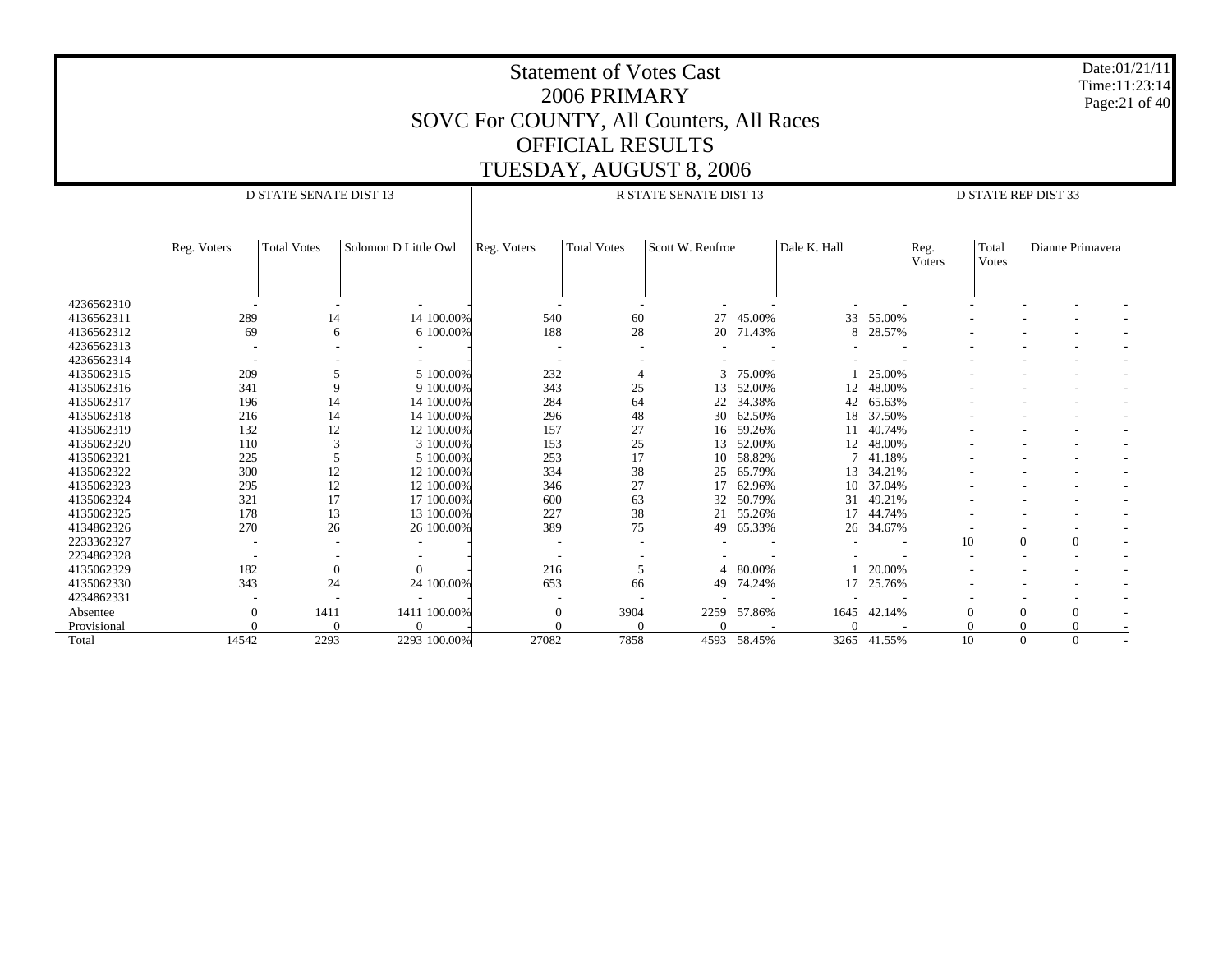Statement of Votes Cast2006 PRIMARYSOVC For COUNTY, All Counters, All Races OFFICIAL RESULTSTUESDAY, AUGUST 8, 2006 Date:01/21/11Time:11:23:14Page:22 of 40 Jurisdiction Wide 4136562100 4136562101 4136562102 4136562103 4136562104 4136562105 4135062106 4135062107 4135062108 4135062109 4135062110 4135062111 4135062112 4134862113 4135062114 4134962115 4134962116 4136562117 4136562118 4136562119 4134862120 4134962121 4134962122 4134962123 4134862124 4134862125 4136562126 4136562127 4136562128 4134862129 4134962130 4136562131 4134862132 4134862133 4135062134 4134862135 4134862136 4234862200 4234862201 4234862202 Reg. VotersTotal VotesBill BerensR STATE REP DIST 33Reg. Voters | Total Votes | Michael P. Dugan D STATE REP DIST 48Reg. Voters | Total Votes | Glenn Vaad R STATE REP DIST 48 - - - - - - - - - - - - - - - - - - - - - - - - - - - - - - - - - - - - - - - - - - - - - - - - - - - - - - - - - - - - - - - - - - - - - - - - - - - - - - - - - - - - - - - - - - - - - - - - - - - - - - - - - - - - - - - - - - - - - - - - - - - - - - - - - - - - - - - - - - - - - - - - - - 176 6 6 100.00% 267 24 24 100.00% - - - - - - - - - - - - - - - - - - - - - - - - - - - - - - - - - - - - - - - - - - - - - - - - - - - - - - - - - - - - - - - - - - - - - 64 2 2 100.00% 221 58 58 100.00% - - - - - - - - - - - - - - - - - - - - - - - - - - - - - - - - - - - - 280 17 17 100.00% 586 69 69 100.00% - - - 205 13 13 100.00% 466 66 66 100.00% - - - - - - - - - - - - - - - - - - - - - - - - - - - - - - - - - - - - 4242 5 5 5 100.00% 156 16 16 100.00% - - - - - - - - - - - - - - - - - - - - - - - - - 224 12 12 100.00% 361 41 41 100.00% - - - 147147 10 10 100.00% 282 23 23 100.00% - - - - - - - - - - - - - - 140140 9 9 9 100.00% 402 41 41 100.00% - - - 225225 10 10 100.00% 485 51 51 100.00% - - - 253 13 13 100.00%660 34 34 100.00%<br>387 37 37 37 100.00% - - - 257 17 17 100.00% 387 37 37 100.00% - - - 142142 9 9 9 100.00% 229 24 24 100.00%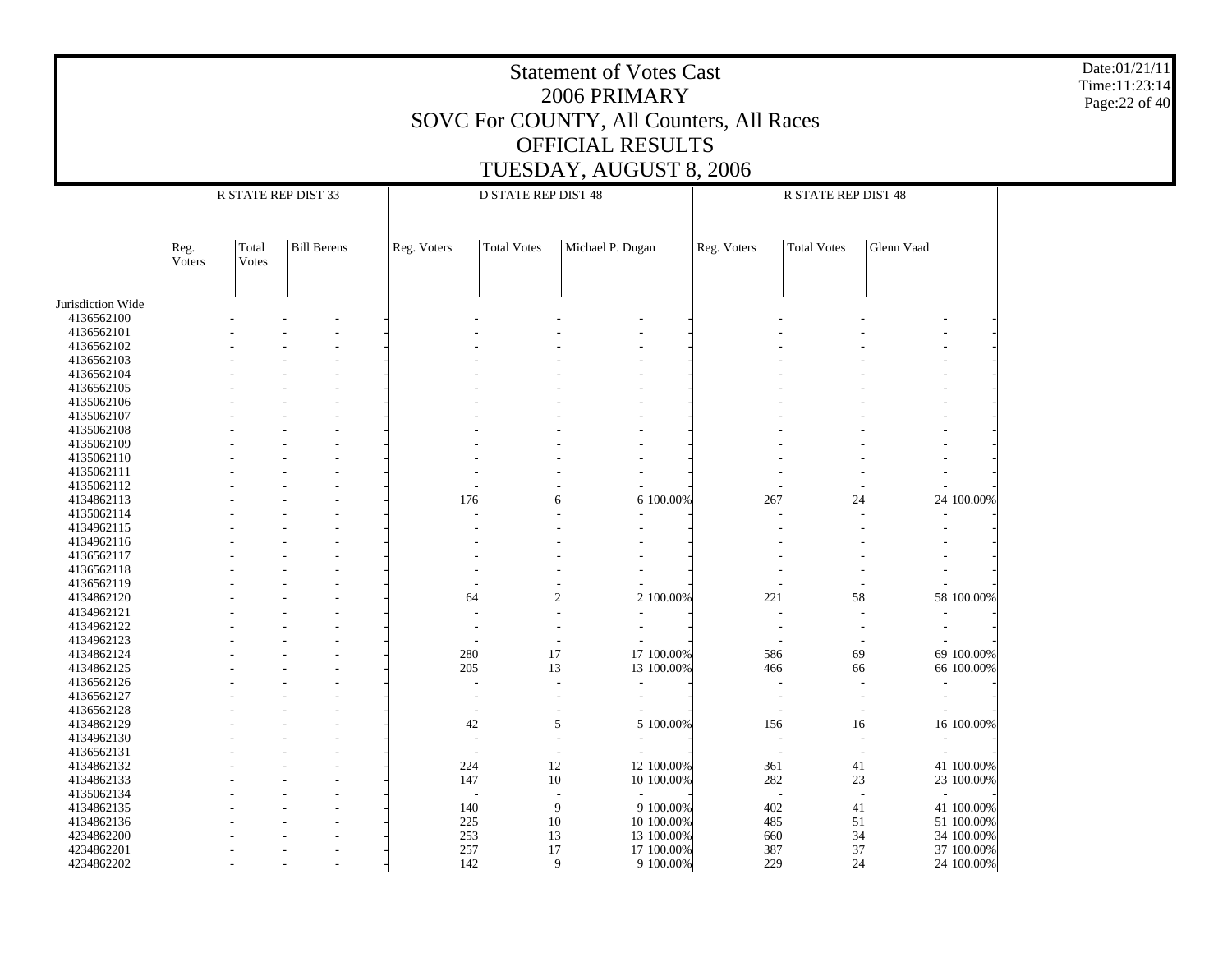Date:01/21/11 Time:11:23:14 Page:23 of 40

|            | R STATE REP DIST 33 |                |                          |             | D STATE REP DIST 48 |                  | R STATE REP DIST 48 |                    |             |  |
|------------|---------------------|----------------|--------------------------|-------------|---------------------|------------------|---------------------|--------------------|-------------|--|
|            | Reg.<br>Voters      | Total<br>Votes | <b>Bill Berens</b>       | Reg. Voters | <b>Total Votes</b>  | Michael P. Dugan | Reg. Voters         | <b>Total Votes</b> | Glenn Vaad  |  |
|            |                     |                |                          |             |                     |                  |                     |                    |             |  |
| 2234862203 |                     | ÷              | $\overline{\phantom{a}}$ | 378         | 27                  | 27 100.00%       | 502                 | 27                 | 27 100.00%  |  |
| 2234862204 |                     |                |                          | 429         | 23                  | 23 100.00%       | 687                 | 23                 | 23 100.00%  |  |
| 2234862205 |                     |                |                          | 381         | 29                  | 29 100.00%       | 326                 | 20                 | 20 100.00%  |  |
| 2234862206 |                     |                |                          | 212         | $7\phantom{.0}$     | 7 100.00%        | 379                 | 30                 | 30 100.00%  |  |
| 2234862207 |                     |                |                          | 253         | 10                  | 10 100.00%       | 409                 | 25                 | 25 100.00%  |  |
| 4234862208 |                     |                |                          | 121         | $\overline{4}$      | 4 100.00%        | 380                 | 23                 | 23 100.00%  |  |
| 4134862211 |                     |                |                          | 249         | 20                  | 20 100.00%       | 374                 | 51                 | 51 100.00%  |  |
| 4134862212 |                     |                |                          | 236         | 15                  | 15 100.00%       | 528                 | 76                 | 76 100.00%  |  |
| 4134862213 |                     |                |                          | 354         | 21                  | 21 100.00%       | 767                 | 98                 | 98 100.00%  |  |
| 4134862214 |                     |                |                          | 266         | 21                  | 21 100.00%       | 717                 | 135                | 135 100.00% |  |
| 4134862215 |                     |                |                          | 191         | 21                  | 21 100.00%       | 595                 | 132                | 132 100.00% |  |
| 4135062217 |                     |                |                          |             |                     |                  |                     | L,                 |             |  |
| 4135062218 |                     |                |                          |             |                     |                  |                     |                    |             |  |
| 4135062219 |                     |                |                          |             |                     |                  |                     |                    |             |  |
| 4135062220 |                     |                |                          |             |                     |                  |                     |                    |             |  |
| 4135062221 |                     |                |                          |             |                     |                  |                     |                    |             |  |
| 4134862222 |                     |                |                          | 263         | 23                  | 23 100.00%       | 561                 | 78                 | 78 100,00%  |  |
|            |                     |                |                          |             | 14                  | 14 100.00%       | 567                 | 69                 | 69 100.00%  |  |
| 4134862223 |                     |                |                          | 245         |                     |                  |                     |                    |             |  |
| 4234862224 |                     |                |                          | 125         | 6                   | 6 100.00%        | 226                 | 16                 | 16 100.00%  |  |
| 4134862226 |                     |                |                          | 288         | 18                  | 18 100.00%       | 536                 | 55                 | 55 100.00%  |  |
| 4234862228 |                     |                |                          | 337         | 15                  | 15 100.00%       | 576                 | 32                 | 32 100.00%  |  |
| 4234862229 |                     |                |                          | 269         | 6                   | 6 100.00%        | 686                 | 32                 | 32 100.00%  |  |
| 4234862230 |                     |                |                          | 298         | 29                  | 29 100,00%       | 647                 | 37                 | 37 100.00%  |  |
| 4234862231 |                     |                |                          | 203         | 8                   | 8 100.00%        | 359                 | 37                 | 37 100.00%  |  |
| 4234862232 |                     |                |                          | 318         | 20                  | 20 100.00%       | 625                 | 46                 | 46 100.00%  |  |
| 4134862235 |                     |                |                          | 221         | 7                   | 7 100.00%        | 603                 | 84                 | 84 100.00%  |  |
| 4235062236 |                     |                |                          | L,          | $\sim$              |                  |                     | $\overline{a}$     |             |  |
| 4234862237 |                     |                |                          | 312         | 15                  | 15 100.00%       | 630                 | 44                 | 44 100.00%  |  |
| 4134862238 |                     |                |                          | 167         | 19                  | 19 100,00%       | 405                 | 37                 | 37 100.00%  |  |
| 2234862239 |                     |                |                          | 241         | $\overline{7}$      | 7 100.00%        | 568                 | 27                 | 27 100.00%  |  |
| 2234862240 |                     |                |                          | 194         | 12                  | 12 100.00%       | 403                 | 24                 | 24 100.00%  |  |
| 4234862300 |                     |                |                          | 266         | 20                  | 20 100,00%       | 385                 | 23                 | 23 100.00%  |  |
| 4236562301 |                     |                |                          |             | $\overline{a}$      |                  |                     |                    |             |  |
| 4236562302 |                     |                |                          |             |                     |                  |                     |                    |             |  |
| 4236562303 |                     |                |                          |             |                     |                  |                     |                    |             |  |
| 4236562304 |                     |                |                          |             |                     |                  |                     |                    |             |  |
|            |                     |                |                          | 233         | 10                  | 10 100.00%       | 321                 |                    | 8 100.00%   |  |
| 2234862305 |                     |                |                          |             |                     |                  |                     | $\,8\,$            |             |  |
| 2234862306 |                     |                |                          | 269         | 9                   | 9 100.00%        | 228                 | $\tau$             | 7 100.00%   |  |
| 2234862307 |                     |                |                          | 380         | 17                  | 17 100.00%       | 605                 | 32                 | 32 100.00%  |  |
| 4136562308 |                     |                |                          |             |                     |                  |                     | $\overline{a}$     |             |  |
| 4236562309 |                     |                |                          |             |                     |                  |                     |                    |             |  |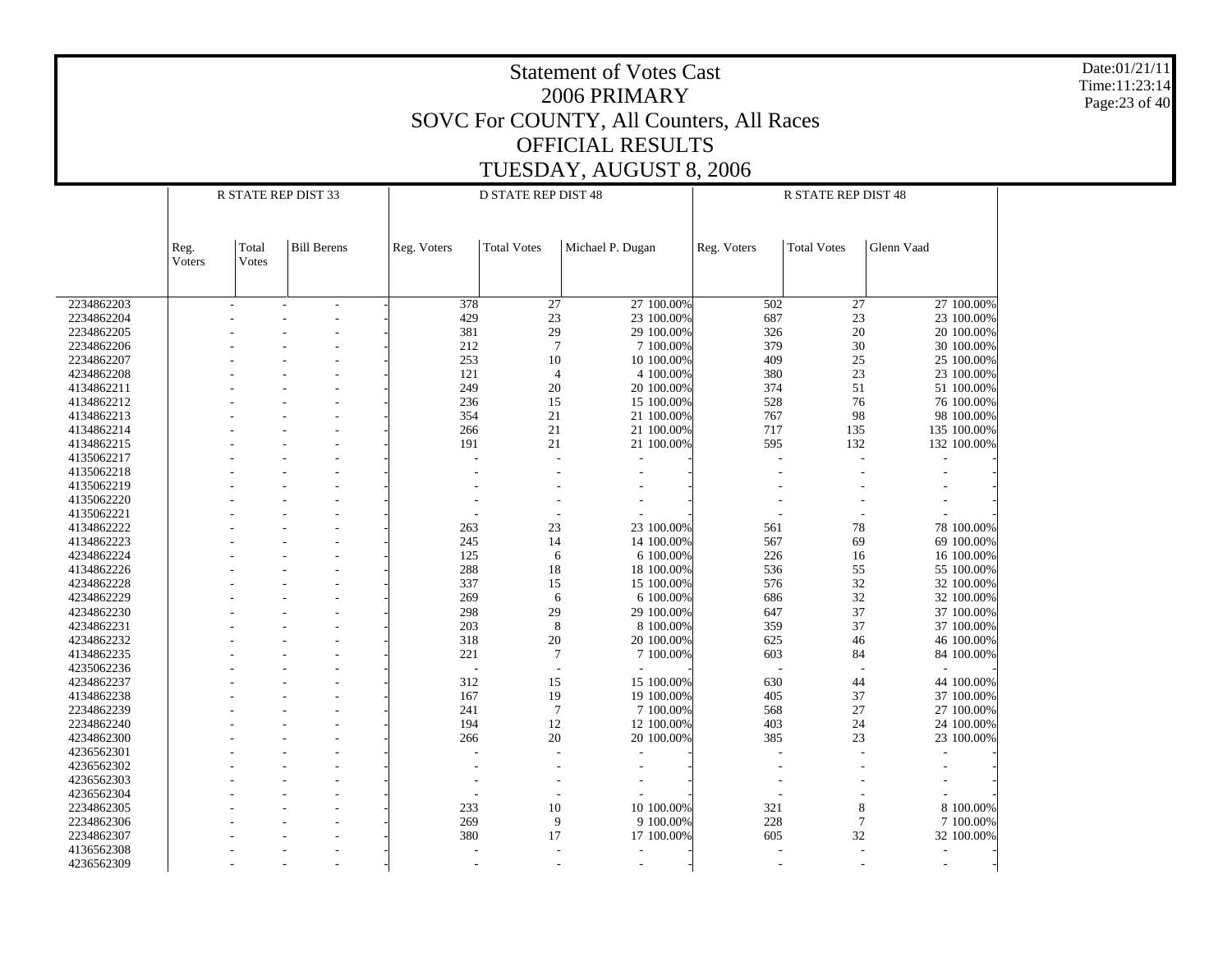Date:01/21/11 Time:11:23:14 Page:24 of 40

|             | R STATE REP DIST 33 |                |                                  |                  | <b>D STATE REP DIST 48</b> |                  |             | <b>R STATE REP DIST 48</b> |              |  |  |  |
|-------------|---------------------|----------------|----------------------------------|------------------|----------------------------|------------------|-------------|----------------------------|--------------|--|--|--|
|             |                     |                |                                  |                  |                            |                  |             |                            |              |  |  |  |
|             |                     |                |                                  |                  |                            |                  |             |                            |              |  |  |  |
|             | Reg.<br>Voters      | Total<br>Votes | <b>Bill Berens</b>               | Reg. Voters      | <b>Total Votes</b>         | Michael P. Dugan | Reg. Voters | <b>Total Votes</b>         | Glenn Vaad   |  |  |  |
|             |                     |                |                                  |                  |                            |                  |             |                            |              |  |  |  |
|             |                     |                |                                  |                  |                            |                  |             |                            |              |  |  |  |
| 4236562310  |                     |                |                                  |                  |                            |                  |             |                            |              |  |  |  |
| 4136562311  |                     |                |                                  |                  |                            |                  |             |                            |              |  |  |  |
| 4136562312  |                     |                |                                  |                  |                            |                  |             |                            |              |  |  |  |
| 4236562313  |                     |                |                                  |                  |                            |                  |             |                            |              |  |  |  |
| 4236562314  |                     |                |                                  |                  |                            |                  |             |                            |              |  |  |  |
| 4135062315  |                     |                |                                  |                  |                            |                  |             |                            |              |  |  |  |
| 4135062316  |                     |                |                                  |                  |                            |                  |             |                            |              |  |  |  |
| 4135062317  |                     |                |                                  |                  |                            |                  |             |                            |              |  |  |  |
| 4135062318  |                     |                |                                  |                  |                            |                  |             |                            |              |  |  |  |
| 4135062319  |                     |                |                                  |                  |                            |                  |             |                            |              |  |  |  |
| 4135062320  |                     |                |                                  |                  |                            |                  |             |                            |              |  |  |  |
| 4135062321  |                     |                |                                  |                  |                            |                  |             |                            |              |  |  |  |
| 4135062322  |                     |                |                                  |                  |                            |                  |             |                            |              |  |  |  |
| 4135062323  |                     |                |                                  |                  |                            |                  |             |                            |              |  |  |  |
| 4135062324  |                     |                |                                  |                  |                            |                  |             |                            |              |  |  |  |
| 4135062325  |                     |                |                                  |                  |                            |                  |             |                            |              |  |  |  |
| 4134862326  |                     |                |                                  | 270              | 28                         | 28 100.00%       | 389         | 61                         | 61 100.00%   |  |  |  |
| 2233362327  | 10                  |                | $\boldsymbol{0}$<br>$\mathbf{0}$ |                  |                            |                  |             |                            |              |  |  |  |
| 2234862328  |                     |                |                                  | 379              | 14                         | 14 100.00%       | 717         | 19                         | 19 100.00%   |  |  |  |
| 4135062329  |                     |                |                                  |                  |                            |                  |             |                            |              |  |  |  |
| 4135062330  |                     |                |                                  |                  |                            |                  |             |                            |              |  |  |  |
| 4234862331  |                     |                |                                  | 281              | 11                         | 11 100.00%       | 478         | 45                         | 45 100.00%   |  |  |  |
| Absentee    | $\Omega$            |                | 4 100.00%                        | $\boldsymbol{0}$ | 1037                       | 1037 100.00%     | 0           | 2280                       | 2280 100.00% |  |  |  |
| Provisional |                     |                | $\Omega$<br>0                    | 0                | $\Omega$                   | $\Omega$         |             | $\Omega$                   | $\theta$     |  |  |  |
| Total       | 10                  |                | 4 100.00%<br>$\overline{4}$      | 10784            | 1666                       | 1666 100.00%     | 20681       | 4217                       | 4217 100.00% |  |  |  |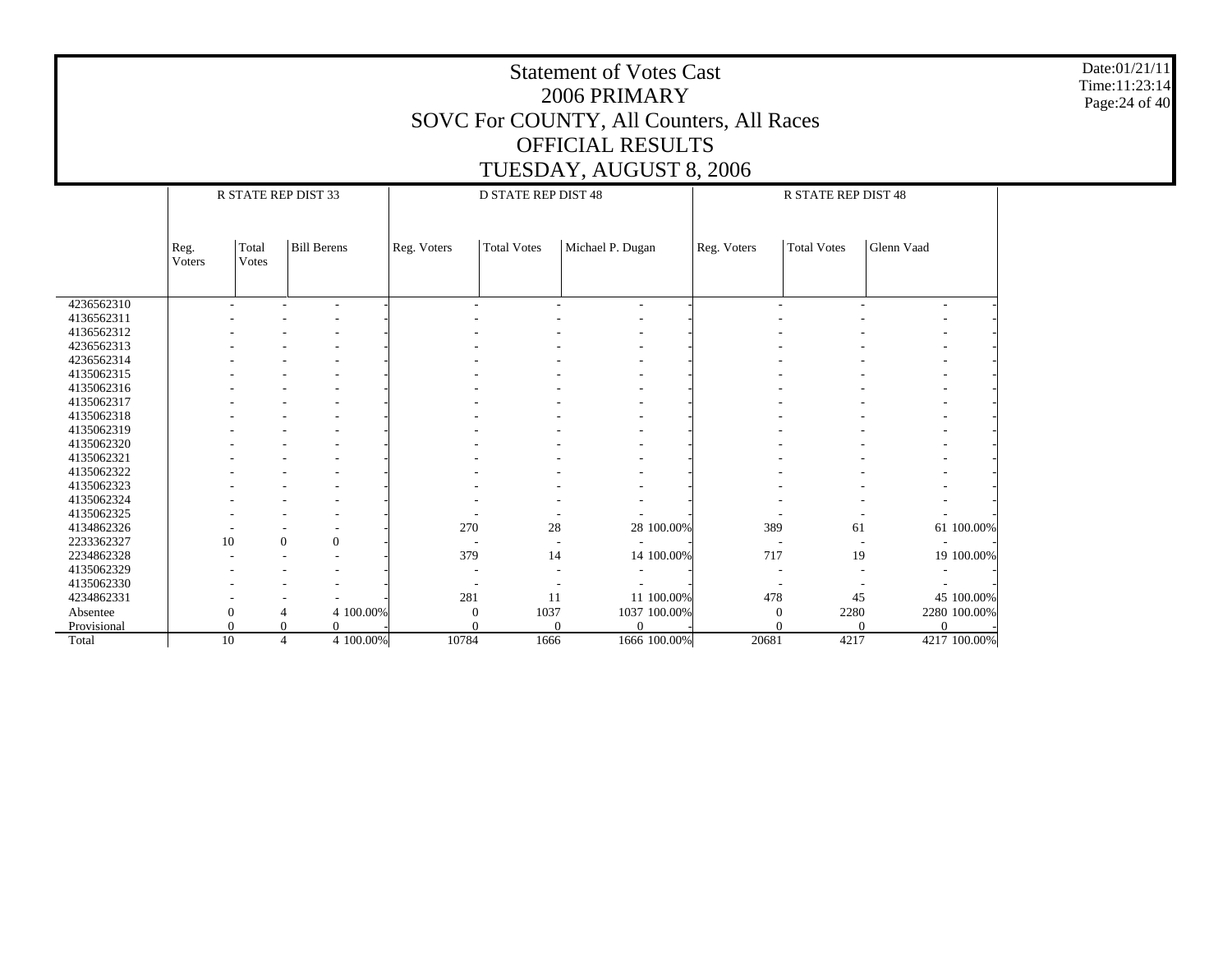|                          | <b>Statement of Votes Cast</b><br>2006 PRIMARY<br>SOVC For COUNTY, All Counters, All Races<br>OFFICIAL RESULTS<br>TUESDAY, AUGUST 8, 2006 |                     |                          |            |             |                     |                |            |                          |                     |                             |  |  |  |  |
|--------------------------|-------------------------------------------------------------------------------------------------------------------------------------------|---------------------|--------------------------|------------|-------------|---------------------|----------------|------------|--------------------------|---------------------|-----------------------------|--|--|--|--|
|                          |                                                                                                                                           | D STATE REP DIST 49 |                          |            |             | R STATE REP DIST 49 |                |            |                          | D STATE REP DIST 50 |                             |  |  |  |  |
|                          |                                                                                                                                           |                     |                          |            |             |                     |                |            |                          |                     |                             |  |  |  |  |
|                          | Reg. Voters                                                                                                                               | <b>Total Votes</b>  | Sue Radford              |            | Reg. Voters | <b>Total Votes</b>  | Kevin Lundberg |            | Reg. Voters              | <b>Total Votes</b>  | Jim Riesberg                |  |  |  |  |
|                          |                                                                                                                                           |                     |                          |            |             |                     |                |            |                          |                     |                             |  |  |  |  |
| Jurisdiction Wide        |                                                                                                                                           |                     |                          |            |             |                     |                |            |                          |                     |                             |  |  |  |  |
| 4136562100               |                                                                                                                                           |                     |                          |            |             |                     |                |            |                          |                     |                             |  |  |  |  |
| 4136562101               |                                                                                                                                           |                     |                          |            |             |                     |                |            |                          |                     |                             |  |  |  |  |
| 4136562102               |                                                                                                                                           |                     |                          |            |             |                     |                |            |                          |                     |                             |  |  |  |  |
| 4136562103               |                                                                                                                                           |                     |                          |            |             |                     |                |            |                          |                     |                             |  |  |  |  |
| 4136562104               |                                                                                                                                           |                     |                          |            |             |                     |                |            |                          |                     |                             |  |  |  |  |
| 4136562105               |                                                                                                                                           |                     |                          |            |             |                     |                |            |                          |                     |                             |  |  |  |  |
| 4135062106               | 10<br>10 100.00%<br>254                                                                                                                   |                     |                          |            |             |                     |                |            |                          |                     |                             |  |  |  |  |
| 4135062107               | 493<br>19<br>19 100.00%<br>258<br>14<br>14 100.00%                                                                                        |                     |                          |            |             |                     |                |            |                          |                     |                             |  |  |  |  |
| 4135062108<br>4135062109 |                                                                                                                                           |                     |                          |            |             |                     |                |            | 200                      | 13                  | 13 100.00%                  |  |  |  |  |
| 4135062110               |                                                                                                                                           |                     |                          |            |             |                     |                |            | 283                      | 21                  | 21 100.00%                  |  |  |  |  |
| 4135062111               |                                                                                                                                           |                     |                          |            |             |                     |                |            | 298                      | 20                  | 20 100.00%                  |  |  |  |  |
| 4135062112               |                                                                                                                                           |                     |                          |            |             |                     |                |            | 312                      | 21                  | 21 100.00%                  |  |  |  |  |
| 4134862113               |                                                                                                                                           |                     |                          |            |             |                     |                |            | $\overline{\phantom{a}}$ |                     | $\sim$                      |  |  |  |  |
| 4135062114               |                                                                                                                                           |                     |                          |            |             |                     |                |            | 318                      | 20                  | 20 100.00%                  |  |  |  |  |
| 4134962115               | 270                                                                                                                                       | 12                  |                          | 12 100.00% | 675         | 73                  | 73 100.00%     |            |                          |                     |                             |  |  |  |  |
| 4134962116               | 205                                                                                                                                       | 21                  |                          | 21 100.00% | 323         | 43                  | 43 100.00%     |            |                          |                     |                             |  |  |  |  |
| 4136562117               |                                                                                                                                           |                     | $\overline{\phantom{a}}$ |            |             |                     |                |            |                          |                     |                             |  |  |  |  |
| 4136562118               |                                                                                                                                           |                     |                          |            |             |                     |                |            |                          |                     |                             |  |  |  |  |
| 4136562119               |                                                                                                                                           |                     |                          |            |             |                     |                |            |                          |                     |                             |  |  |  |  |
| 4134862120               |                                                                                                                                           |                     |                          |            |             |                     |                |            |                          |                     |                             |  |  |  |  |
| 4134962121               | 256                                                                                                                                       |                     | 8                        | 8 100.00%  | 689         | 47                  | 47 100.00%     |            |                          |                     |                             |  |  |  |  |
| 4134962122               | 262                                                                                                                                       | 17                  |                          | 17 100.00% | 480         | 37                  | 37 100.00%     |            |                          |                     |                             |  |  |  |  |
| 4134962123               | 227                                                                                                                                       | 12                  |                          | 12 100.00% | 460         | 52                  | 52 100.00%     |            |                          |                     |                             |  |  |  |  |
| 4134862124               |                                                                                                                                           |                     |                          |            |             |                     |                |            |                          |                     |                             |  |  |  |  |
| 4134862125               |                                                                                                                                           |                     |                          |            |             |                     |                |            |                          |                     |                             |  |  |  |  |
| 4136562126               |                                                                                                                                           |                     |                          |            |             |                     |                |            |                          |                     |                             |  |  |  |  |
| 4136562127               |                                                                                                                                           |                     |                          |            |             |                     |                |            |                          |                     |                             |  |  |  |  |
| 4136562128<br>4134862129 |                                                                                                                                           |                     |                          |            |             |                     |                |            |                          |                     |                             |  |  |  |  |
| 4134962130               | 210                                                                                                                                       |                     | 14                       | 14 100.00% | 636         | 49                  |                | 49 100.00% |                          |                     |                             |  |  |  |  |
| 4136562131               |                                                                                                                                           |                     |                          |            |             |                     |                |            |                          |                     |                             |  |  |  |  |
| 4134862132               |                                                                                                                                           |                     |                          |            |             |                     |                |            |                          |                     |                             |  |  |  |  |
| 4134862133               |                                                                                                                                           |                     |                          |            |             |                     |                |            |                          |                     |                             |  |  |  |  |
| 4135062134               |                                                                                                                                           |                     |                          |            |             |                     |                |            | 104                      |                     | $\overline{7}$<br>7 100.00% |  |  |  |  |
| 4134862135               |                                                                                                                                           |                     |                          |            |             |                     |                |            |                          |                     |                             |  |  |  |  |
| 4134862136               |                                                                                                                                           |                     |                          |            |             |                     |                |            |                          |                     |                             |  |  |  |  |
| 4234862200               |                                                                                                                                           |                     |                          |            |             |                     |                |            |                          |                     |                             |  |  |  |  |
| 4234862201               |                                                                                                                                           |                     |                          |            |             |                     |                |            |                          |                     |                             |  |  |  |  |
| 4234862202               |                                                                                                                                           |                     |                          |            |             |                     |                |            |                          |                     |                             |  |  |  |  |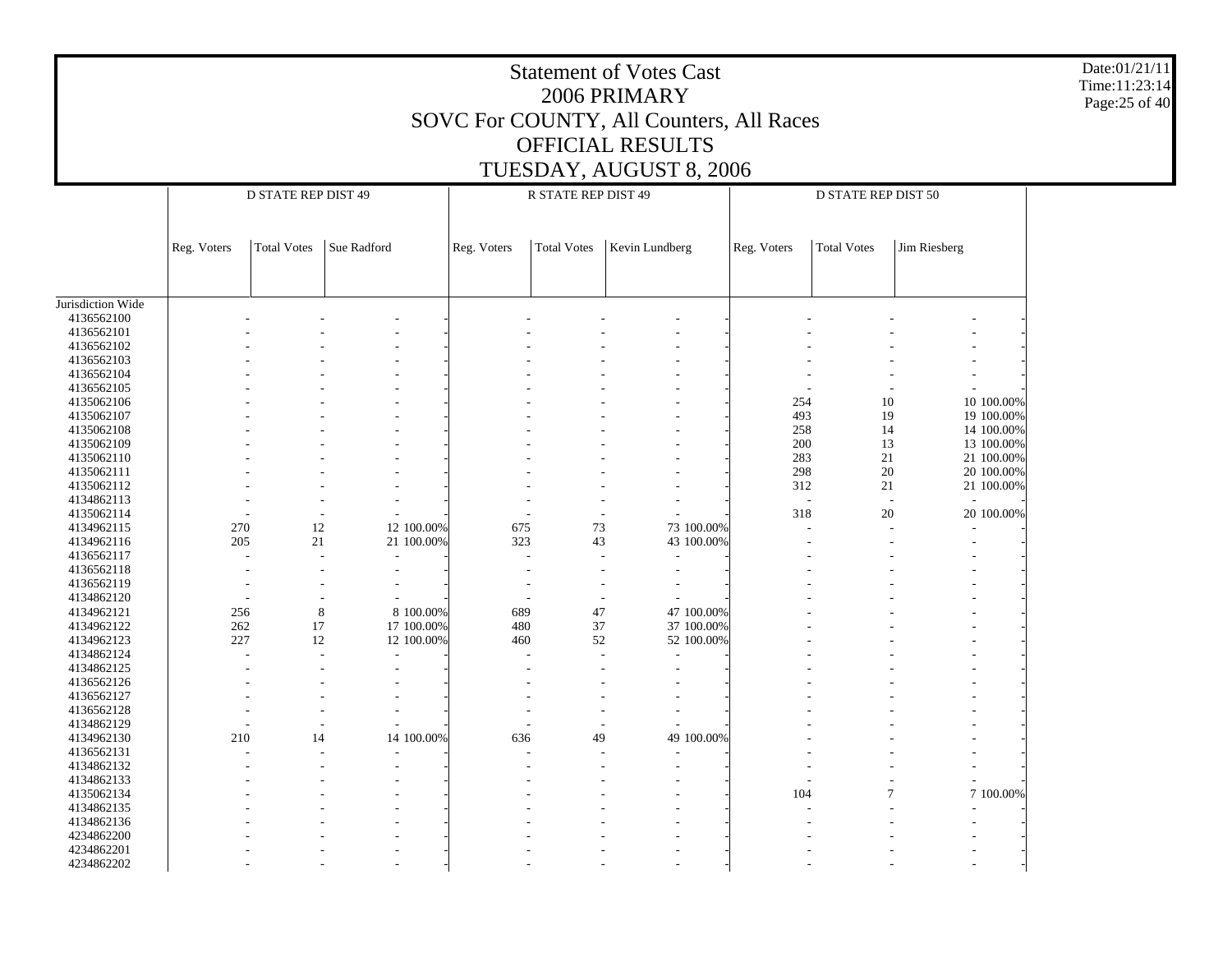| <b>Statement of Votes Cast</b><br>2006 PRIMARY<br>SOVC For COUNTY, All Counters, All Races<br>OFFICIAL RESULTS<br>TUESDAY, AUGUST 8, 2006 |             |                     |             |             |  |                     |                |  |             |                     |                |            |  |
|-------------------------------------------------------------------------------------------------------------------------------------------|-------------|---------------------|-------------|-------------|--|---------------------|----------------|--|-------------|---------------------|----------------|------------|--|
|                                                                                                                                           |             | D STATE REP DIST 49 |             |             |  | R STATE REP DIST 49 |                |  |             | D STATE REP DIST 50 |                |            |  |
|                                                                                                                                           |             |                     |             |             |  |                     |                |  |             |                     |                |            |  |
|                                                                                                                                           | Reg. Voters | <b>Total Votes</b>  | Sue Radford | Reg. Voters |  | <b>Total Votes</b>  | Kevin Lundberg |  | Reg. Voters | <b>Total Votes</b>  | Jim Riesberg   |            |  |
|                                                                                                                                           |             |                     |             |             |  |                     |                |  |             |                     |                |            |  |
|                                                                                                                                           |             |                     |             |             |  |                     |                |  |             |                     |                |            |  |
|                                                                                                                                           |             |                     |             |             |  |                     |                |  |             |                     |                |            |  |
| 2234862203                                                                                                                                |             |                     |             |             |  |                     |                |  |             |                     |                |            |  |
| 2234862204<br>2234862205                                                                                                                  |             |                     |             |             |  |                     |                |  |             |                     |                |            |  |
| 2234862206                                                                                                                                |             |                     |             |             |  |                     |                |  |             |                     |                |            |  |
| 2234862207                                                                                                                                |             |                     |             |             |  |                     |                |  |             |                     |                |            |  |
| 4234862208                                                                                                                                |             |                     |             |             |  |                     |                |  |             |                     |                |            |  |
| 4134862211                                                                                                                                |             |                     |             |             |  |                     |                |  |             |                     |                |            |  |
| 4134862212                                                                                                                                |             |                     |             |             |  |                     |                |  |             |                     |                |            |  |
| 4134862213                                                                                                                                |             |                     |             |             |  |                     |                |  |             |                     |                |            |  |
| 4134862214                                                                                                                                |             |                     |             |             |  |                     |                |  |             |                     |                |            |  |
| 4134862215                                                                                                                                |             |                     |             |             |  |                     |                |  |             |                     | $\overline{a}$ |            |  |
| 4135062217                                                                                                                                |             |                     |             |             |  |                     |                |  | 246         | 11                  |                | 11 100.00% |  |
| 4135062218                                                                                                                                |             |                     |             |             |  |                     |                |  | 172         | 13                  |                | 13 100.00% |  |
| 4135062219                                                                                                                                |             |                     |             |             |  |                     |                |  | 132         | 10                  |                | 10 100.00% |  |
| 4135062220                                                                                                                                |             |                     |             |             |  |                     |                |  | 164         |                     | 8              | 8 100.00%  |  |
| 4135062221                                                                                                                                |             |                     |             |             |  |                     |                |  | 256         | 30                  |                | 30 100.00% |  |
| 4134862222                                                                                                                                |             |                     |             |             |  |                     |                |  |             |                     |                |            |  |
| 4134862223                                                                                                                                |             |                     |             |             |  |                     |                |  |             |                     |                |            |  |
| 4234862224                                                                                                                                |             |                     |             |             |  |                     |                |  |             |                     |                |            |  |
| 4134862226                                                                                                                                |             |                     |             |             |  |                     |                |  |             |                     |                |            |  |
| 4234862228                                                                                                                                |             |                     |             |             |  |                     |                |  |             |                     |                |            |  |
| 4234862229                                                                                                                                |             |                     |             |             |  |                     |                |  |             |                     |                |            |  |
| 4234862230                                                                                                                                |             |                     |             |             |  |                     |                |  |             |                     |                |            |  |
| 4234862231<br>4234862232                                                                                                                  |             |                     |             |             |  |                     |                |  |             |                     |                |            |  |
| 4134862235                                                                                                                                |             |                     |             |             |  |                     |                |  |             |                     |                |            |  |
| 4235062236                                                                                                                                |             |                     |             |             |  |                     |                |  | 103         |                     | 9              | 9 100.00%  |  |
| 4234862237                                                                                                                                |             |                     |             |             |  |                     |                |  |             |                     |                |            |  |
| 4134862238                                                                                                                                |             |                     |             |             |  |                     |                |  |             |                     |                |            |  |
| 2234862239                                                                                                                                |             |                     |             |             |  |                     |                |  |             |                     |                |            |  |
| 2234862240                                                                                                                                |             |                     |             |             |  |                     |                |  |             |                     |                |            |  |
| 4234862300                                                                                                                                |             |                     |             |             |  |                     |                |  |             |                     |                |            |  |
| 4236562301                                                                                                                                |             |                     |             |             |  |                     |                |  |             |                     |                |            |  |
| 4236562302                                                                                                                                |             |                     |             |             |  |                     |                |  |             |                     |                |            |  |
| 4236562303                                                                                                                                |             |                     |             |             |  |                     |                |  |             |                     |                |            |  |
| 4236562304                                                                                                                                |             |                     |             |             |  |                     |                |  |             |                     |                |            |  |
| 2234862305                                                                                                                                |             |                     |             |             |  |                     |                |  |             |                     |                |            |  |
| 2234862306                                                                                                                                |             |                     |             |             |  |                     |                |  |             |                     |                |            |  |
| 2234862307                                                                                                                                |             |                     |             |             |  |                     |                |  |             |                     |                |            |  |
| 4136562308                                                                                                                                |             |                     |             |             |  |                     |                |  |             |                     |                |            |  |
| 4236562309                                                                                                                                |             |                     |             |             |  |                     |                |  |             |                     |                |            |  |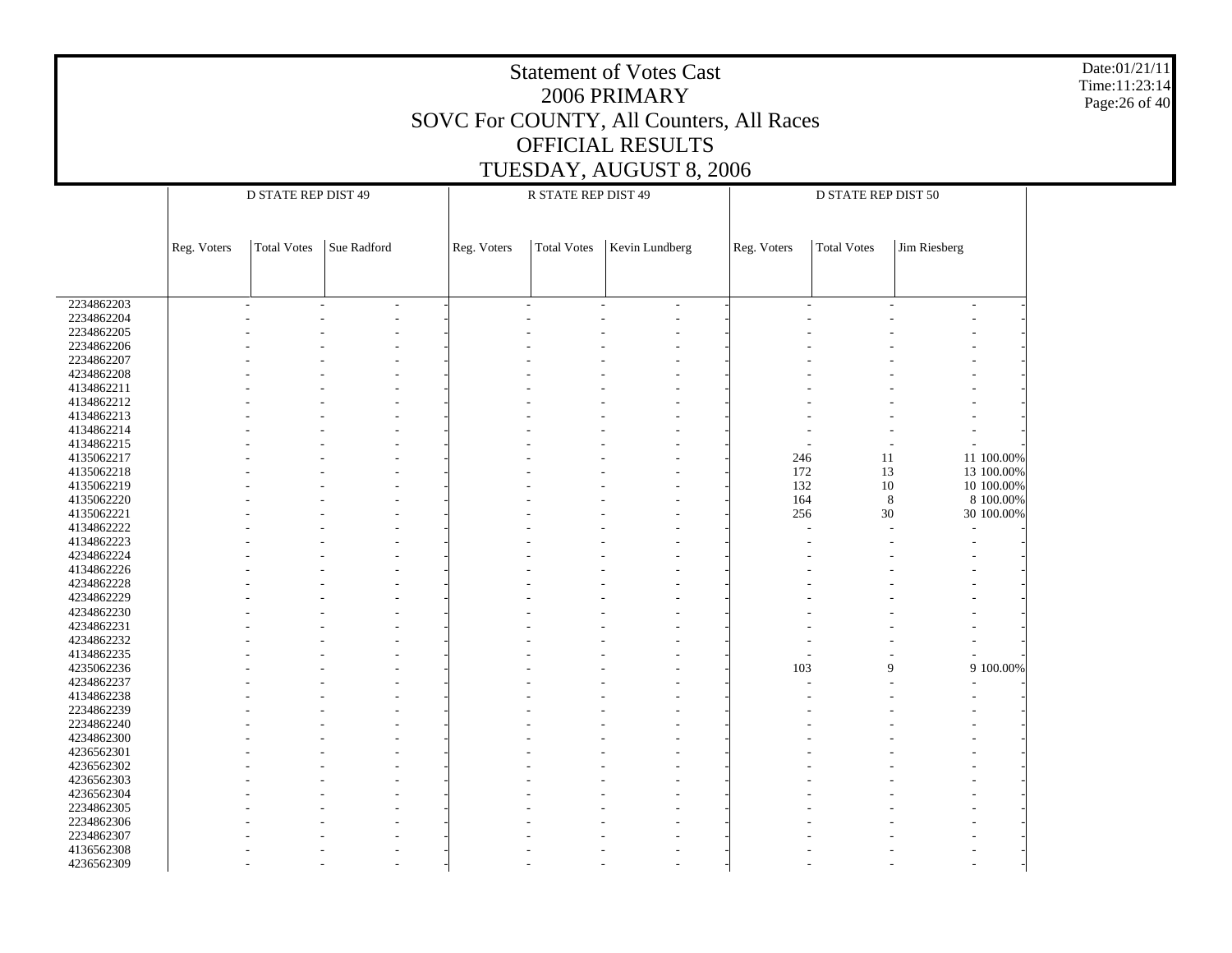|                          | <b>Statement of Votes Cast</b><br>Time:11:23:14<br>2006 PRIMARY<br>SOVC For COUNTY, All Counters, All Races<br><b>OFFICIAL RESULTS</b> |                                                  |                            |             |             |                        |                         |  |              |                            |              |  |  |  |  |
|--------------------------|----------------------------------------------------------------------------------------------------------------------------------------|--------------------------------------------------|----------------------------|-------------|-------------|------------------------|-------------------------|--|--------------|----------------------------|--------------|--|--|--|--|
|                          |                                                                                                                                        |                                                  |                            |             |             |                        |                         |  |              |                            |              |  |  |  |  |
|                          |                                                                                                                                        |                                                  |                            |             |             |                        |                         |  |              |                            |              |  |  |  |  |
|                          |                                                                                                                                        |                                                  |                            |             |             |                        | TUESDAY, AUGUST 8, 2006 |  |              |                            |              |  |  |  |  |
|                          |                                                                                                                                        | D STATE REP DIST 49                              |                            |             |             | R STATE REP DIST 49    |                         |  |              | <b>D STATE REP DIST 50</b> |              |  |  |  |  |
|                          |                                                                                                                                        |                                                  |                            |             |             |                        |                         |  |              |                            |              |  |  |  |  |
|                          |                                                                                                                                        |                                                  |                            |             |             |                        |                         |  |              |                            |              |  |  |  |  |
|                          | Reg. Voters                                                                                                                            | <b>Total Votes</b>                               | Sue Radford                |             | Reg. Voters | <b>Total Votes</b>     | Kevin Lundberg          |  | Reg. Voters  | <b>Total Votes</b>         | Jim Riesberg |  |  |  |  |
|                          |                                                                                                                                        |                                                  |                            |             |             |                        |                         |  |              |                            |              |  |  |  |  |
|                          |                                                                                                                                        |                                                  |                            |             |             |                        |                         |  |              |                            |              |  |  |  |  |
|                          |                                                                                                                                        |                                                  |                            |             |             |                        |                         |  |              |                            |              |  |  |  |  |
| 4236562310<br>4136562311 |                                                                                                                                        |                                                  |                            |             |             |                        |                         |  |              |                            |              |  |  |  |  |
| 4136562312               |                                                                                                                                        |                                                  |                            |             |             |                        |                         |  |              |                            |              |  |  |  |  |
| 4236562313               |                                                                                                                                        |                                                  |                            |             |             |                        |                         |  |              |                            |              |  |  |  |  |
| 4236562314               |                                                                                                                                        |                                                  |                            |             |             |                        |                         |  |              |                            |              |  |  |  |  |
| 4135062315               |                                                                                                                                        |                                                  |                            |             |             |                        |                         |  |              |                            |              |  |  |  |  |
| 4135062316               |                                                                                                                                        | 5 100.00%<br>209<br>5<br>341<br>10<br>10 100.00% |                            |             |             |                        |                         |  |              |                            |              |  |  |  |  |
| 4135062317               |                                                                                                                                        |                                                  |                            |             |             |                        |                         |  | 196          | 16                         | 16 100.00%   |  |  |  |  |
| 4135062318               |                                                                                                                                        |                                                  |                            |             |             |                        |                         |  | 216          | 18                         | 18 100.00%   |  |  |  |  |
| 4135062319               |                                                                                                                                        |                                                  |                            |             |             |                        |                         |  | 132          | 14                         | 14 100.00%   |  |  |  |  |
| 4135062320               |                                                                                                                                        |                                                  |                            |             |             |                        |                         |  | 110          | 6                          | 6 100.00%    |  |  |  |  |
| 4135062321               |                                                                                                                                        |                                                  |                            |             |             |                        |                         |  | 225          | 6                          | 6 100.00%    |  |  |  |  |
| 4135062322               |                                                                                                                                        |                                                  |                            |             |             |                        |                         |  | 300          | 13                         | 13 100.00%   |  |  |  |  |
| 4135062323               |                                                                                                                                        |                                                  |                            |             |             |                        |                         |  | 295          | 14                         | 14 100.00%   |  |  |  |  |
| 4135062324               |                                                                                                                                        |                                                  |                            |             |             |                        |                         |  | 321          | 17                         | 17 100.00%   |  |  |  |  |
| 4135062325               |                                                                                                                                        |                                                  |                            |             |             |                        |                         |  | 178          | 13                         | 13 100.00%   |  |  |  |  |
| 4134862326               |                                                                                                                                        |                                                  |                            |             |             |                        |                         |  |              |                            |              |  |  |  |  |
| 2233362327               |                                                                                                                                        |                                                  |                            |             |             |                        |                         |  |              |                            |              |  |  |  |  |
| 2234862328               |                                                                                                                                        |                                                  |                            |             |             |                        |                         |  |              |                            |              |  |  |  |  |
| 4135062329               |                                                                                                                                        |                                                  |                            |             |             |                        |                         |  | 182          | $\mathbf{0}$               | $\mathbf{0}$ |  |  |  |  |
| 4135062330               |                                                                                                                                        |                                                  |                            |             |             |                        |                         |  | 343          | 21                         | 21 100.00%   |  |  |  |  |
| 4234862331               |                                                                                                                                        |                                                  |                            |             |             |                        |                         |  |              |                            |              |  |  |  |  |
| Absentee                 |                                                                                                                                        | 119<br>$\theta$                                  |                            | 119 100.00% |             | $\theta$<br>304        | 304 100.00%             |  | $\mathbf{0}$ | 642                        | 642 100.00%  |  |  |  |  |
| Provisional              |                                                                                                                                        |                                                  | $\Omega$<br>$\overline{0}$ |             |             | $\sqrt{ }$<br>$\Omega$ | $\theta$                |  | $\Omega$     | $\Omega$                   | $\Omega$     |  |  |  |  |
| Total                    | 1430                                                                                                                                   | 203                                              |                            | 203 100.00% | 3263        | 605                    | 605 100.00%             |  | 6641         | 1021                       | 1021 100.00% |  |  |  |  |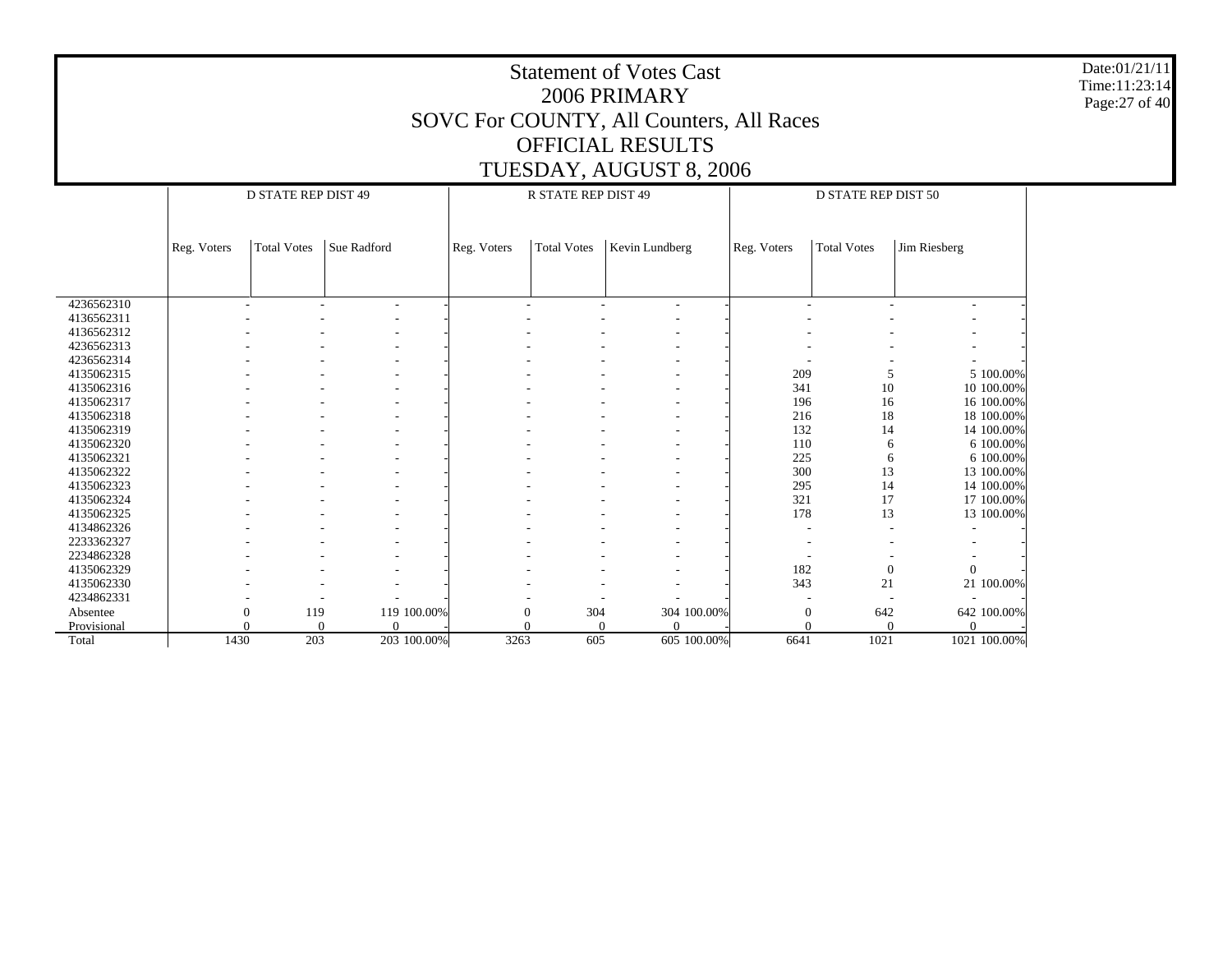| <b>Statement of Votes Cast</b><br>2006 PRIMARY<br>SOVC For COUNTY, All Counters, All Races<br><b>OFFICIAL RESULTS</b> |             |                     |           |                          |                          |                         |                  |                          |                         | Date:01/21/11<br>Time:11:23:14<br>Page: 28 of 40 |                          |  |
|-----------------------------------------------------------------------------------------------------------------------|-------------|---------------------|-----------|--------------------------|--------------------------|-------------------------|------------------|--------------------------|-------------------------|--------------------------------------------------|--------------------------|--|
|                                                                                                                       |             |                     |           |                          |                          |                         |                  |                          |                         |                                                  |                          |  |
|                                                                                                                       |             |                     |           |                          |                          | TUESDAY, AUGUST 8, 2006 |                  |                          |                         |                                                  |                          |  |
|                                                                                                                       |             | R STATE REP DIST 50 |           |                          |                          | R STATE REP DIST 65     |                  |                          | D COMMISSIONER AT LARGE |                                                  |                          |  |
|                                                                                                                       |             |                     |           |                          |                          |                         |                  |                          |                         |                                                  |                          |  |
|                                                                                                                       | Reg. Voters | <b>Total Votes</b>  | Dave Owen |                          | Reg. Voters              | <b>Total Votes</b>      | Jerry Sonnenberg |                          | Reg. Voters             | <b>Total Votes</b>                               | Duane J. Leise           |  |
| Jurisdiction Wide                                                                                                     |             |                     |           |                          |                          |                         |                  |                          |                         |                                                  |                          |  |
| 4136562100                                                                                                            |             |                     |           |                          | 458                      |                         | 51               | 51 100.00%               | 138                     | 14                                               | 14 100.00%               |  |
| 4136562101                                                                                                            |             |                     |           |                          | 201                      |                         | 32               | 32 100.00%               | 64                      | 5                                                | 5 100.00%                |  |
| 4136562102                                                                                                            |             |                     |           |                          | 156                      |                         | 25               | 25 100.00%               | 37                      | 8                                                | 8 100.00%                |  |
| 4136562103                                                                                                            |             |                     |           |                          | 200                      |                         | 38               | 38 100.00%               | 51                      | 6                                                | 6 100.00%                |  |
| 4136562104                                                                                                            |             |                     |           |                          | 733                      |                         | 102              | 102 100.00%              | 209                     | 9                                                | 9 100.00%                |  |
| 4136562105                                                                                                            |             |                     |           |                          | 136                      |                         | 21               | 21 100.00%               | 35                      | $\overline{2}$                                   | 2 100.00%                |  |
| 4135062106                                                                                                            | 245         |                     | 26        | 26 100.00%               |                          |                         |                  |                          | 254                     | 10                                               | 10 100.00%               |  |
| 4135062107                                                                                                            | 296         |                     | 34        | 34 100.00%               |                          |                         |                  |                          | 493                     | 20                                               | 20 100.00%               |  |
| 4135062108                                                                                                            | 301         |                     | 36        | 36 100.00%               |                          |                         |                  |                          | 258                     | 10                                               | 10 100.00%               |  |
| 4135062109                                                                                                            | 291         |                     | 33        | 33 100.00%               |                          |                         |                  |                          | 200                     | 13                                               | 13 100.00%               |  |
| 4135062110<br>4135062111                                                                                              | 191<br>396  |                     | 24        | 24 100.00%               |                          |                         |                  |                          | 283<br>298              | 22                                               | 22 100.00%               |  |
| 4135062112                                                                                                            | 292         |                     | 56<br>43  | 56 100.00%<br>43 100.00% |                          |                         |                  |                          | 312                     | 17<br>21                                         | 17 100.00%<br>21 100.00% |  |
| 4134862113                                                                                                            |             |                     |           | $\overline{\phantom{a}}$ |                          |                         |                  |                          | 176                     | 6                                                | 6 100.00%                |  |
| 4135062114                                                                                                            | 337         |                     | 48        | 48 100.00%               |                          |                         |                  |                          | 318                     | 21                                               | 21 100.00%               |  |
| 4134962115                                                                                                            |             |                     |           |                          |                          |                         |                  |                          | 270                     | 12                                               | 12 100.00%               |  |
| 4134962116                                                                                                            |             |                     |           |                          |                          |                         |                  |                          | 205                     | 20                                               | 20 100.00%               |  |
| 4136562117                                                                                                            |             |                     |           |                          | 567                      |                         | 37               | 37 100.00%               | 211                     | 14                                               | 14 100.00%               |  |
| 4136562118                                                                                                            |             |                     |           |                          | 726                      |                         | 141              | 141 100.00%              | 253                     | 19                                               | 19 100.00%               |  |
| 4136562119                                                                                                            |             |                     |           |                          | 260                      |                         | 45               | 45 100.00%               | 106                     | 12                                               | 12 100.00%               |  |
| 4134862120                                                                                                            |             |                     |           |                          |                          |                         |                  |                          | 64                      | $\overline{2}$                                   | 2 100.00%                |  |
| 4134962121                                                                                                            |             |                     |           |                          |                          |                         |                  |                          | 256                     | 8                                                | 8 100.00%                |  |
| 4134962122                                                                                                            |             |                     |           |                          |                          |                         |                  |                          | 262                     | 17                                               | 17 100.00%               |  |
| 4134962123                                                                                                            |             |                     |           |                          |                          |                         |                  |                          | 227                     | 12                                               | 12 100.00%               |  |
| 4134862124                                                                                                            |             |                     |           |                          |                          |                         |                  |                          | 280                     | 17                                               | 17 100.00%               |  |
| 4134862125                                                                                                            |             |                     |           |                          |                          |                         |                  |                          | 205                     | 14                                               | 14 100.00%               |  |
| 4136562126                                                                                                            |             |                     |           |                          | 402                      |                         | 45               | 45 100.00%               | 167                     | 18                                               | 18 100.00%               |  |
| 4136562127                                                                                                            |             |                     |           |                          | 314                      |                         | 34               | 34 100.00%               | 175                     | 14                                               | 14 100.00%               |  |
| 4136562128                                                                                                            |             |                     |           |                          | 608                      |                         | 113              | 113 100.00%              | 177                     | 6                                                | 6 100.00%                |  |
| 4134862129                                                                                                            |             |                     |           |                          |                          |                         |                  |                          | 42                      | 6                                                | 6 100.00%                |  |
| 4134962130                                                                                                            |             |                     |           |                          | $\overline{\phantom{a}}$ |                         |                  | $\overline{\phantom{a}}$ | 210                     | 13                                               | 13 100.00%               |  |
| 4136562131                                                                                                            |             |                     |           |                          | 431                      |                         | $52\,$           | 52 100.00%               | 137                     | 13                                               | 13 100.00%               |  |
| 4134862132<br>4134862133                                                                                              |             |                     |           |                          |                          |                         |                  |                          | 224<br>147              | 12                                               | 12 100.00%<br>10 100.00% |  |
| 4135062134                                                                                                            | 130         |                     | 27        | 27 100.00%               |                          |                         |                  |                          | 104                     | 10<br>6                                          | 6 100.00%                |  |
| 4134862135                                                                                                            |             |                     |           |                          |                          |                         |                  |                          | 140                     | 9                                                | 9 100.00%                |  |
| 4134862136                                                                                                            |             |                     |           |                          |                          |                         |                  |                          | 225                     | 10                                               | 10 100.00%               |  |
| 4234862200                                                                                                            |             |                     |           |                          |                          |                         |                  |                          | 253                     | 14                                               | 14 100.00%               |  |
| 4234862201                                                                                                            |             |                     |           |                          |                          |                         |                  |                          | 257                     | 19                                               | 19 100.00%               |  |
| 4234862202                                                                                                            |             |                     |           |                          |                          |                         |                  |                          | 142                     | $10\,$                                           | 10 100.00%               |  |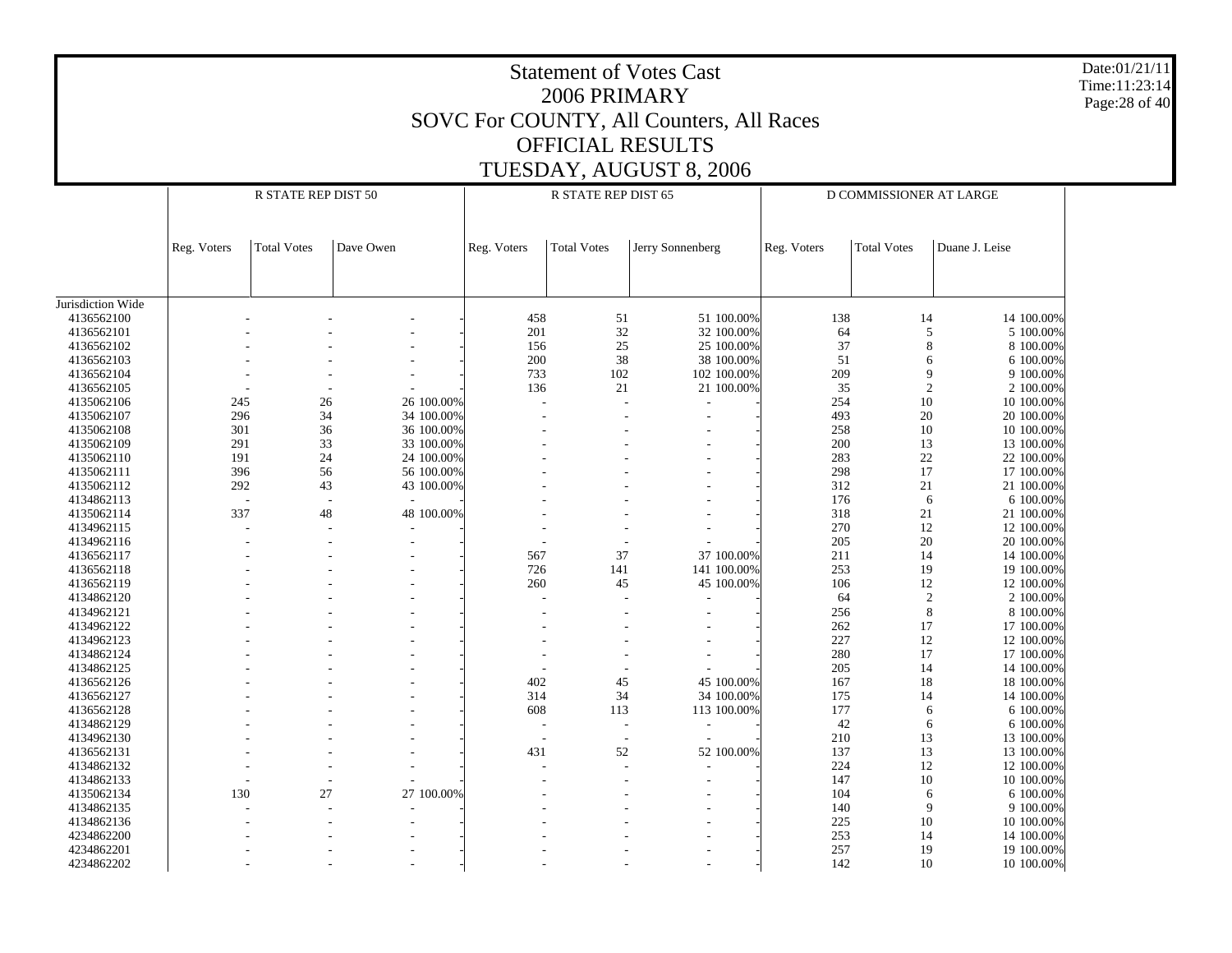Date:01/21/11 Time:11:23:14 Page:29 of 40

|                          |             | R STATE REP DIST 50 |           |            | R STATE REP DIST 65 |                    |                          |             | D COMMISSIONER AT LARGE |                         |  |
|--------------------------|-------------|---------------------|-----------|------------|---------------------|--------------------|--------------------------|-------------|-------------------------|-------------------------|--|
|                          |             |                     |           |            |                     |                    |                          |             |                         |                         |  |
|                          | Reg. Voters | <b>Total Votes</b>  | Dave Owen |            | Reg. Voters         | <b>Total Votes</b> | Jerry Sonnenberg         | Reg. Voters | <b>Total Votes</b>      | Duane J. Leise          |  |
|                          |             |                     |           |            |                     |                    |                          |             |                         |                         |  |
| 2234862203               |             |                     |           |            |                     |                    | $\overline{\phantom{a}}$ | 378         | 28                      | 28 100.00%              |  |
| 2234862204               |             |                     |           |            |                     |                    |                          | 429         | 26                      | 26 100.00%              |  |
| 2234862205               |             |                     |           |            |                     |                    |                          | 381         | 27                      | 27 100.00%              |  |
| 2234862206               |             |                     |           |            |                     |                    |                          | 212         | 6                       | 6 100.00%               |  |
| 2234862207               |             |                     |           |            |                     |                    |                          | 253         | 11                      | 11 100.00%              |  |
| 4234862208               |             |                     |           |            |                     |                    |                          | 121         | 6                       | 6 100.00%               |  |
| 4134862211               |             |                     |           |            |                     |                    |                          | 249         | 19                      | 19 100.00%              |  |
| 4134862212               |             |                     |           |            |                     |                    |                          | 236         | 14                      | 14 100.00%              |  |
| 4134862213               |             |                     |           |            |                     |                    |                          | 354         | 21                      | 21 100.00%              |  |
| 4134862214               |             |                     |           |            |                     |                    |                          | 266         | 22                      | 22 100.00%              |  |
| 4134862215               |             |                     |           |            |                     |                    |                          | 191         | 21                      | 21 100.00%              |  |
| 4135062217               | 342         | 41                  |           | 41 100.00% |                     |                    |                          | 246         | 12                      | 12 100.00%              |  |
| 4135062218               | 320         | 54                  |           | 54 100.00% |                     |                    |                          | 172         | 13                      | 13 100.00%              |  |
| 4135062219               | 173         | 27                  |           | 27 100.00% |                     |                    |                          | 132         | $\tau$                  | 7 100.00%               |  |
| 4135062220               | 241         | 32                  |           | 32 100.00% |                     |                    |                          | 164         | $\,8\,$                 | 8 100.00%               |  |
| 4135062221               | 434         | 47                  |           | 47 100.00% |                     |                    |                          | 256         | 30                      | 30 100,00%              |  |
| 4134862222               |             |                     |           |            |                     |                    |                          | 263         | 24                      | 24 100.00%              |  |
| 4134862223               |             |                     |           |            |                     |                    |                          | 245         | 13                      | 13 100.00%              |  |
| 4234862224               |             |                     |           |            |                     |                    |                          | 125         | 6                       | 6 100.00%               |  |
| 4134862226               |             |                     |           |            |                     |                    |                          | 288         | 18                      | 18 100.00%              |  |
| 4234862228               |             |                     |           |            |                     |                    |                          | 337         | 15                      | 15 100.00%              |  |
| 4234862229               |             |                     |           |            |                     |                    |                          | 269         | $\sqrt{5}$              | 5 100.00%               |  |
| 4234862230               |             |                     |           |            |                     |                    |                          | 298         | $28\,$                  | 28 100.00%              |  |
| 4234862231               |             |                     |           |            |                     |                    |                          | 203         | $\tau$                  | 7 100.00%               |  |
| 4234862232               |             |                     |           |            |                     |                    |                          | 318         | 19                      | 19 100.00%              |  |
| 4134862235               |             |                     |           |            |                     |                    |                          | 221         | $\,8\,$                 | 8 100.00%               |  |
| 4235062236               | 202         | 30                  |           | 30 100,00% |                     |                    |                          | 103         | 10                      | 10 100,00%              |  |
| 4234862237               |             |                     |           |            |                     |                    |                          | 312         | 14                      | 14 100.00%              |  |
| 4134862238               |             |                     |           |            |                     |                    |                          | 167         | 19                      | 19 100.00%              |  |
| 2234862239               |             |                     |           |            |                     |                    |                          | 241         | $\tau$                  | 7 100.00%               |  |
| 2234862240               |             |                     |           |            |                     |                    |                          | 194         | 11                      | 11 100.00%              |  |
| 4234862300               |             |                     |           |            |                     |                    |                          | 266         | 21                      | 21 100.00%              |  |
| 4236562301               |             |                     |           |            | 239                 |                    | 16 100.00%               | 304         | 9                       | 9 100.00%               |  |
| 4236562302               |             |                     |           |            | 227                 | 16<br>14           | 14 100.00%               | 327         | $20\,$                  | 20 100.00%              |  |
| 4236562303               |             |                     |           |            | 231                 | 26                 | 26 100.00%               | 229         | 14                      | 14 100.00%              |  |
| 4236562304               |             |                     |           |            | 345                 | 15                 | 15 100.00%               | 249         | 10                      | 10 100.00%              |  |
| 2234862305               |             |                     |           |            |                     |                    |                          |             |                         |                         |  |
| 2234862306               |             |                     |           |            |                     |                    |                          | 233<br>269  | 10<br>$\,8\,$           | 10 100.00%<br>8 100.00% |  |
| 2234862307               |             |                     |           |            |                     |                    |                          | 380         | 16                      | 16 100.00%              |  |
|                          |             |                     |           |            | 548                 | 79                 | 79 100.00%               | 203         | 11                      |                         |  |
| 4136562308<br>4236562309 |             |                     |           |            | 254                 | 17                 | 17 100.00%               | 92          | 7                       | 11 100.00%<br>7 100.00% |  |
|                          |             |                     |           |            |                     |                    |                          |             |                         |                         |  |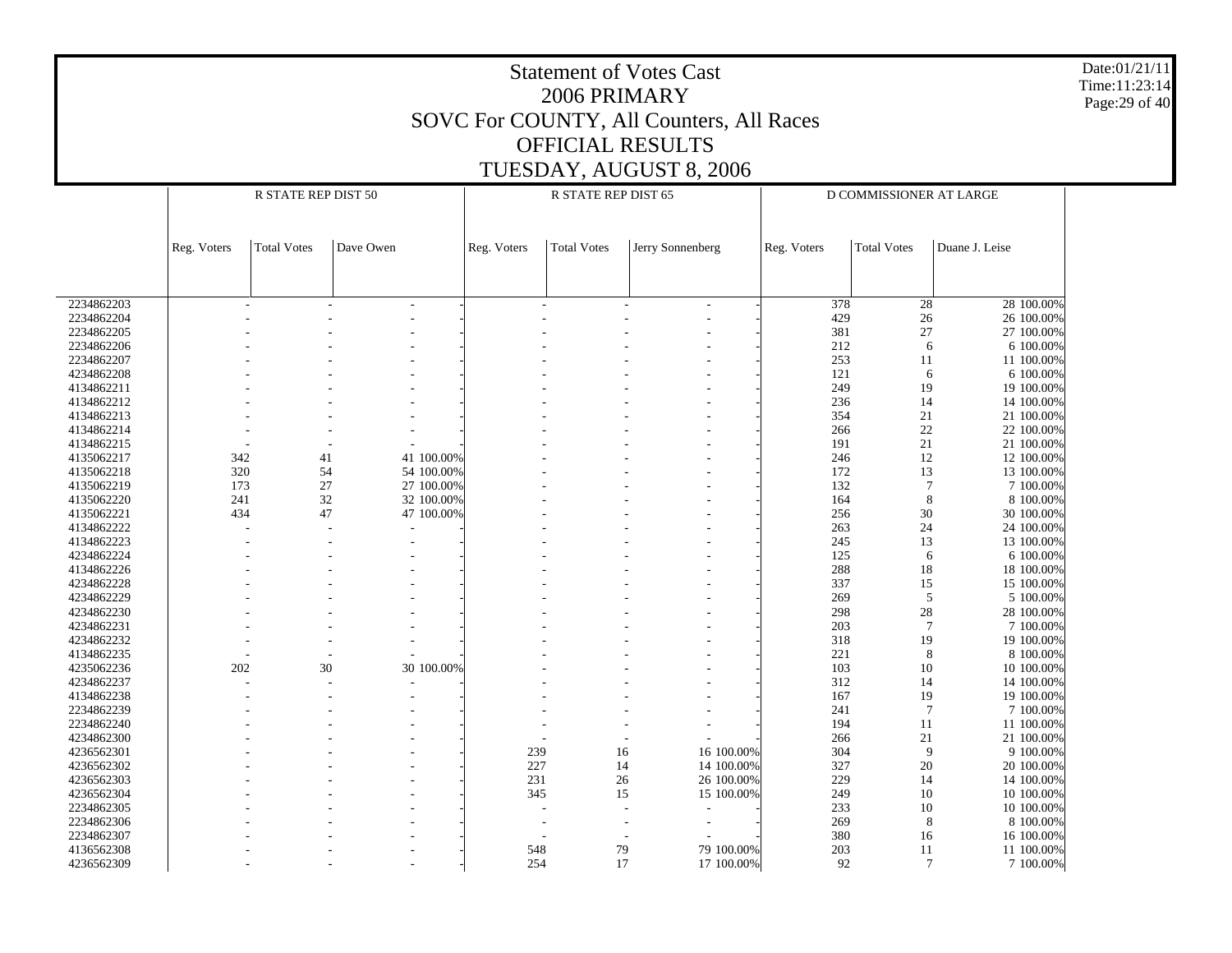Date:01/21/11 Time:11:23:14 Page:30 of 40

|             |             | R STATE REP DIST 50 |              |             | R STATE REP DIST 65 |                  | D COMMISSIONER AT LARGE |                    |                |  |
|-------------|-------------|---------------------|--------------|-------------|---------------------|------------------|-------------------------|--------------------|----------------|--|
|             |             |                     |              |             |                     |                  |                         |                    |                |  |
|             |             |                     |              |             |                     |                  |                         |                    |                |  |
|             | Reg. Voters | <b>Total Votes</b>  | Dave Owen    | Reg. Voters | <b>Total Votes</b>  | Jerry Sonnenberg | Reg. Voters             | <b>Total Votes</b> | Duane J. Leise |  |
|             |             |                     |              |             |                     |                  |                         |                    |                |  |
|             |             |                     |              |             |                     |                  |                         |                    |                |  |
|             |             |                     |              |             |                     |                  |                         |                    |                |  |
| 4236562310  |             |                     |              | 369         | 19                  | 19 100.00%       | 205                     | 11                 | 11 100.00%     |  |
| 4136562311  |             |                     |              | 540         | 56                  | 56 100.00%       | 289                     | 12                 | 12 100,00%     |  |
| 4136562312  |             |                     |              | 188         | 26                  | 26 100.00%       | 69                      | 6                  | 6 100.00%      |  |
| 4236562313  |             |                     |              | 199         | 16                  | 16 100.00%       | 149                     | $\overline{7}$     | 7 100.00%      |  |
| 4236562314  |             |                     |              | 401         | 19                  | 19 100.00%       | 340                     | 22                 | 22 100.00%     |  |
| 4135062315  | 232         | 3                   | 3 100.00%    |             |                     |                  | 209                     | 5                  | 5 100.00%      |  |
| 4135062316  | 343         | 20                  | 20 100.00%   |             |                     |                  | 341                     | 8                  | 8 100,00%      |  |
| 4135062317  | 284         | 53                  | 53 100.00%   |             |                     |                  | 196                     | 15                 | 15 100,00%     |  |
| 4135062318  | 296         | 44                  | 44 100.00%   |             |                     |                  | 216                     | 15                 | 15 100,00%     |  |
| 4135062319  | 157         | 26                  | 26 100.00%   |             |                     |                  | 132                     | 12                 | 12 100.00%     |  |
| 4135062320  | 153         | 24                  | 24 100.00%   |             |                     |                  | 110                     | 6                  | 6 100.00%      |  |
| 4135062321  | 253         | 17                  | 17 100.00%   |             |                     |                  | 225                     | 6                  | 6 100.00%      |  |
| 4135062322  | 334         | 35                  | 35 100.00%   |             |                     |                  | 300                     | 13                 | 13 100.00%     |  |
| 4135062323  | 346         | 26                  | 26 100.00%   |             |                     |                  | 295                     | 14                 | 14 100.00%     |  |
| 4135062324  | 600         | 53                  | 53 100.00%   |             |                     |                  | 321                     | 17                 | 17 100,00%     |  |
| 4135062325  | 227         | 35                  | 35 100.00%   |             |                     |                  | 178                     | 13                 | 13 100.00%     |  |
| 4134862326  |             |                     |              |             |                     |                  | 270                     | 31                 | 31 100.00%     |  |
| 2233362327  |             |                     |              |             |                     |                  | 10                      | $\mathbf{0}$       | $\Omega$       |  |
| 2234862328  |             |                     |              |             |                     |                  | 379                     | 14                 | 14 100.00%     |  |
| 4135062329  | 216         | 5                   | 5 100.00%    |             |                     |                  | 182                     | $\mathbf{0}$       | $\Omega$       |  |
| 4135062330  | 653         | 61                  | 61 100.00%   |             |                     |                  | 343                     | 22                 | 22 100.00%     |  |
| 4234862331  |             |                     |              |             |                     |                  | 281                     | 13                 | 13 100.00%     |  |
| Absentee    |             | 991                 | 991 100.00%  |             | 922                 | 922 100.00%      | $\theta$                | 2106               | 2106 100.00%   |  |
| Provisional |             | 0                   | $\Omega$     |             |                     |                  | $\Omega$                | $\mathbf{0}$       | $\Omega$       |  |
| Total       | 8285        | 1951                | 1951 100.00% | 8733        | 1961                | 1961 100.00%     | 23081                   | 3460               | 3460 100.00%   |  |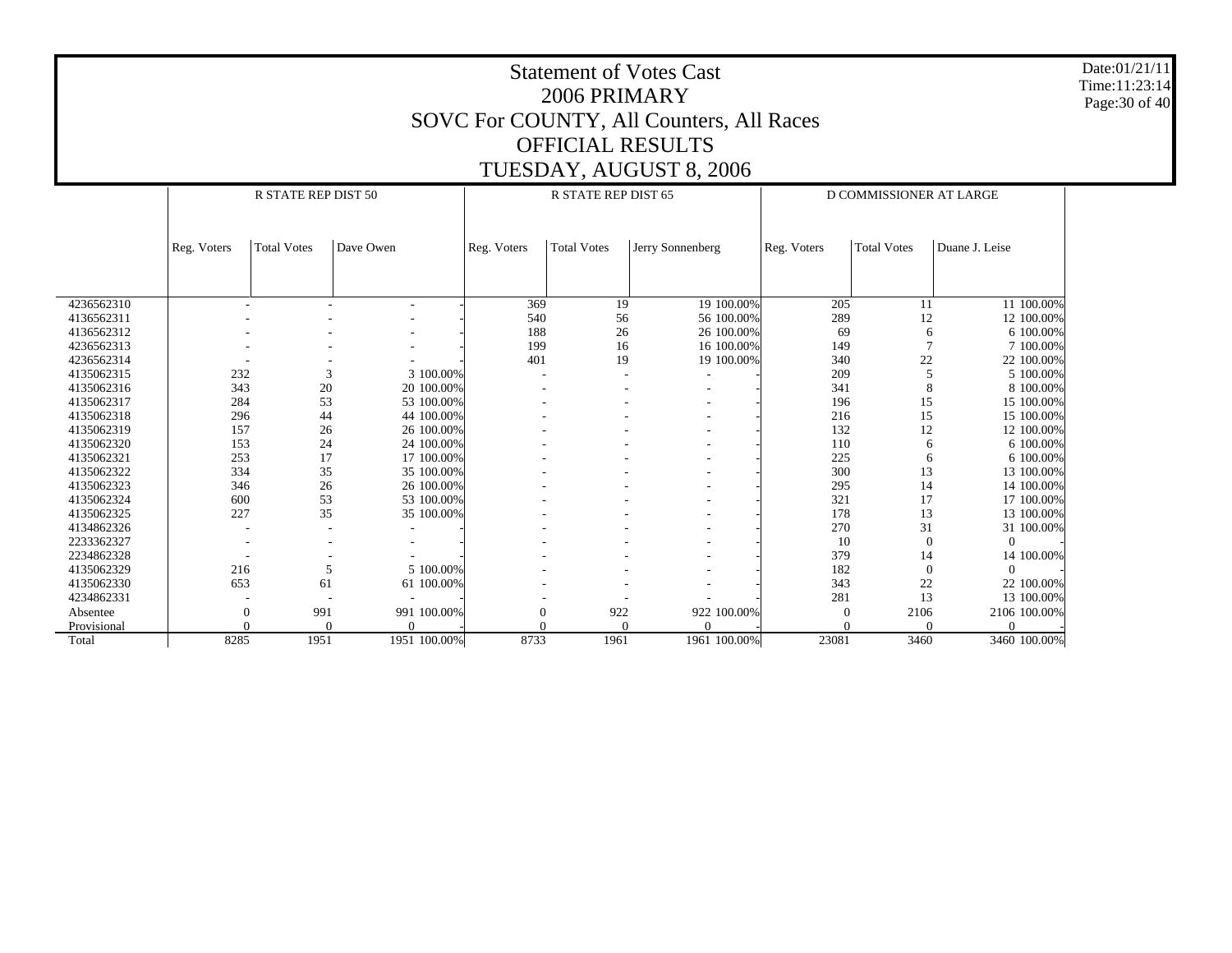|                          |             | Date:01/21/11<br>Time:11:23:14<br>Page: 31 of 40 |                          |             |                    |                                            |            |  |
|--------------------------|-------------|--------------------------------------------------|--------------------------|-------------|--------------------|--------------------------------------------|------------|--|
|                          |             |                                                  |                          |             | 2006 PRIMARY       |                                            |            |  |
|                          |             |                                                  |                          |             |                    | SOVC For COUNTY, All Counters, All Races   |            |  |
|                          |             |                                                  |                          |             |                    | <b>OFFICIAL RESULTS</b>                    |            |  |
|                          |             |                                                  |                          |             |                    | TUESDAY, AUGUST 8, 2006                    |            |  |
|                          |             | R COMMISSIONER AT LARGE                          |                          |             |                    | D COMMISSIONER DISTRICT 2                  |            |  |
|                          |             |                                                  |                          |             |                    |                                            |            |  |
|                          |             |                                                  |                          |             |                    |                                            |            |  |
|                          | Reg. Voters | <b>Total Votes</b>                               | <b>Bill Garcia</b>       | Reg. Voters | <b>Total Votes</b> | Rich Lopez                                 |            |  |
|                          |             |                                                  |                          |             |                    |                                            |            |  |
|                          |             |                                                  |                          |             |                    |                                            |            |  |
| Jurisdiction Wide        |             |                                                  |                          |             |                    |                                            |            |  |
| 4136562100               | 458         | 51                                               | 51 100.00%               |             |                    |                                            |            |  |
| 4136562101               | 201         | $32\,$                                           | 32 100.00%               |             |                    |                                            |            |  |
| 4136562102               | 156         | 27                                               | 27 100.00%               |             |                    |                                            |            |  |
| 4136562103               | 200         | 38                                               | 38 100.00%               |             |                    |                                            |            |  |
| 4136562104               | 733         | 101                                              | 101 100.00%              |             |                    |                                            |            |  |
| 4136562105               | 136         | 22                                               | 22 100.00%               |             |                    |                                            |            |  |
| 4135062106<br>4135062107 | 245<br>296  | 24                                               | 24 100.00%               |             |                    |                                            |            |  |
| 4135062108               | 301         | 30<br>36                                         | 30 100.00%<br>36 100.00% |             |                    |                                            |            |  |
| 4135062109               | 291         | 30                                               | 30 100.00%               |             |                    |                                            |            |  |
| 4135062110               | 191         | 19                                               | 19 100.00%               |             |                    |                                            |            |  |
| 4135062111               | 396         | 52                                               | 52 100.00%               |             |                    |                                            |            |  |
| 4135062112               | 292         | 44                                               | 44 100.00%               |             |                    |                                            |            |  |
| 4134862113               | 267         | 17                                               | 17 100.00%               |             |                    |                                            |            |  |
| 4135062114               | 337         | 45                                               | 45 100.00%               |             |                    |                                            |            |  |
| 4134962115               | 675         | 74                                               | 74 100.00%               |             |                    |                                            |            |  |
| 4134962116               | 323         | 43                                               | 43 100.00%               |             |                    |                                            |            |  |
| 4136562117               | 567         | 35                                               | 35 100.00%               |             |                    |                                            |            |  |
| 4136562118               | 726         | 139                                              | 139 100.00%              |             |                    |                                            |            |  |
| 4136562119               | 260         | 43                                               | 43 100.00%               |             |                    |                                            |            |  |
| 4134862120               | 221         | 56                                               | 56 100.00%               |             |                    |                                            |            |  |
| 4134962121               | 689         | 45                                               | 45 100.00%               |             |                    |                                            |            |  |
| 4134962122               | 480         | 35                                               | 35 100.00%               |             |                    |                                            |            |  |
| 4134962123               | 460         | 54                                               | 54 100.00%               |             |                    |                                            |            |  |
| 4134862124               | 586         | 69                                               | 69 100.00%               |             |                    |                                            |            |  |
| 4134862125               | 466         | 63                                               | 63 100.00%               |             |                    |                                            |            |  |
| 4136562126               | 402         | 41                                               | 41 100.00%               |             |                    |                                            |            |  |
| 4136562127               | 314         | 34                                               | 34 100.00%               |             |                    |                                            |            |  |
| 4136562128               | 608         | 109                                              | 109 100.00%              |             |                    |                                            |            |  |
| 4134862129               | 156         | 14                                               | 14 100.00%               |             |                    |                                            |            |  |
| 4134962130               | 636         | 51                                               | 51 100.00%               |             |                    |                                            |            |  |
| 4136562131<br>4134862132 | 431<br>361  | 45<br>39                                         | 45 100.00%<br>39 100.00% |             |                    | $\overline{a}$                             |            |  |
| 4134862133               | $282\,$     | $23\,$                                           | 23 100.00%               |             |                    |                                            |            |  |
| 4135062134               | 130         | 26                                               | 26 100.00%               |             |                    |                                            |            |  |
| 4134862135               | 402         | 40                                               | 40 100.00%               |             |                    | $\overline{a}$<br>$\overline{\phantom{a}}$ |            |  |
| 4134862136               | 485         | 51                                               | 51 100.00%               |             |                    | $\overline{a}$                             |            |  |
| 4234862200               | 660         | 33                                               | 33 100.00%               | 253         |                    | 14                                         | 14 100.00% |  |
| 4234862201               | 387         | $37\,$                                           | 37 100.00%               | 257         |                    | $21\,$                                     | 21 100.00% |  |
| 4234862202               | 229         | $28\,$                                           | 28 100.00%               | 142         |                    | $\tau$                                     | 7 100.00%  |  |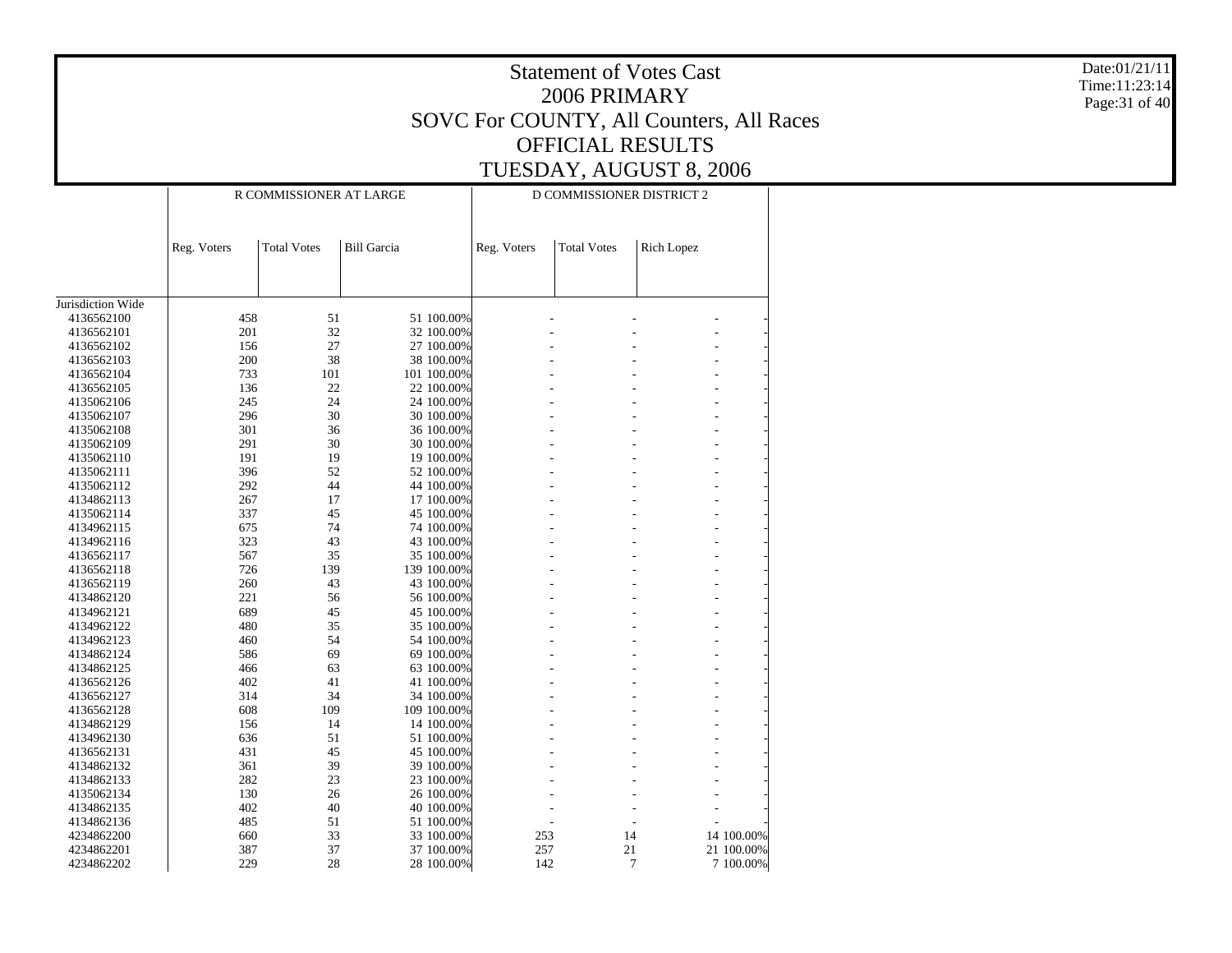|                          |             | Date:01/21/11<br>Time:11:23:15<br>Page: 32 of 40 |                          |             |                           |                                          |  |
|--------------------------|-------------|--------------------------------------------------|--------------------------|-------------|---------------------------|------------------------------------------|--|
|                          |             |                                                  |                          |             |                           | SOVC For COUNTY, All Counters, All Races |  |
|                          |             |                                                  |                          |             |                           | <b>OFFICIAL RESULTS</b>                  |  |
|                          |             |                                                  |                          |             |                           | TUESDAY, AUGUST 8, 2006                  |  |
|                          |             |                                                  |                          |             |                           |                                          |  |
|                          |             | R COMMISSIONER AT LARGE                          |                          |             | D COMMISSIONER DISTRICT 2 |                                          |  |
|                          |             |                                                  |                          |             |                           |                                          |  |
|                          | Reg. Voters | <b>Total Votes</b>                               | <b>Bill Garcia</b>       | Reg. Voters | <b>Total Votes</b>        | <b>Rich Lopez</b>                        |  |
|                          |             |                                                  |                          |             |                           |                                          |  |
|                          |             |                                                  |                          |             |                           |                                          |  |
| 2234862203               | 502         |                                                  | 25 100.00%               | 378         |                           | 28 100.00%                               |  |
| 2234862204               | 687         | 25<br>26                                         | 26 100.00%               | 429         | 28<br>23                  | 23 100.00%                               |  |
| 2234862205               | 326         | 21                                               | 21 100.00%               | 381         | 26                        | 26 100.00%                               |  |
| 2234862206               | 379         | 31                                               | 31 100.00%               | 212         | 8                         | 8 100.00%                                |  |
| 2234862207               | 409         | 21                                               | 21 100.00%               | 253         | 11                        | 11 100.00%                               |  |
| 4234862208               | 380         | 20                                               | 20 100.00%               | 121         | 5                         | 5 100.00%                                |  |
| 4134862211               | 374         | 47                                               | 47 100.00%               | 249         | 20                        | 20 100.00%                               |  |
| 4134862212               | 528         | 73                                               | 73 100.00%               | 236         | 14                        | 14 100.00%                               |  |
| 4134862213               | 767         | 96                                               | 96 100.00%               | 354         | 20                        | 20 100.00%                               |  |
| 4134862214               | 717         | 128                                              | 128 100.00%              | 266         | 21                        | 21 100.00%                               |  |
| 4134862215               | 595         | 124                                              | 124 100.00%              | 191         | 20                        | 20 100.00%                               |  |
| 4135062217               | 342         | 41                                               | 41 100.00%               | 246         | 12                        | 12 100.00%                               |  |
| 4135062218               | 320         | 46                                               | 46 100.00%               | 172         | 12                        | 12 100.00%                               |  |
| 4135062219               | 173         | 25                                               | 25 100.00%               | 132         | $\overline{7}$            | 7 100.00%                                |  |
| 4135062220               | 241         | 29                                               | 29 100.00%               | 164         | 8                         | 8 100.00%                                |  |
| 4135062221               | 434         | 41                                               | 41 100.00%               | 256         | 30                        | 30 100.00%                               |  |
| 4134862222<br>4134862223 | 561<br>567  | 76                                               | 76 100.00%<br>68 100.00% | 263<br>245  | 24                        | 24 100.00%<br>14 100.00%                 |  |
| 4234862224               | 226         | 68<br>17                                         | 17 100.00%               | 125         | 14<br>5                   | 5 100.00%                                |  |
| 4134862226               | 536         | 53                                               | 53 100.00%               | 288         | 19                        | 19 100.00%                               |  |
| 4234862228               | 576         | 30                                               | 30 100.00%               | 337         | 16                        | 16 100.00%                               |  |
| 4234862229               | 686         | 33                                               | 33 100.00%               | 269         | 6                         | 6 100.00%                                |  |
| 4234862230               | 647         | 36                                               | 36 100.00%               | 298         | 29                        | 29 100.00%                               |  |
| 4234862231               | 359         | 35                                               | 35 100.00%               | 203         | 8                         | 8 100.00%                                |  |
| 4234862232               | 625         | 44                                               | 44 100.00%               | 318         | 19                        | 19 100.00%                               |  |
| 4134862235               | 603         | 79                                               | 79 100.00%               | 221         | 7                         | 7 100.00%                                |  |
| 4235062236               | 202         | 27                                               | 27 100.00%               | 103         | 9                         | 9 100.00%                                |  |
| 4234862237               | 630         | 42                                               | 42 100.00%               | 312         | 16                        | 16 100.00%                               |  |
| 4134862238               | 405         | 39                                               | 39 100.00%               | 167         | 19                        | 19 100.00%                               |  |
| 2234862239               | 568         | 27                                               | 27 100.00%               | 241         | $\overline{7}$            | 7 100.00%                                |  |
| 2234862240               | 403         | 25                                               | 25 100.00%               | 194         | 11                        | 11 100.00%                               |  |
| 4234862300               | 385         | 21                                               | 21 100.00%               |             |                           | $\blacksquare$                           |  |
| 4236562301               | 239         | 16                                               | 16 100.00%               |             |                           |                                          |  |
| 4236562302               | 227         | 13                                               | 13 100.00%               |             |                           |                                          |  |
| 4236562303<br>4236562304 | 231         | 26                                               | 26 100.00%<br>16 100.00% |             |                           |                                          |  |
| 2234862305               | 345<br>321  | 16<br>8                                          | 8 100.00%                |             |                           |                                          |  |
| 2234862306               | 228         | 9                                                | 9 100.00%                |             |                           |                                          |  |
| 2234862307               | 605         | 33                                               | 33 100.00%               |             |                           |                                          |  |
| 4136562308               | 548         | 75                                               | 75 100.00%               |             |                           |                                          |  |
| 4236562309               | 254         | 15                                               | 15 100.00%               |             |                           |                                          |  |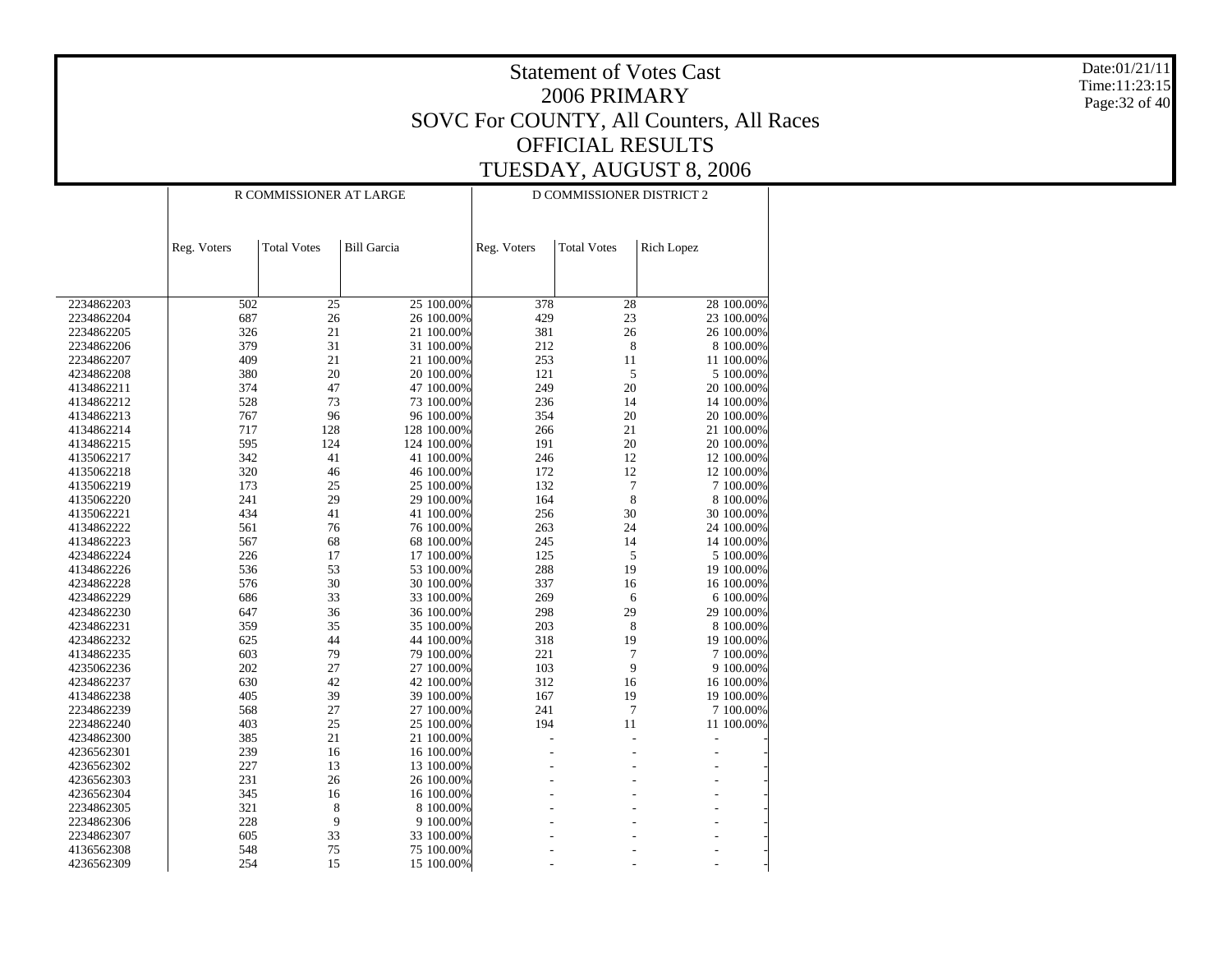|             |             | Date:01/21/11<br>Time:11:23:15<br>Page: 33 of 40 |                    |             |                                          |            |              |  |
|-------------|-------------|--------------------------------------------------|--------------------|-------------|------------------------------------------|------------|--------------|--|
|             |             |                                                  |                    |             | SOVC For COUNTY, All Counters, All Races |            |              |  |
|             |             |                                                  |                    |             | <b>OFFICIAL RESULTS</b>                  |            |              |  |
|             |             |                                                  |                    |             |                                          |            |              |  |
|             |             |                                                  |                    |             | TUESDAY, AUGUST 8, 2006                  |            |              |  |
|             |             | R COMMISSIONER AT LARGE                          |                    |             |                                          |            |              |  |
|             |             |                                                  |                    |             |                                          |            |              |  |
|             |             |                                                  |                    |             |                                          |            |              |  |
|             | Reg. Voters | <b>Total Votes</b>                               | <b>Bill Garcia</b> | Reg. Voters | <b>Total Votes</b>                       | Rich Lopez |              |  |
|             |             |                                                  |                    |             |                                          |            |              |  |
|             |             |                                                  |                    |             |                                          |            |              |  |
| 4236562310  | 369         | 16                                               | 16 100.00%         |             |                                          |            |              |  |
| 4136562311  | 540         | 53                                               | 53 100.00%         |             |                                          |            |              |  |
| 4136562312  | 188         | 22                                               | 22 100.00%         |             |                                          |            |              |  |
| 4236562313  | 199         | 17                                               | 17 100.00%         |             |                                          |            |              |  |
| 4236562314  | 401         | 16                                               | 16 100.00%         |             |                                          |            |              |  |
| 4135062315  | 232         | 3                                                | 3 100.00%          |             |                                          |            |              |  |
| 4135062316  | 343         | 15                                               | 15 100.00%         |             |                                          |            |              |  |
| 4135062317  | 284         | 43                                               | 43 100.00%         |             |                                          |            |              |  |
| 4135062318  | 296         | 43                                               | 43 100.00%         |             |                                          |            |              |  |
| 4135062319  | 157         | 25                                               | 25 100.00%         |             |                                          |            |              |  |
| 4135062320  | 153         | 22                                               | 22 100.00%         |             |                                          |            |              |  |
| 4135062321  | 253         | 13                                               | 13 100.00%         |             |                                          |            |              |  |
| 4135062322  | 334         | 34                                               | 34 100.00%         |             |                                          |            |              |  |
| 4135062323  | 346         | 24                                               | 24 100.00%         |             |                                          |            |              |  |
| 4135062324  | 600         | 50                                               | 50 100.00%         |             |                                          |            |              |  |
| 4135062325  | 227         | 34                                               | 34 100.00%         |             |                                          |            |              |  |
| 4134862326  | 389         | 60                                               | 60 100.00%         |             |                                          |            |              |  |
| 2233362327  | 10          | $\overline{0}$                                   | $\overline{0}$     |             |                                          |            |              |  |
| 2234862328  | 717         | 18                                               | 18 100.00%         |             |                                          |            |              |  |
| 4135062329  | 216         | 5                                                | 5 100.00%          |             |                                          |            |              |  |
| 4135062330  | 653         | 59                                               | 59 100.00%         |             |                                          |            |              |  |
| 4234862331  | 478         | 43                                               | 43 100.00%         |             |                                          |            |              |  |
| Absentee    |             | 4340                                             | 4340 100.00%       |             | 781<br>$\boldsymbol{0}$                  |            | 781 100.00%  |  |
| Provisional |             |                                                  | $\Omega$           |             | $\Omega$                                 | $\Omega$   | $\Omega$     |  |
| Total       | 40972       | 8407                                             | 8407 100.00%       | 8276        | 1297                                     |            | 1297 100.00% |  |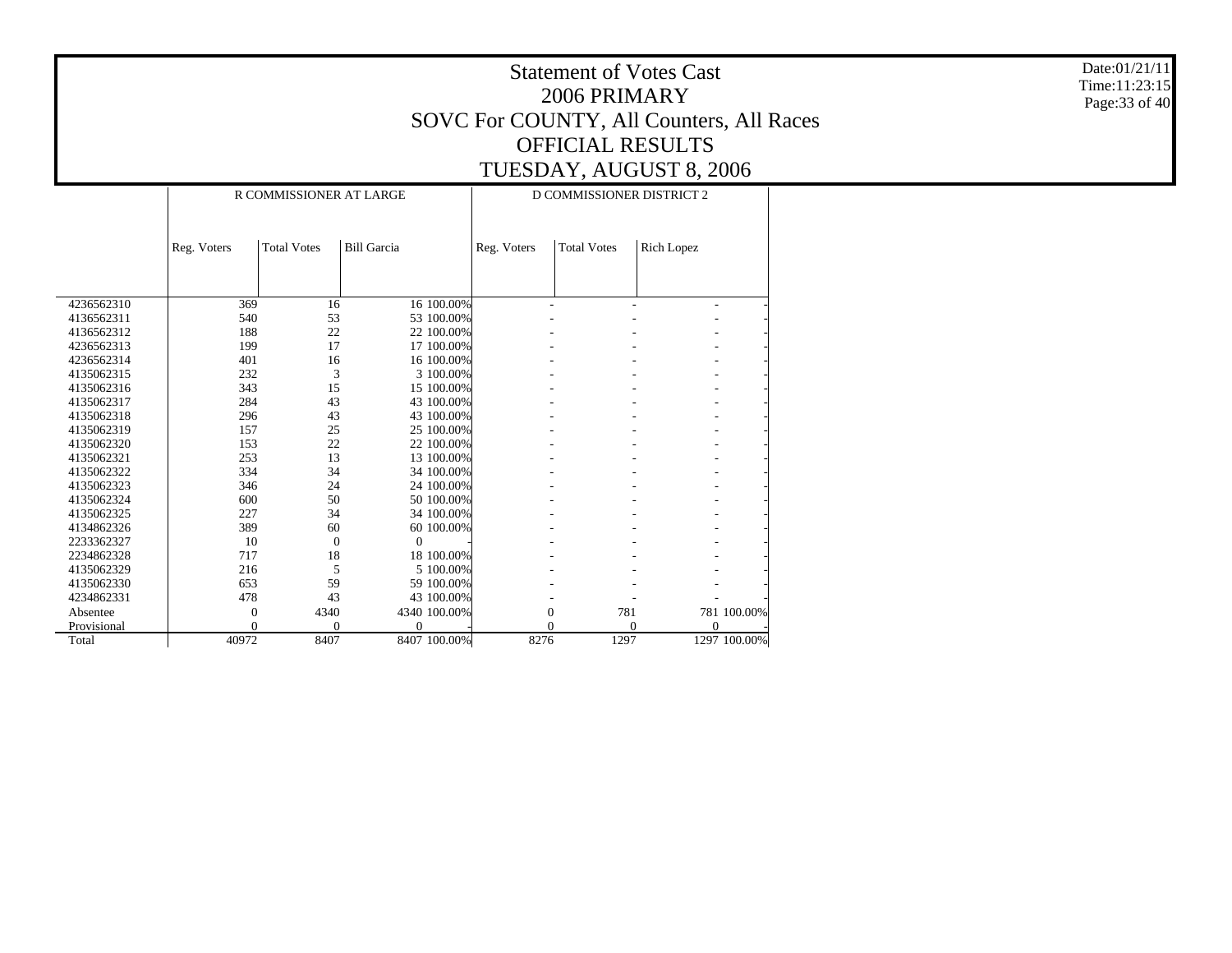Date:01/21/11 Time:11:23:15 Page:34 of 40

|                   |             |                    | R COMMISSIONER DISTRICT 2 | R COUNTY CLERK_RECORDER |                |        |             |                    |                     |
|-------------------|-------------|--------------------|---------------------------|-------------------------|----------------|--------|-------------|--------------------|---------------------|
|                   |             |                    |                           |                         |                |        |             |                    |                     |
|                   | Reg. Voters | <b>Total Votes</b> | Douglas Rademacher        |                         | Write-In Votes |        | Reg. Voters | <b>Total Votes</b> | <b>Steve Moreno</b> |
|                   |             |                    |                           |                         |                |        |             |                    |                     |
| Jurisdiction Wide |             |                    |                           |                         |                |        |             |                    |                     |
| 4136562100        |             |                    |                           |                         |                |        | 458         | 53                 | 53 100.00%          |
| 4136562101        |             |                    |                           |                         |                |        | 201         | 34                 | 34 100.00%          |
| 4136562102        |             |                    |                           |                         |                |        | 156         | 24                 | 24 100.00%          |
| 4136562103        |             |                    |                           |                         |                |        | 200         | 40                 | 40 100,00%          |
| 4136562104        |             |                    |                           |                         |                |        | 733         | 106                | 106 100.00%         |
| 4136562105        |             |                    |                           |                         |                |        | 136         | 22                 | 22 100.00%          |
| 4135062106        |             |                    |                           |                         |                |        | 245         | 26                 | 26 100.00%          |
| 4135062107        |             |                    |                           |                         |                |        | 296         | 35                 | 35 100.00%          |
| 4135062108        |             |                    |                           |                         |                |        | 301         | 38                 | 38 100.00%          |
| 4135062109        |             |                    |                           |                         |                |        | 291         | 36                 | 36 100.00%          |
| 4135062110        |             |                    |                           |                         |                |        | 191         | 23                 | 23 100.00%          |
| 4135062111        |             |                    |                           |                         |                |        | 396         | 60                 | 60 100.00%          |
| 4135062112        |             |                    |                           |                         |                |        | 292         | 45                 | 45 100.00%          |
| 4134862113        |             |                    |                           |                         |                |        | 267         | 22                 | 22 100.00%          |
| 4135062114        |             |                    |                           |                         |                |        | 337         | 51                 | 51 100,00%          |
| 4134962115        |             |                    |                           |                         |                |        | 675         | 75                 | 75 100.00%          |
| 4134962116        |             |                    |                           |                         |                |        | 323         | 44                 | 44 100,00%          |
| 4136562117        |             |                    |                           |                         |                |        | 567         | 38                 | 38 100.00%          |
| 4136562118        |             |                    |                           |                         |                |        | 726         | 151                | 151 100.00%         |
| 4136562119        |             |                    |                           |                         |                |        | 260         | 49                 | 49 100.00%          |
| 4134862120        |             |                    |                           |                         |                |        | 221         | 62                 | 62 100.00%          |
| 4134962121        |             |                    |                           |                         |                |        | 689         | 51                 | 51 100.00%          |
| 4134962122        |             |                    |                           |                         |                |        | 480         | 38                 | 38 100.00%          |
| 4134962123        |             |                    |                           |                         |                |        | 460         | 53                 | 53 100.00%          |
| 4134862124        |             |                    |                           |                         |                |        | 586         | 73                 | 73 100.00%          |
|                   |             |                    |                           |                         |                |        |             | 68                 |                     |
| 4134862125        |             |                    |                           |                         |                |        | 466         |                    | 68 100.00%          |
| 4136562126        |             |                    |                           |                         |                |        | 402         | 48                 | 48 100.00%          |
| 4136562127        |             |                    |                           |                         |                |        | 314         | 37                 | 37 100.00%          |
| 4136562128        |             |                    |                           |                         |                |        | 608         | 114                | 114 100.00%         |
| 4134862129        |             |                    |                           |                         |                |        | 156         | 18                 | 18 100.00%          |
| 4134962130        |             |                    |                           |                         |                |        | 636         | 52                 | 52 100.00%          |
| 4136562131        |             |                    |                           |                         |                |        | 431         | 48                 | 48 100.00%          |
| 4134862132        |             |                    |                           |                         |                |        | 361         | 44                 | 44 100.00%          |
| 4134862133        |             |                    |                           |                         |                |        | 282         | 26                 | 26 100.00%          |
| 4135062134        |             |                    |                           |                         |                |        | 130         | 31                 | 31 100.00%          |
| 4134862135        |             |                    |                           |                         |                |        | 402         | 50                 | 50 100.00%          |
| 4134862136        |             |                    |                           |                         |                |        | 485         | 57                 | 57 100.00%          |
| 4234862200        |             | 660<br>44          | 35                        | 79.55%                  | 9              | 20.45% | 660         | 41                 | 41 100.00%          |
| 4234862201        |             | 387<br>40          | 36                        | 90.00%                  | 4              | 10.00% | 387         | 43                 | 43 100.00%          |
| 4234862202        |             | 229<br>28          | 23                        | 82.14%                  | 5              | 17.86% | 229         | 29                 | 29 100.00%          |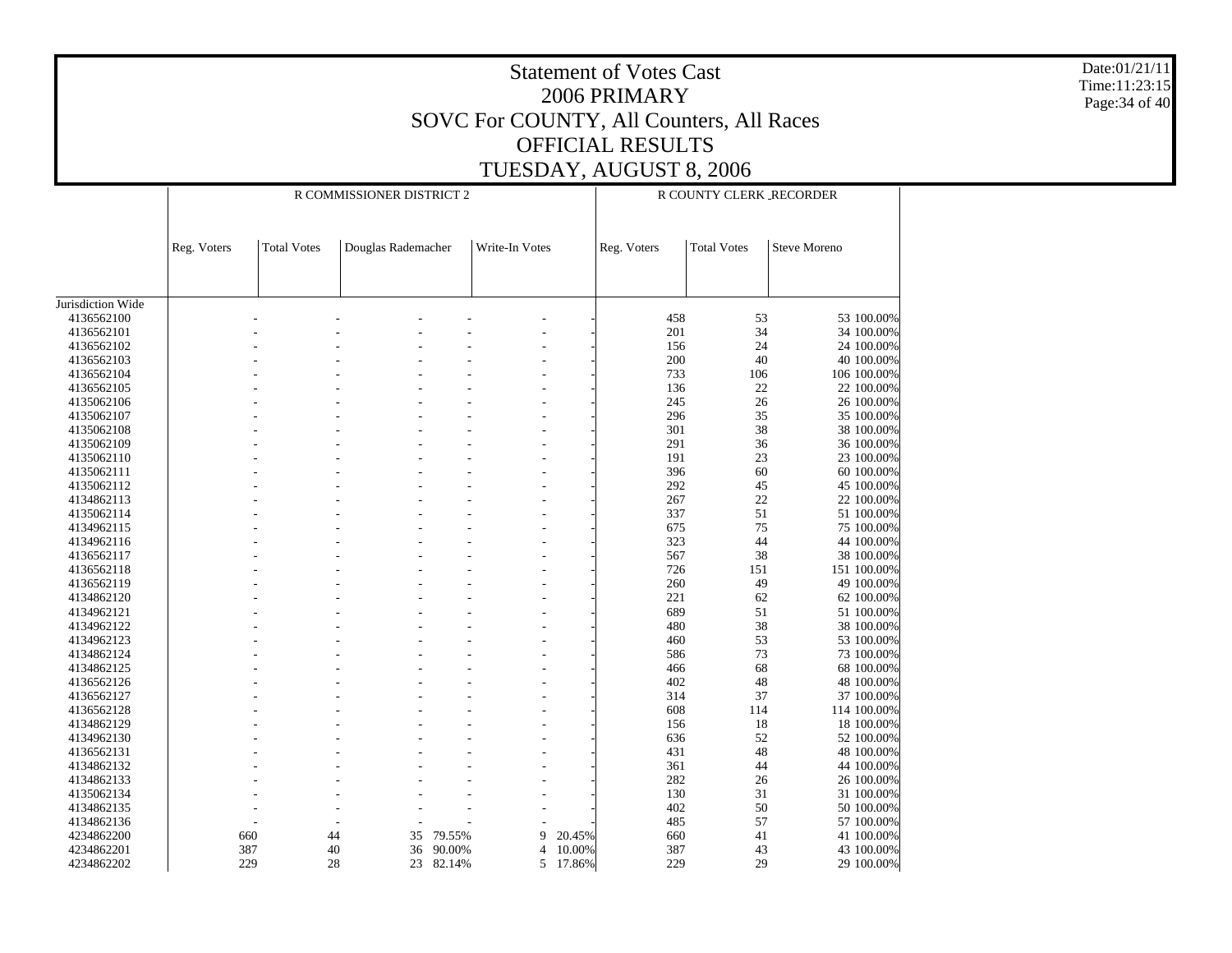Date:01/21/11 Time:11:23:15 Page:35 of 40

|            |             |                    | R COMMISSIONER DISTRICT 2 | R COUNTY CLERK RECORDER |                |        |             |                    |                     |             |
|------------|-------------|--------------------|---------------------------|-------------------------|----------------|--------|-------------|--------------------|---------------------|-------------|
|            | Reg. Voters | <b>Total Votes</b> | Douglas Rademacher        |                         | Write-In Votes |        | Reg. Voters | <b>Total Votes</b> | <b>Steve Moreno</b> |             |
|            |             |                    |                           |                         |                |        |             |                    |                     |             |
| 2234862203 | 502         | 29                 | 21                        | 72.41%                  | 8              | 27.59% | 502         | 30                 |                     | 30 100,00%  |
| 2234862204 | 687         | 32                 | 27                        | 84.38%                  | 5              | 15.63% | 687         | 30                 |                     | 30 100.00%  |
| 2234862205 | 326         | 23                 | 20                        | 86.96%                  | 3              | 13.04% | 326         | 24                 |                     | 24 100.00%  |
| 2234862206 | 379         | 36                 | 26                        | 72.22%                  | 10             | 27.78% | 379         | 37                 |                     | 37 100.00%  |
| 2234862207 | 409         | 20                 | 18                        | 90.00%                  | $\overline{c}$ | 10.00% | 409         | 24                 |                     | 24 100.00%  |
| 4234862208 | 380         | 23                 | 14                        | 60.87%                  | 9              | 39.13% | 380         | 21                 |                     | 21 100.00%  |
| 4134862211 | 374         | 49                 | 44                        | 89.80%                  | 5              | 10.20% | 374         | 52                 |                     | 52 100.00%  |
| 4134862212 | 528         | 78                 | 73                        | 93.59%                  | 5              | 6.41%  | 528         | 80                 |                     | 80 100.00%  |
| 4134862213 | 767         | 101                | 95                        | 94.06%                  | 6              | 5.94%  | 767         | 102                |                     | 102 100.00% |
| 4134862214 | 717         | 131                | 129                       | 98.47%                  | $\overline{2}$ | 1.53%  | 717         | 150                |                     | 150 100.00% |
| 4134862215 | 595         | 129                | 128                       | 99.22%                  | 1              | 0.78%  | 595         | 138                |                     | 138 100.00% |
| 4135062217 | 342         | 43                 | 37                        | 86.05%                  | 6              | 13.95% | 342         | 44                 |                     | 44 100,00%  |
| 4135062218 | 320         | 51                 | 48                        | 94.12%                  | 3              | 5.88%  | 320         | 54                 |                     | 54 100.00%  |
| 4135062219 | 173         | 27                 |                           | 27 100.00%              | $\overline{0}$ | 0.00%  | 173         | 28                 |                     | 28 100.00%  |
| 4135062220 | 241         | 29                 | 28                        | 96.55%                  | $\mathbf{1}$   | 3.45%  | 241         | 33                 |                     | 33 100.00%  |
| 4135062221 | 434         | 43                 | 40                        | 93.02%                  | 3              | 6.98%  | 434         | 52                 |                     | 52 100.00%  |
| 4134862222 | 561         | 77                 | 76                        | 98.70%                  | 1              | 1.30%  | 561         | 91                 |                     | 91 100.00%  |
| 4134862223 | 567         | 70                 | 65                        | 92.86%                  | 5              | 7.14%  | 567         | 82                 |                     | 82 100.00%  |
| 4234862224 | 226         | 18                 | 16                        | 88.89%                  | 2              | 11.11% | 226         | 20                 |                     | 20 100.00%  |
| 4134862226 | 536         | 52                 | 51                        | 98.08%                  | -1             | 1.92%  | 536         | 58                 |                     | 58 100.00%  |
| 4234862228 | 576         | 34                 | 30                        | 88.24%                  | $\overline{4}$ | 11.76% | 576         | 35                 |                     | 35 100.00%  |
| 4234862229 | 686         | 35                 | 31                        | 88.57%                  | 4              | 11.43% | 686         | 36                 |                     | 36 100.00%  |
| 4234862230 | 647         | 36                 | 34                        | 94.44%                  | $\overline{2}$ | 5.56%  | 647         | 38                 |                     | 38 100.00%  |
| 4234862231 | 359         | 36                 | 35                        | 97.22%                  | 1              | 2.78%  | 359         | 38                 |                     | 38 100.00%  |
| 4234862232 | 625         | 46                 | 42                        | 91.30%                  | $\overline{4}$ | 8.70%  | 625         | 47                 |                     | 47 100,00%  |
| 4134862235 | 603         | 83                 | 77                        | 92.77%                  | 6              | 7.23%  | 603         | 85                 |                     | 85 100.00%  |
| 4235062236 | 202         | 26                 | 25                        | 96.15%                  | 1              | 3.85%  | 202         | 30                 |                     | 30 100,00%  |
| 4234862237 | 630         | 49                 | 44                        | 89.80%                  | 5              | 10.20% | 630         | 47                 |                     | 47 100.00%  |
| 4134862238 | 405         | 40                 | 38                        | 95.00%                  | $\mathbf{2}$   | 5.00%  | 405         | 40                 |                     | 40 100.00%  |
| 2234862239 | 568         | 30                 | 24                        | 80.00%                  | 6              | 20.00% | 568         | 30                 |                     | 30 100,00%  |
| 2234862240 | 403         | 26                 | 22                        | 84.62%                  | 4              | 15.38% | 403         | 26                 |                     | 26 100.00%  |
| 4234862300 |             | $\overline{a}$     | J.                        |                         |                |        | 385         | 26                 |                     | 26 100.00%  |
| 4236562301 |             |                    |                           |                         |                |        | 239         | 15                 |                     | 15 100.00%  |
| 4236562302 |             |                    |                           |                         |                |        | 227         | 13                 |                     | 13 100.00%  |
| 4236562303 |             |                    |                           |                         |                |        | 231         | 27                 |                     | 27 100.00%  |
|            |             |                    |                           |                         |                |        | 345         | 16                 |                     | 16 100.00%  |
| 4236562304 |             |                    |                           |                         |                |        | 321         | 10                 |                     |             |
| 2234862305 |             |                    |                           |                         | ÷,             |        |             |                    |                     | 10 100.00%  |
| 2234862306 |             |                    |                           |                         |                |        | 228         | 7                  |                     | 7 100.00%   |
| 2234862307 |             |                    |                           |                         |                |        | 605         | 33                 |                     | 33 100.00%  |
| 4136562308 |             |                    |                           |                         |                |        | 548         | 83                 |                     | 83 100.00%  |
| 4236562309 |             |                    |                           |                         |                |        | 254         | 17                 |                     | 17 100.00%  |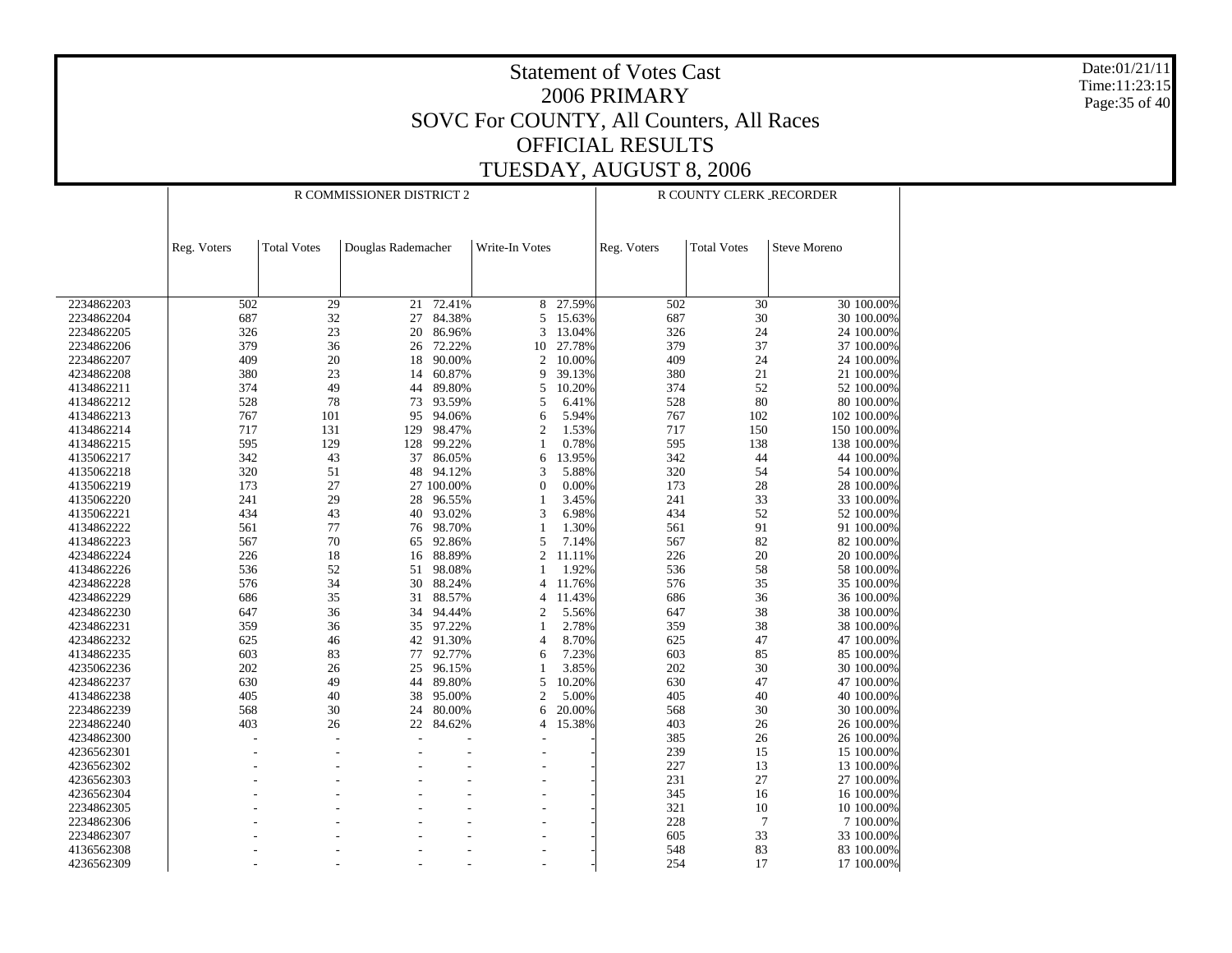Date:01/21/11 Time:11:23:15 Page:36 of 40

|             |             |                    | R COMMISSIONER DISTRICT 2 |        | R COUNTY CLERK_RECORDER  |       |             |                    |                     |
|-------------|-------------|--------------------|---------------------------|--------|--------------------------|-------|-------------|--------------------|---------------------|
|             |             |                    |                           |        |                          |       |             |                    |                     |
|             | Reg. Voters | <b>Total Votes</b> | Douglas Rademacher        |        | Write-In Votes           |       | Reg. Voters | <b>Total Votes</b> | <b>Steve Moreno</b> |
|             |             |                    |                           |        |                          |       |             |                    |                     |
|             |             |                    |                           |        |                          |       |             |                    |                     |
| 4236562310  |             | ٠                  | $\overline{\phantom{a}}$  |        | $\overline{a}$           |       | 369         | 19                 | 19 100.00%          |
| 4136562311  |             |                    |                           |        |                          |       | 540         | 57                 | 57 100.00%          |
| 4136562312  |             |                    |                           |        |                          |       | 188         | 26                 | 26 100.00%          |
| 4236562313  |             |                    |                           |        |                          |       | 199         | 16                 | 16 100.00%          |
| 4236562314  |             |                    |                           |        |                          |       | 401         | 22                 | 22 100.00%          |
| 4135062315  |             |                    |                           |        |                          |       | 232         | $\overline{4}$     | 4 100.00%           |
| 4135062316  |             |                    |                           |        |                          |       | 343         | 21                 | 21 100.00%          |
| 4135062317  |             |                    |                           |        |                          |       | 284         | 51                 | 51 100.00%          |
| 4135062318  |             |                    |                           |        |                          |       | 296         | 45                 | 45 100.00%          |
| 4135062319  |             |                    |                           |        |                          |       | 157         | 27                 | 27 100,00%          |
| 4135062320  |             |                    |                           |        |                          |       | 153         | 24                 | 24 100.00%          |
| 4135062321  |             |                    |                           |        |                          |       | 253         | 16                 | 16 100.00%          |
| 4135062322  |             |                    |                           |        |                          |       | 334         | 36                 | 36 100.00%          |
| 4135062323  |             |                    |                           |        | $\overline{\phantom{0}}$ |       | 346         | 25                 | 25 100.00%          |
| 4135062324  |             |                    |                           |        |                          |       | 600         | 57                 | 57 100.00%          |
| 4135062325  |             |                    |                           |        |                          |       | 227         | 36                 | 36 100.00%          |
| 4134862326  |             |                    |                           |        |                          |       | 389         | 66                 | 66 100.00%          |
| 2233362327  |             |                    |                           |        |                          |       | 10          | $\mathbf{0}$       | $\Omega$            |
| 2234862328  |             |                    |                           |        |                          |       | 717         | 19                 | 19 100.00%          |
| 4135062329  |             |                    |                           |        |                          |       | 216         | 6                  | 6 100.00%           |
| 4135062330  |             |                    |                           |        |                          |       | 653         | 61                 | 61 100.00%          |
| 4234862331  |             |                    |                           |        |                          |       | 478         | 48                 | 48 100.00%          |
| Absentee    |             | 1869<br>0          | 1735                      | 92.83% | 134                      | 7.17% | $\Omega$    | 4678               | 4678 100.00%        |
| Provisional |             | $\theta$           | $\Omega$<br>$\Omega$      |        | $\Omega$                 |       |             | $\Omega$           | $\Omega$            |
| Total       | 16044       | 3483               | 3214                      | 92.28% | 269                      | 7.72% | 40972       | 9164               | 9164 100.00%        |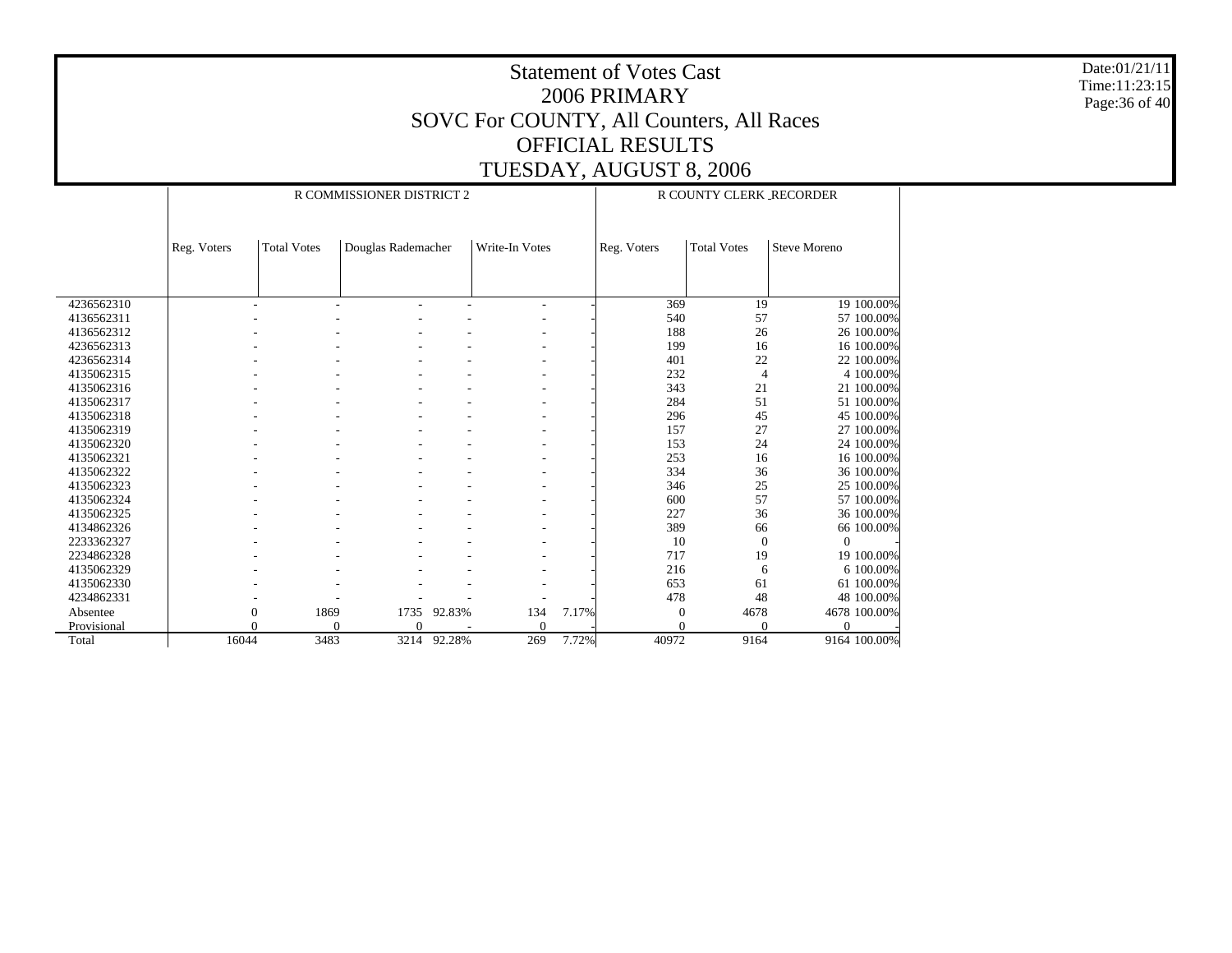Statement of Votes Cast2006 PRIMARYSOVC For COUNTY, All Counters, All Races OFFICIAL RESULTSTUESDAY, AUGUST 8, 2006 Date:01/21/11Time:11:23:15Page:37 of 40 Jurisdiction Wide 4136562100 4136562101 4136562102 4136562103 4136562104 4136562105 4135062106 4135062107 4135062108 4135062109 4135062110 4135062111 4135062112 4134862113 4135062114 4134962115 4134962116 4136562117 4136562118 4136562119 4134862120 4134962121 4134962122 4134962123 4134862124 4134862125 4136562126 4136562127 4136562128 4134862129 4134962130 4136562131 4134862132 4134862133 4135062134 4134862135 4134862136 4234862200 4234862201 4234862202 Reg. Voters | Total Votes | Chris Woodruff R COUNTY ASSESSORReg. Voters | Total Votes | John B. Cooke R COUNTY SHERIFF458 52 52 100.00% 458 54 54 100.00% 201 34 34 100.00% 201 35 35 100.00% 156 26 26 100.00% 156 26 26 100.00% 200 38 38 100.00% 200 39 39 100.00% 733 104 104 100.00%107 100.00% 136 21 21 100.00%136 22 22 100.00% 245 25 25 100.00% 245 27 27 100.00% 296 36 36 100.00% 296 38 38 100.00% 301 37 37 100.00%301 40 40 100.00%<br>291 34 34 100.00% 291 34 34 100.00% 291 34 34 100.00% 191 22 22 100.00% 191 23 23 100.00% 396 56 56 100.00% 396 61 61 100.00% 292 44 44 100.00% 292 46 46 100.00% 267 23 23 100.00% 267 25 25 100.00% 337 45 45 100.00% 337 53 53 100.00% 675 72 72 100.00% 675 77 77 100.00% 323 42 42 100.00% 323 46 46 100.00% 567 39 39 100.00% 567 39 39 100.00% 726 147 147 100.00% 726 152 152 100.00% 260 43 43 100.00% 260 46 46 100.00% 221 56 56 100.00%221 62 62 100.00%<br>689 47 47 100.00% 689 46 46 100.00% 689 47 47 100.00% 480 36 36 100.00% 480 37 37 100.00% 460 54 54 100.00%460 59 59 100.00%<br>586 75 75 100.00% 586 68 68 100.00% 586 75 75 100.00% 466 65 65 100.00% 466 66 66 100.00% 402 43 43 100.00% 402 46 46 100.00% 314 35 35 100.00% 314 35 35 100.00% 608 114 114 100.00% 608 116 116 100.00% 156 15 15 100.00% 156 19 19 100.00% 636 53 53 100.00% 636 55 55 100.00% 431 50 50 100.00% 431 51 51 100.00% 361 41 41 100.00% 361 43 43 100.00% 282 24 24 100.00% 282 26 26 100.00% 130 29 29 100.00% 130 31 31 100.00% 402 41 41 100.00% 402 47 47 100.00% 485 54 54 100.00% 485 55 55 100.00% 660 34 34 100.00% 660 40 40 100.00% 387 42 42 100.00% 387 45 45 100.00% 229 26 26 100.00%229 30 30 100.00%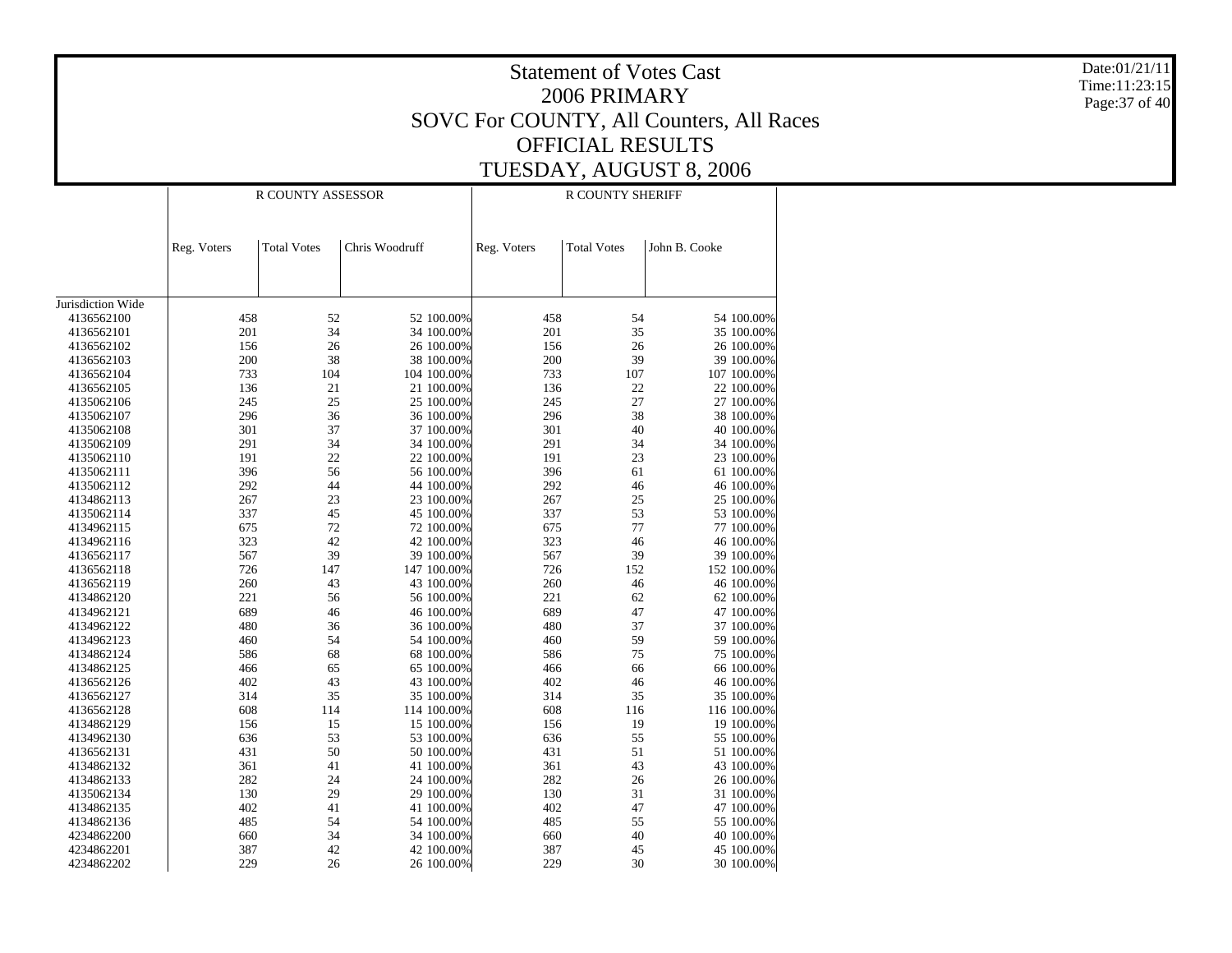Date:01/21/11 Time:11:23:15 Page:38 of 40

|                          |             | R COUNTY ASSESSOR  |                |             | <b>R COUNTY SHERIFF</b> |                    |               |             |  |  |
|--------------------------|-------------|--------------------|----------------|-------------|-------------------------|--------------------|---------------|-------------|--|--|
|                          | Reg. Voters | <b>Total Votes</b> | Chris Woodruff |             | Reg. Voters             | <b>Total Votes</b> | John B. Cooke |             |  |  |
|                          |             |                    |                |             |                         |                    |               |             |  |  |
| 2234862203               | 502         | 29                 |                | 29 100.00%  | 502                     | 31                 |               | 31 100.00%  |  |  |
| 2234862204               | 687         | 27                 |                | 27 100.00%  | 687                     | 28                 |               | 28 100.00%  |  |  |
| 2234862205               | 326         | 25                 |                | 25 100.00%  | 326                     | 25                 |               | 25 100.00%  |  |  |
| 2234862206               | 379         | 32                 |                | 32 100.00%  | 379                     | 36                 |               | 36 100.00%  |  |  |
| 2234862207               | 409         | 22                 |                | 22 100.00%  | 409                     | 24                 |               | 24 100.00%  |  |  |
| 4234862208               | 380         | 23                 |                | 23 100.00%  | 380                     | 23                 |               | 23 100.00%  |  |  |
| 4134862211               | 374         | 51                 |                | 51 100.00%  | 374                     | 51                 |               | 51 100.00%  |  |  |
| 4134862212               | 528         | 75                 |                | 75 100.00%  | 528                     | 77                 |               | 77 100.00%  |  |  |
| 4134862213               | 767         | 98                 |                | 98 100.00%  | 767                     | 103                |               | 103 100.00% |  |  |
| 4134862214               | 717         | 134                |                | 134 100.00% | 717                     | 148                |               | 148 100.00% |  |  |
| 4134862215               | 595         | 132                |                | 132 100.00% | 595                     | 139                |               | 139 100.00% |  |  |
| 4135062217               | 342         | 44                 |                | 44 100.00%  | 342                     | 44                 |               | 44 100.00%  |  |  |
| 4135062218               | 320         | 51                 |                | 51 100.00%  | 320                     | 56                 |               | 56 100.00%  |  |  |
| 4135062219               | 173         | 27                 |                | 27 100.00%  | 173                     | 29                 |               | 29 100.00%  |  |  |
| 4135062220               | 241         | 30                 |                | 30 100.00%  | 241                     | 33                 |               | 33 100.00%  |  |  |
| 4135062221               | 434         | 47                 |                | 47 100.00%  | 434                     | 48                 |               | 48 100.00%  |  |  |
| 4134862222               | 561         | 86                 |                | 86 100.00%  | 561                     | 90                 |               | 90 100.00%  |  |  |
| 4134862223               | 567         | 76                 |                | 76 100.00%  | 567                     | 79                 |               | 79 100.00%  |  |  |
| 4234862224               | 226         | 19                 |                | 19 100.00%  | 226                     | 20                 |               | 20 100.00%  |  |  |
| 4134862226               | 536         | 55                 |                | 55 100.00%  | 536                     | 56                 |               | 56 100.00%  |  |  |
| 4234862228               | 576         | 33                 |                | 33 100.00%  | 576                     | 38                 |               | 38 100.00%  |  |  |
| 4234862229               | 686         | 36                 |                | 36 100.00%  | 686                     | 36                 |               | 36 100.00%  |  |  |
| 4234862230               | 647         | 37                 |                | 37 100.00%  | 647                     | 39                 |               | 39 100.00%  |  |  |
| 4234862231               | 359         | 35                 |                | 35 100.00%  | 359                     | 38                 |               | 38 100.00%  |  |  |
| 4234862232               | 625         | 47                 |                | 47 100.00%  | 625                     | 47                 |               | 47 100.00%  |  |  |
| 4134862235               | 603         | 86                 |                | 86 100.00%  | 603                     | 89                 |               | 89 100.00%  |  |  |
| 4235062236               | 202         | 27                 |                | 27 100.00%  | 202                     | 29                 |               | 29 100.00%  |  |  |
| 4234862237               | 630         | 46                 |                | 46 100.00%  | 630                     | 48                 |               | 48 100.00%  |  |  |
| 4134862238               | 405         | 38                 |                | 38 100.00%  | 405                     | 38                 |               | 38 100.00%  |  |  |
| 2234862239               | 568         | 29                 |                | 29 100.00%  | 568                     | 29                 |               | 29 100.00%  |  |  |
| 2234862240               | 403         | 26                 |                | 26 100.00%  | 403                     | 27                 |               | 27 100.00%  |  |  |
| 4234862300               | 385         | 25                 |                | 25 100.00%  | 385                     | 25                 |               | 25 100.00%  |  |  |
| 4236562301               | 239         | 16                 |                | 16 100.00%  | 239                     | 16                 |               | 16 100.00%  |  |  |
| 4236562302               | 227         | 13                 |                | 13 100.00%  | 227                     | 14                 |               | 14 100.00%  |  |  |
|                          | 231         |                    |                | 26 100.00%  | 231                     | 26                 |               | 26 100.00%  |  |  |
| 4236562303<br>4236562304 | 345         | 26<br>15           |                | 15 100.00%  | 345                     | 16                 |               | 16 100.00%  |  |  |
|                          |             |                    |                |             |                         |                    |               |             |  |  |
| 2234862305               | 321         | 9                  |                | 9 100.00%   | 321                     | 10                 |               | 10 100.00%  |  |  |
| 2234862306               | 228         | 8                  |                | 8 100.00%   | 228                     | 8                  |               | 8 100.00%   |  |  |
| 2234862307               | 605         | 33                 |                | 33 100.00%  | 605                     | 35                 |               | 35 100.00%  |  |  |
| 4136562308               | 548         | 75                 |                | 75 100.00%  | 548                     | 81                 |               | 81 100.00%  |  |  |
| 4236562309               | 254         | 16                 |                | 16 100.00%  | 254                     | 18                 |               | 18 100.00%  |  |  |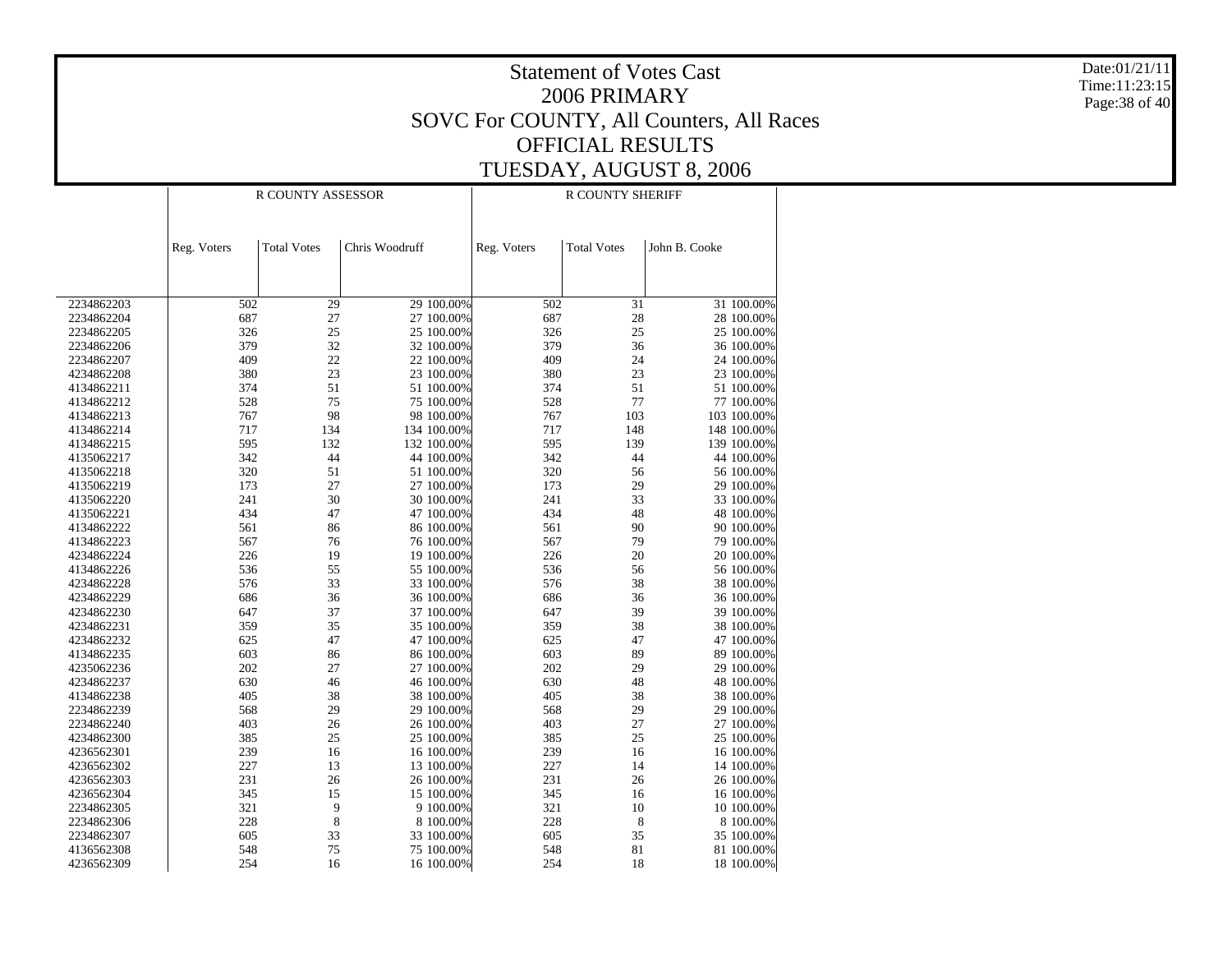Date:01/21/11 Time:11:23:15 Page:39 of 40

|             |                  | R COUNTY ASSESSOR  |                |              | R COUNTY SHERIFF |                    |                |  |  |
|-------------|------------------|--------------------|----------------|--------------|------------------|--------------------|----------------|--|--|
|             | Reg. Voters      | <b>Total Votes</b> | Chris Woodruff |              | Reg. Voters      | <b>Total Votes</b> | John B. Cooke  |  |  |
|             |                  |                    |                |              |                  |                    |                |  |  |
|             |                  |                    |                |              |                  |                    |                |  |  |
|             |                  |                    |                |              |                  |                    |                |  |  |
| 4236562310  | 369              | 19                 |                | 19 100.00%   | 369              | 20                 | 20 100.00%     |  |  |
| 4136562311  | 540              | 55                 |                | 55 100.00%   | 540              | 56                 | 56 100.00%     |  |  |
| 4136562312  | 188              | 26                 |                | 26 100.00%   | 188              | 27                 | 27 100,00%     |  |  |
| 4236562313  | 199              | 16                 |                | 16 100.00%   | 199              | 16                 | 16 100.00%     |  |  |
| 4236562314  | 401              | 20                 |                | 20 100.00%   | 401              | 20                 | 20 100.00%     |  |  |
| 4135062315  | 232              | $\overline{4}$     |                | 4 100.00%    | 232              | $\overline{4}$     | 4 100.00%      |  |  |
| 4135062316  | 343              | 21                 |                | 21 100.00%   | 343              | 24                 | 24 100.00%     |  |  |
| 4135062317  | 284              | 48                 |                | 48 100.00%   | 284              | 54                 | 54 100.00%     |  |  |
| 4135062318  | 296              | 45                 |                | 45 100.00%   | 296              | 46                 | 46 100.00%     |  |  |
| 4135062319  | 157              | 25                 |                | 25 100.00%   | 157              | 27                 | 27 100.00%     |  |  |
| 4135062320  | 153              | 26                 |                | 26 100.00%   | 153              | 27                 | 27 100.00%     |  |  |
| 4135062321  | 253              | 15                 |                | 15 100.00%   | 253              | 17                 | 17 100.00%     |  |  |
| 4135062322  | 334              | 32                 |                | 32 100.00%   | 334              | 36                 | 36 100.00%     |  |  |
| 4135062323  | 346              | 27                 |                | 27 100.00%   | 346              | 27                 | 27 100.00%     |  |  |
| 4135062324  | 600              | 54                 |                | 54 100.00%   | 600              | 54                 | 54 100.00%     |  |  |
| 4135062325  | 227              | 34                 |                | 34 100.00%   | 227              | 37                 | 37 100.00%     |  |  |
| 4134862326  | 389              | 64                 |                | 64 100.00%   | 389              | 67                 | 67 100.00%     |  |  |
| 2233362327  | 10               | $\Omega$           | $\Omega$       |              | 10               | $\overline{0}$     | $\theta$       |  |  |
| 2234862328  | 717              | 18                 |                | 18 100.00%   | 717              | 17                 | 17 100.00%     |  |  |
| 4135062329  | 216              | 5                  |                | 5 100.00%    | 216              | 5                  | 5 100.00%      |  |  |
| 4135062330  | 653              | 61                 |                | 61 100.00%   | 653              | 62                 | 62 100,00%     |  |  |
| 4234862331  | 478              | 41                 |                | 41 100.00%   | 478              | 48                 | 48 100.00%     |  |  |
| Absentee    | $\boldsymbol{0}$ | 4505               |                | 4505 100.00% | $\theta$         | 4626               | 4626 100.00%   |  |  |
| Provisional | $\mathbf{0}$     | $\Omega$           | $\overline{0}$ |              | $\theta$         | $\Omega$           | $\overline{0}$ |  |  |
| Total       | 40972            | 8786               |                | 8786 100.00% | 40972            | 9139               | 9139 100.00%   |  |  |